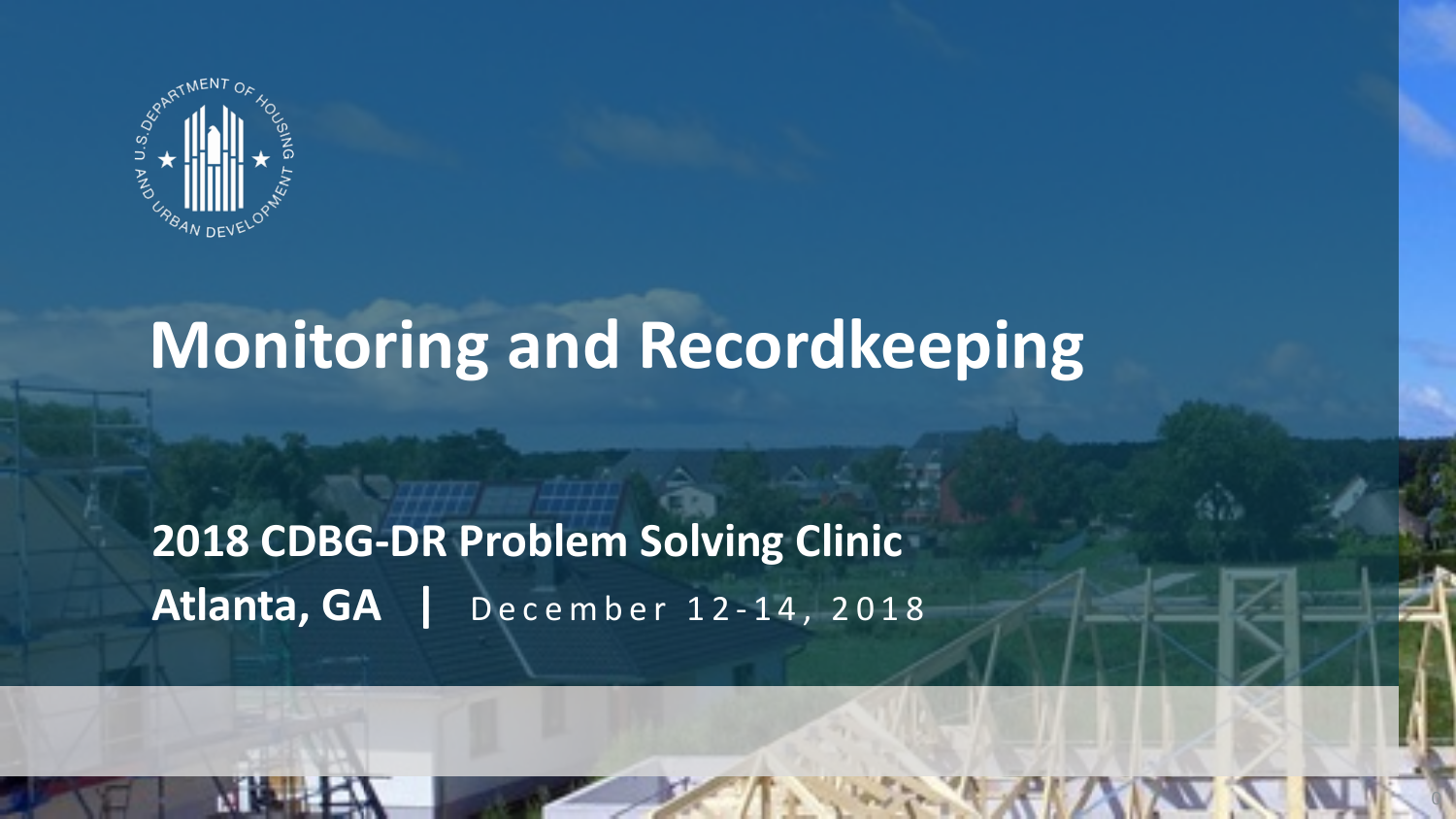# Welcome & Speakers

- Session Objectives
	- Monitoring
		- Explain the importance of monitoring and how to assess risk to guide monitoring efforts

1

- Understand how to prepare for and what to expect during a HUD monitoring visit
- Use monitoring reviews as tool to achieve continuous improvement
- Recordkeeping
	- Explain recordkeeping requirements and provide compliance tips
	- How to help partners and subrecipients maintain strong records
	- How to create strong recordkeeping files
- Speaker
	- Kevin Roddy, ICF

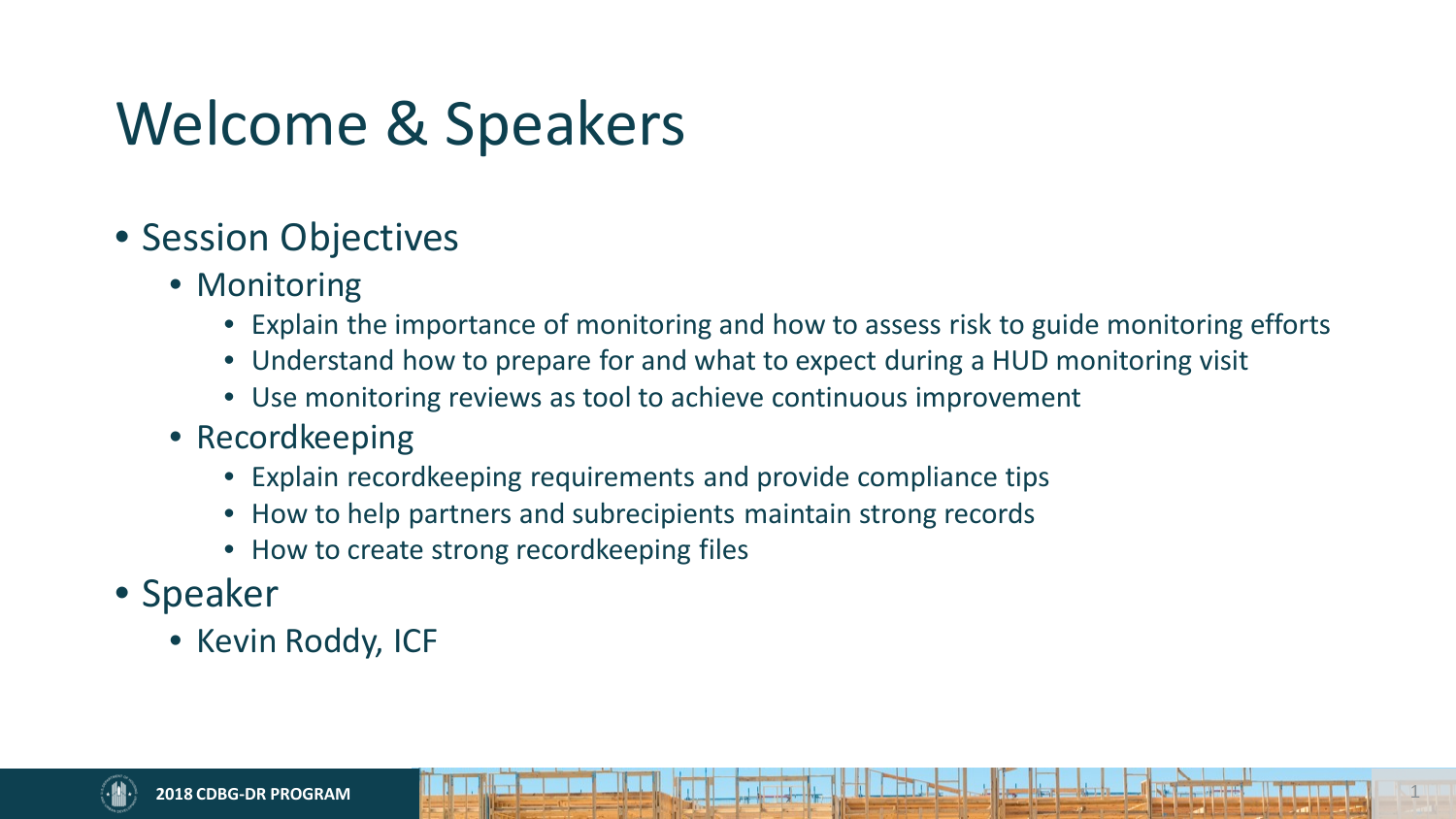# **Monitoring Tips and Tricks**

「撮影

H

T

**2018 CDBG-DR PROGRAM** 



2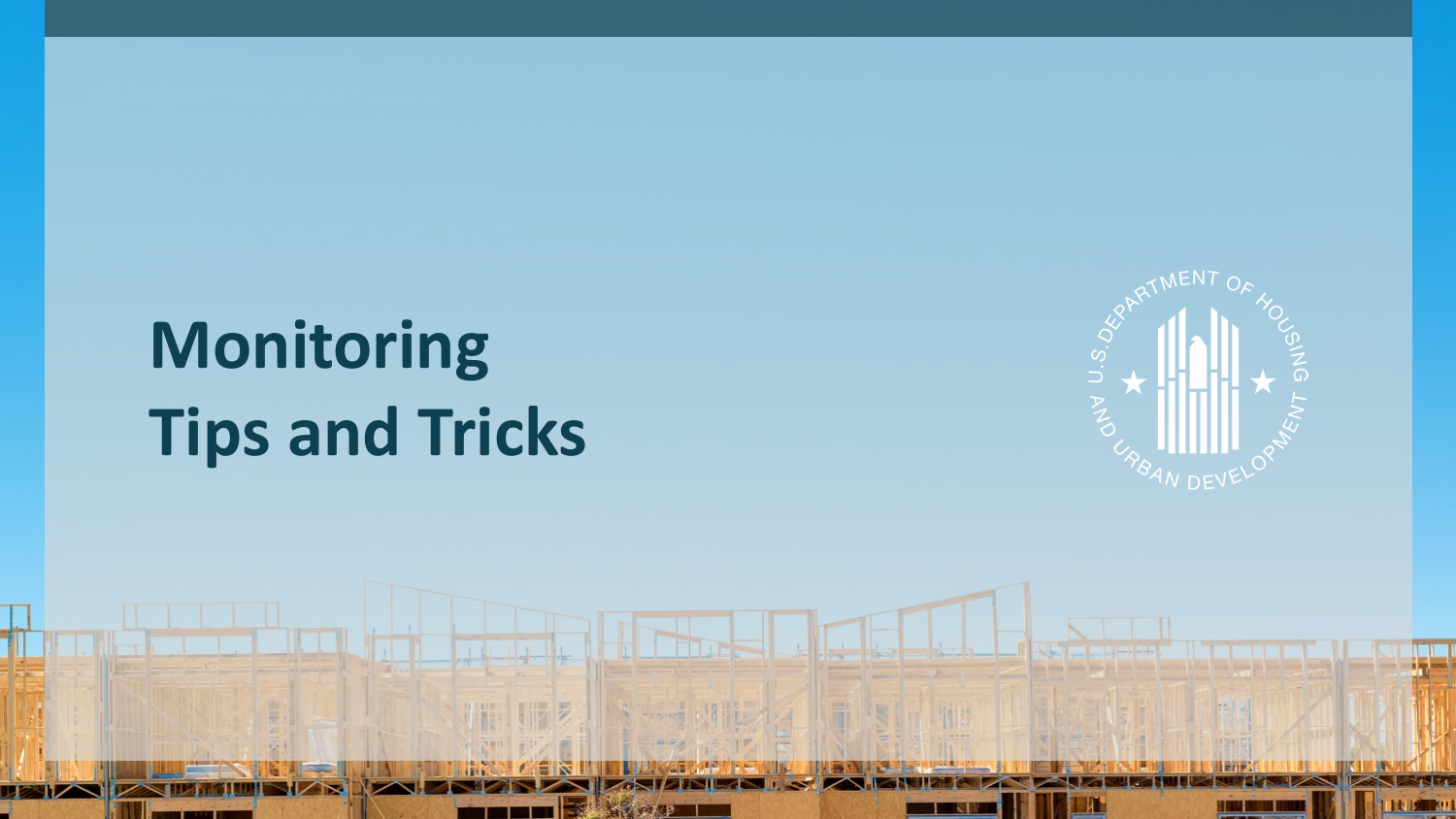# Agenda

- Who gets monitored
- How to assess risk
- What to monitor
- Preparing for a HUD monitoring visit
- Common HUD Findings
- HUD sanctions

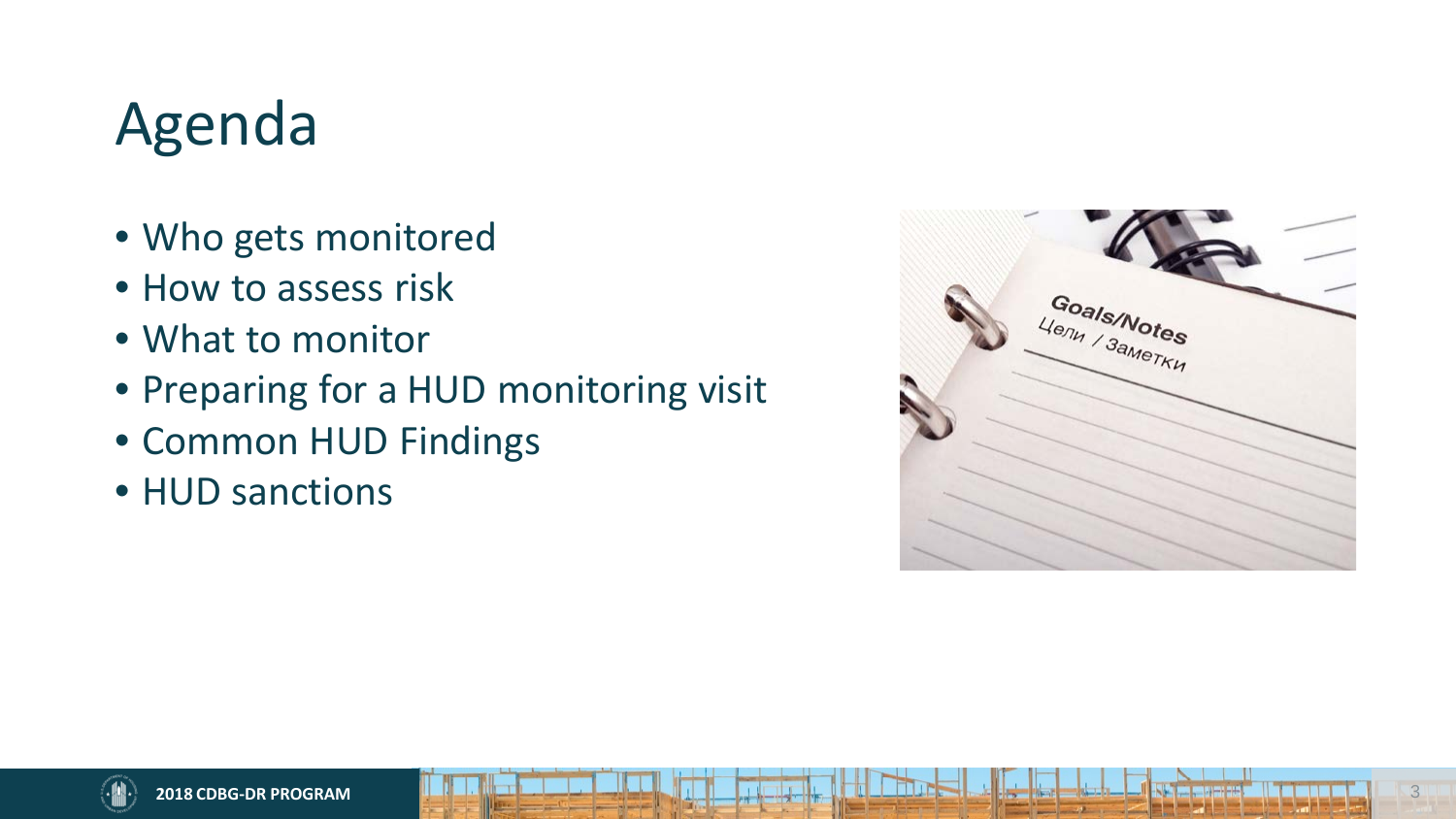# Why Monitor?

- Compliance with statutes and regulations
- Prevention of fraud, waste, and abuse
- Early detection of inefficiencies
- Integrate monitoring reviews as tool for continuous improvement to policies and procedures, operations and to build capacity
- Identification of best practices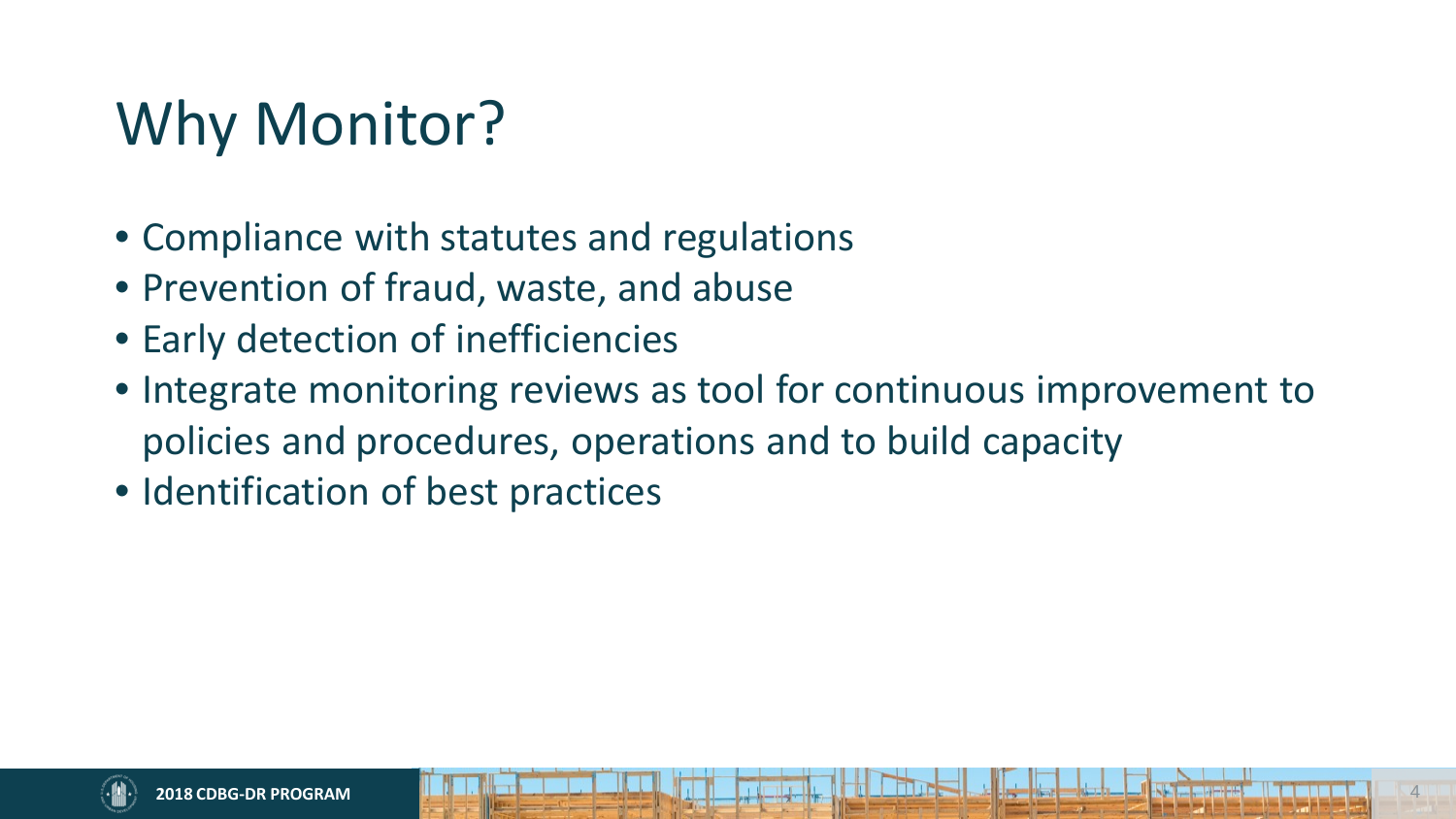# Who Does HUD Monitor?

- All CDBG-DR high risk grantees are monitored at least once per year
- HQ-held Sandy grantees: Once or twice a year based on HUD's risk analysis
- Field-held CDBG-DR grantees are monitored according to each Field Office's risk assessment

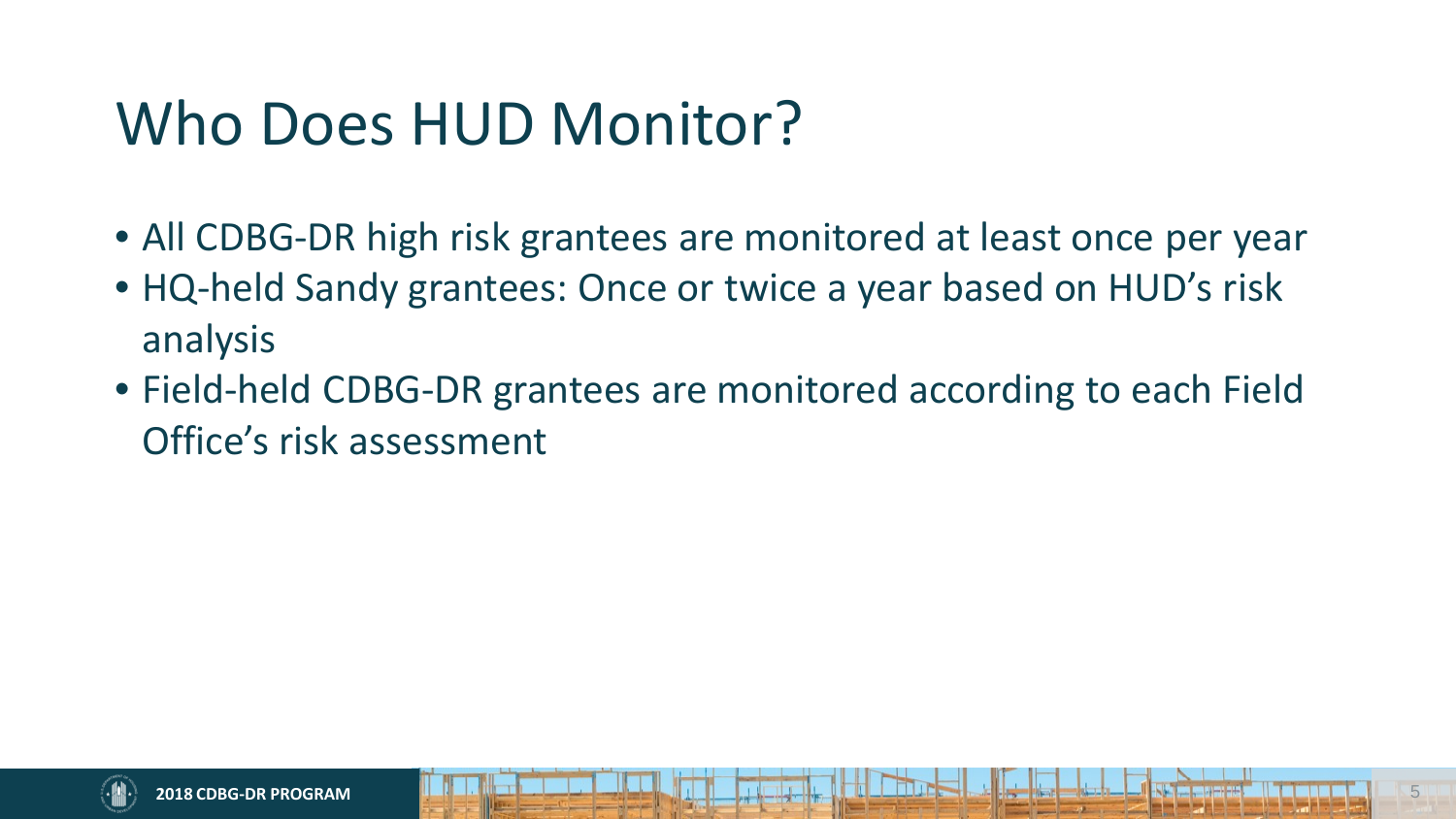# Who Should YOU Monitor?

- Subgrantees
- Subrecipients
- Contractors
- Yourselves
- *Anyone who spends CDBG-DR funds*

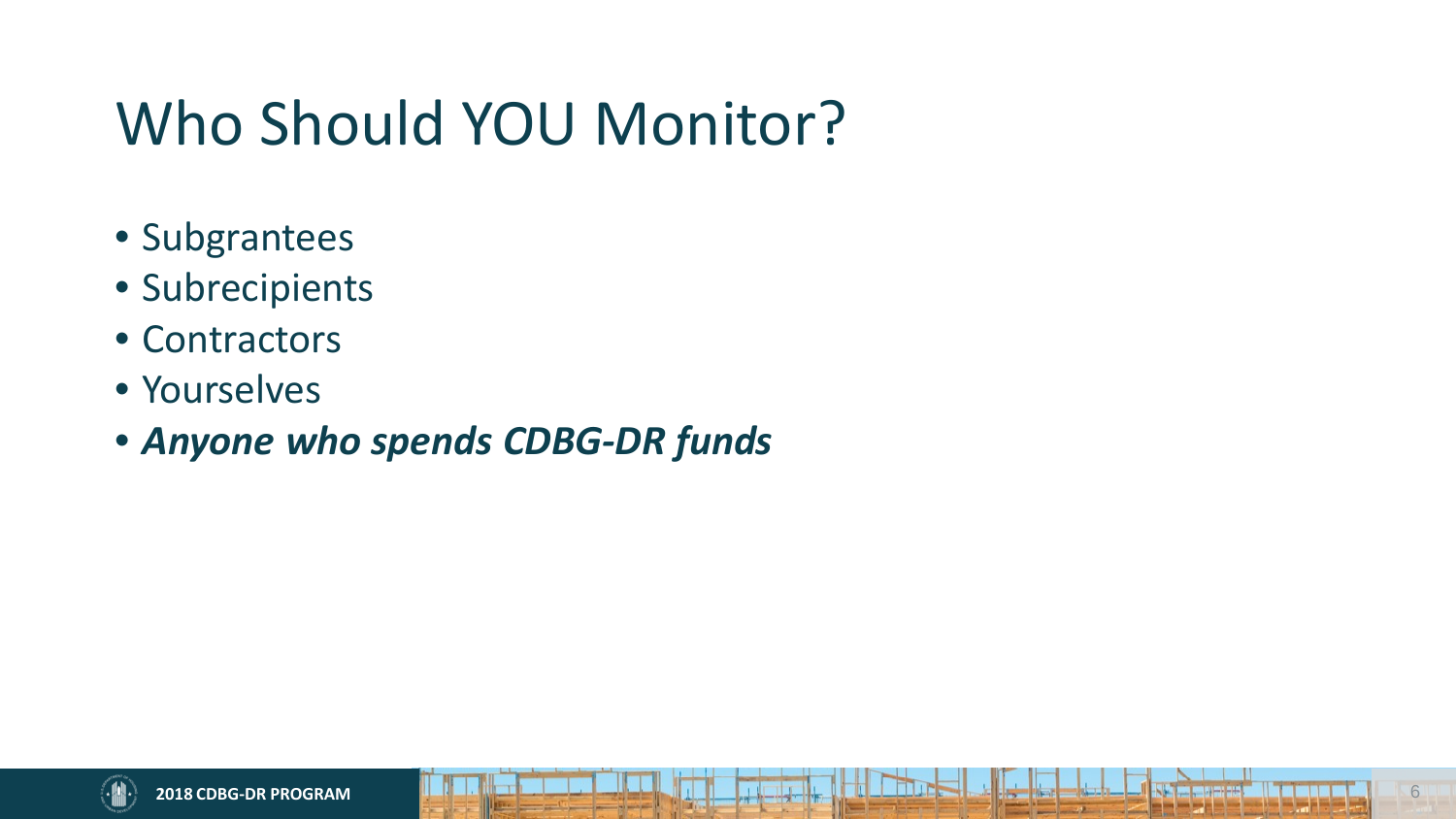# The Five Habits of Highly Effective Subrecipient Monitoring



7

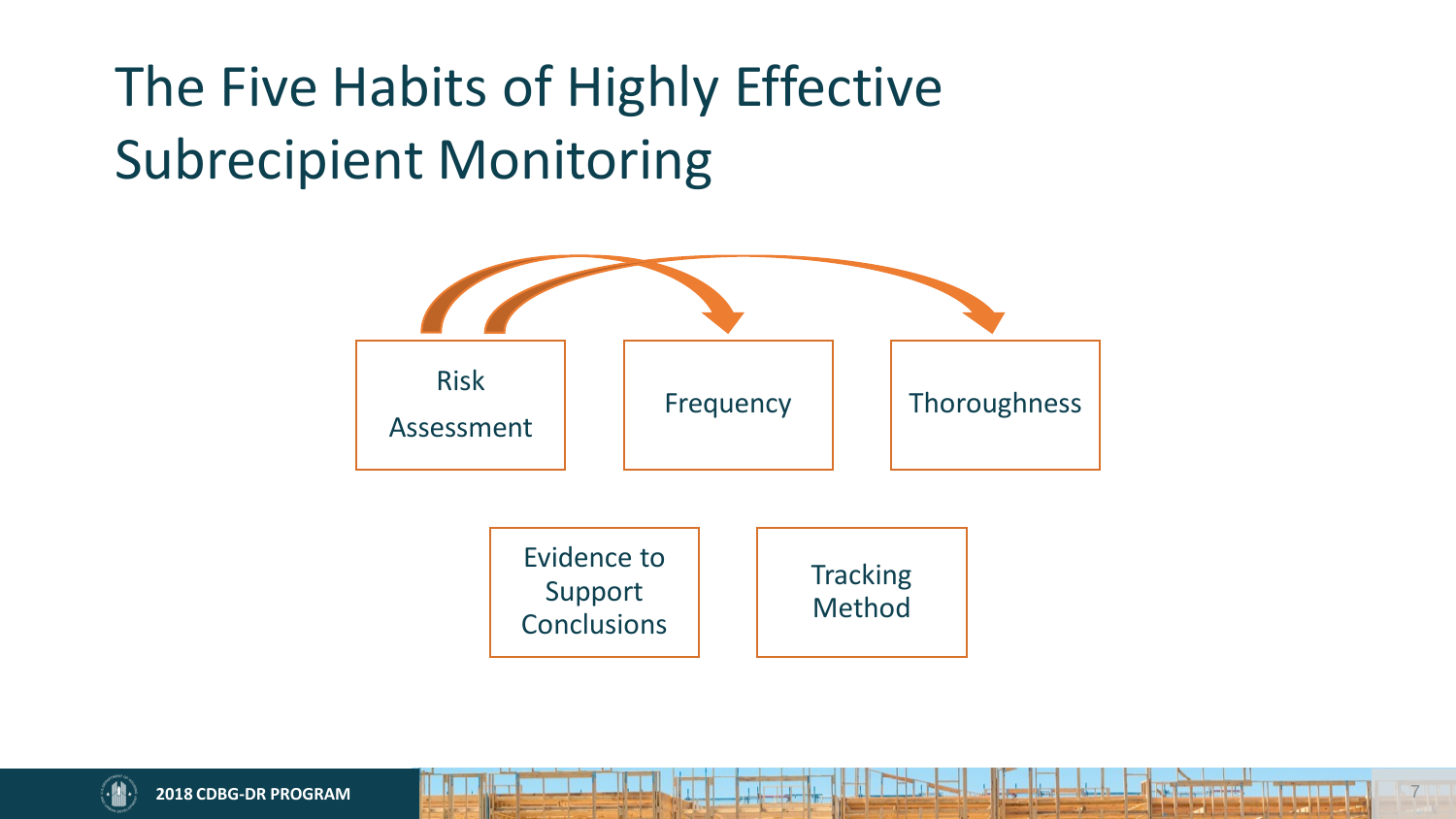### Risk Assessment Factors

- Financial Management
- Overall Management
- Satisfaction (Citizen Complaints)
- Services (Complexity of Programs)

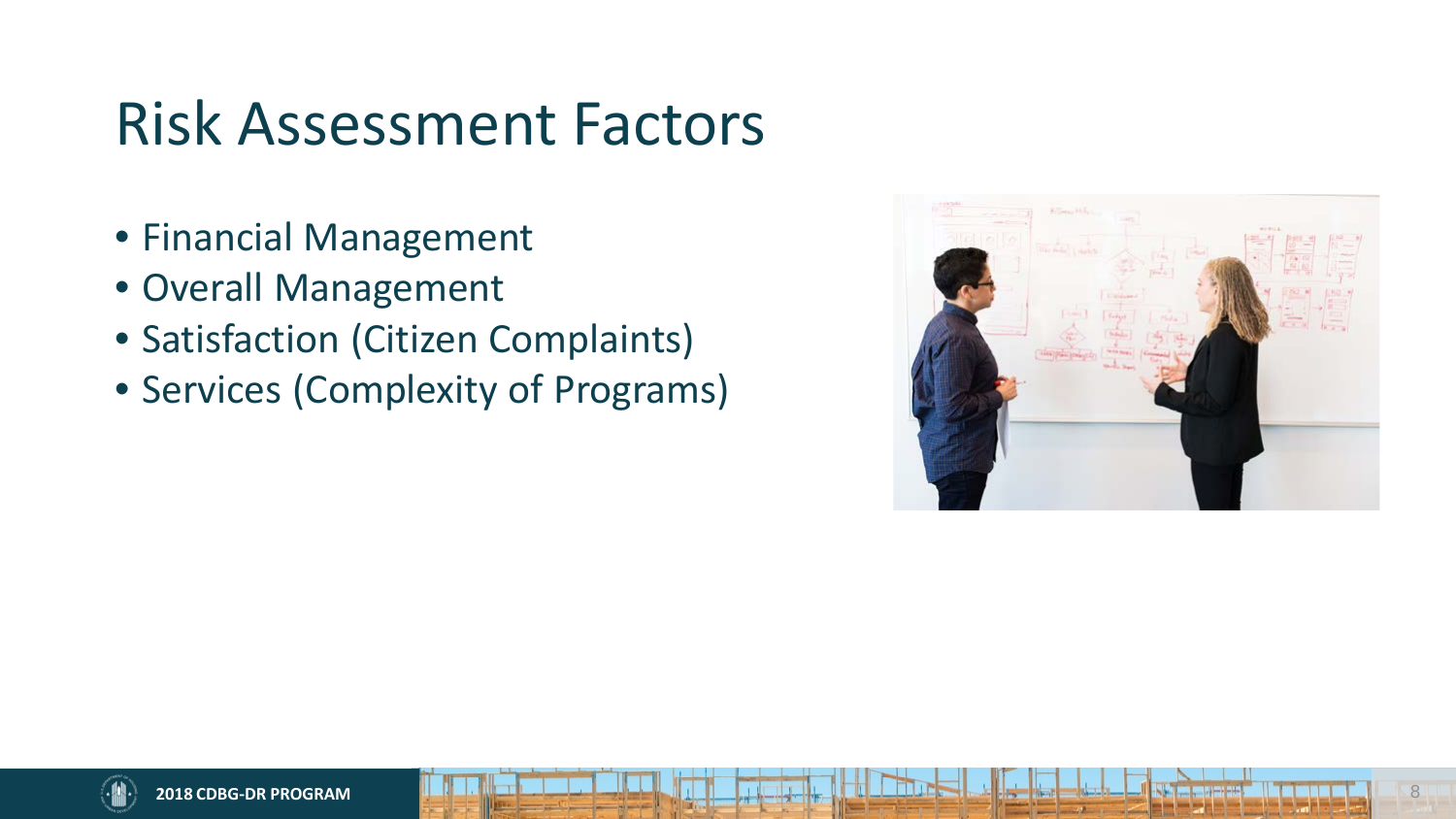# Rating and Ranking

#### 1. Rate each subrecipient/subgrantee

| <b>CITY OF ALTO</b> |                 |                      |                        |  |  |  |
|---------------------|-----------------|----------------------|------------------------|--|--|--|
| Factor              |                 | <b>Maximum Score</b> | <b>Points Assigned</b> |  |  |  |
| 1 <sub>1</sub>      | Financial       | 47                   | 16                     |  |  |  |
| 2.                  | Management      | 34                   | 15                     |  |  |  |
| 3.                  | Satisfaction    | $\overline{4}$       | $\overline{2}$         |  |  |  |
| 4.                  | <b>Services</b> | 15                   | 6                      |  |  |  |
| <b>TOTAL</b>        |                 | 100                  | 39                     |  |  |  |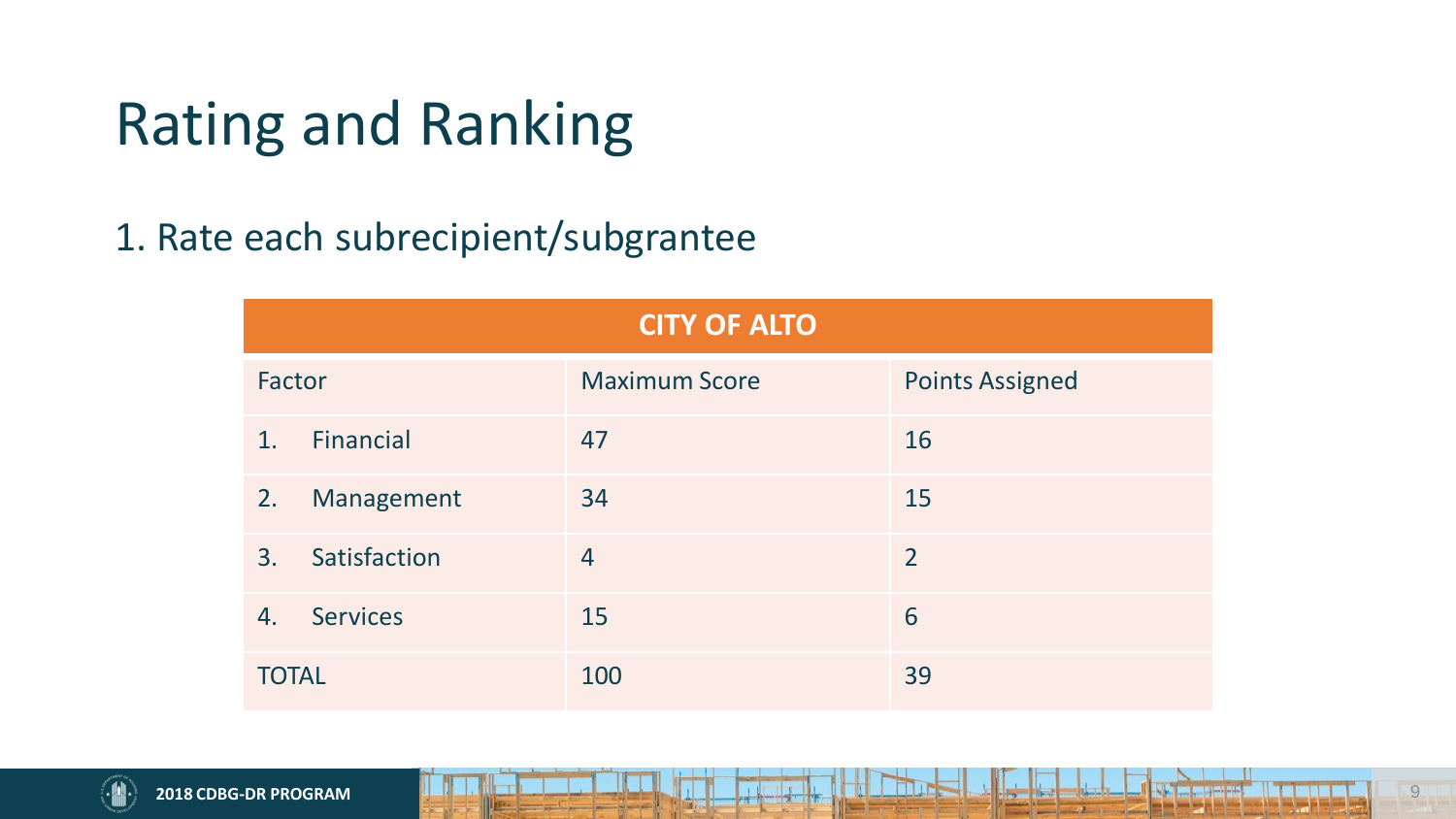# Rating and Ranking

#### 2. Rank subrecipients by risk level

| <b>Grantee</b> | <b>Total Score</b> | <b>Rank</b> |
|----------------|--------------------|-------------|
| Alto           | 39                 | 3           |
| Wells          | 67                 |             |
| Lufkin         | 55                 |             |

3. Use ranking to develop monitoring schedule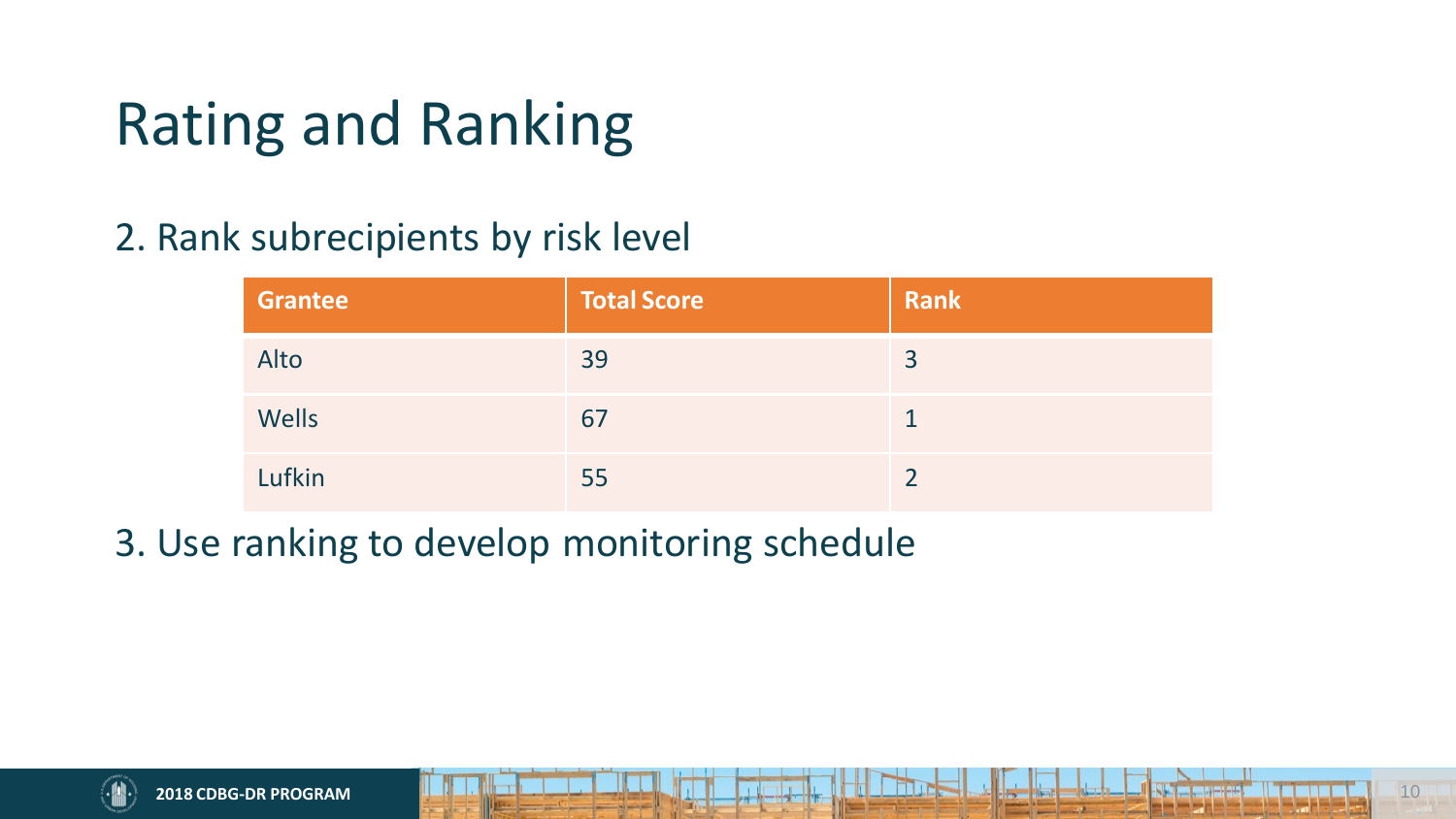# Essential Items that Must be Monitored

- Eligibility of activities and beneficiaries
- National Objectives
- Tie to disaster
- Flood insurance status
- Ensuring home was a primary residence
- Financial management/procurement
- Cross-cutting Federal requirements (i.e. labor, URA, environ.)
- Prevention of duplication of benefits from FEMA, SBA, insurance, and other sources
- Program policies and procedures, i.e. internal controls and separation of duties
- Reporting and recordkeeping
- Any additional requirements a grantee places in its own Subrecipient Agreements or contracts

11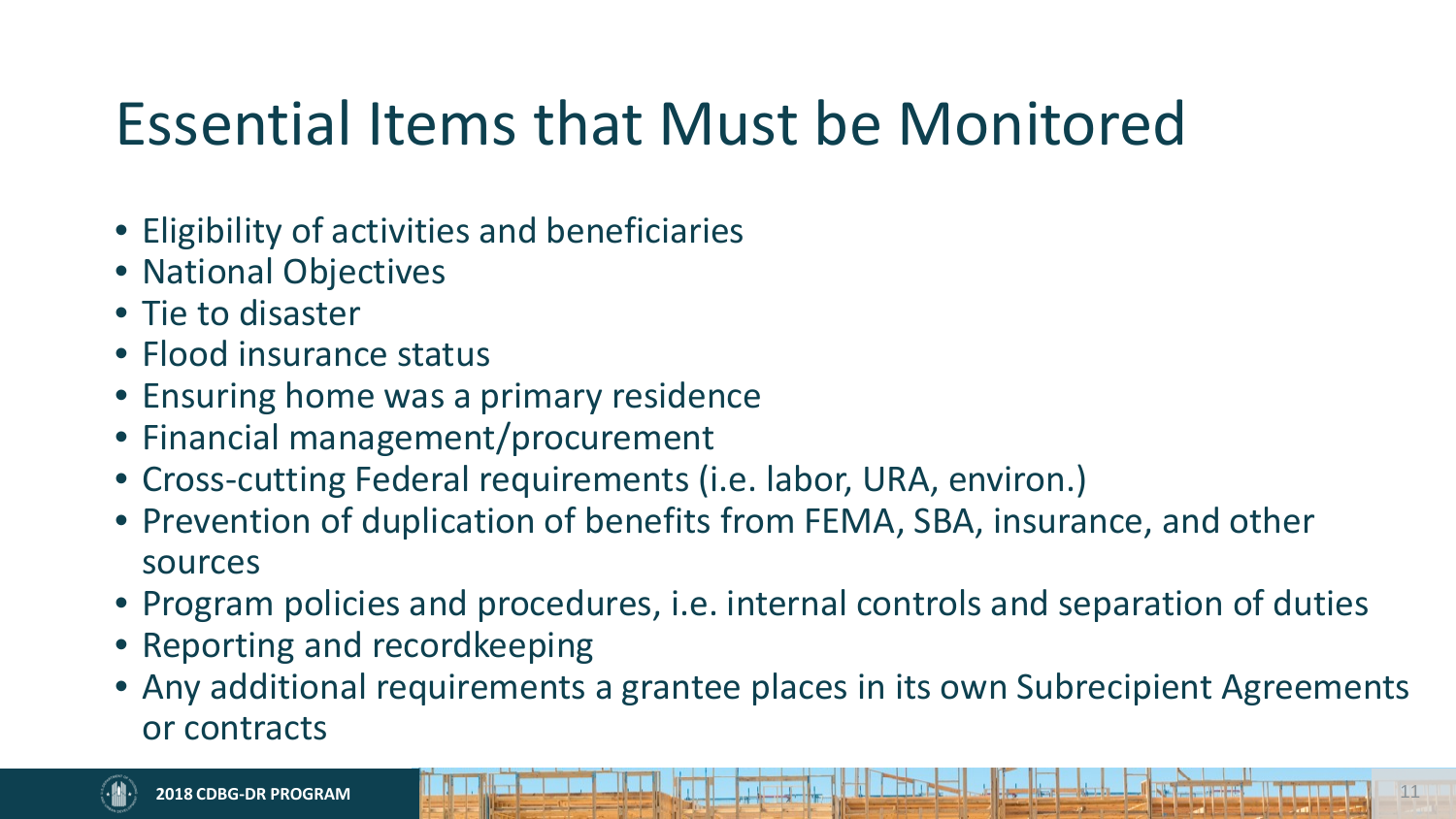# CPD Monitoring Handbook

- Contains sample exhibits used by HUD for monitoring CDBG-DR grantees
- Grantees should review the Handbook to understand what HUD reviews during monitoring visits (including CDBG-DR specific Exhibits)

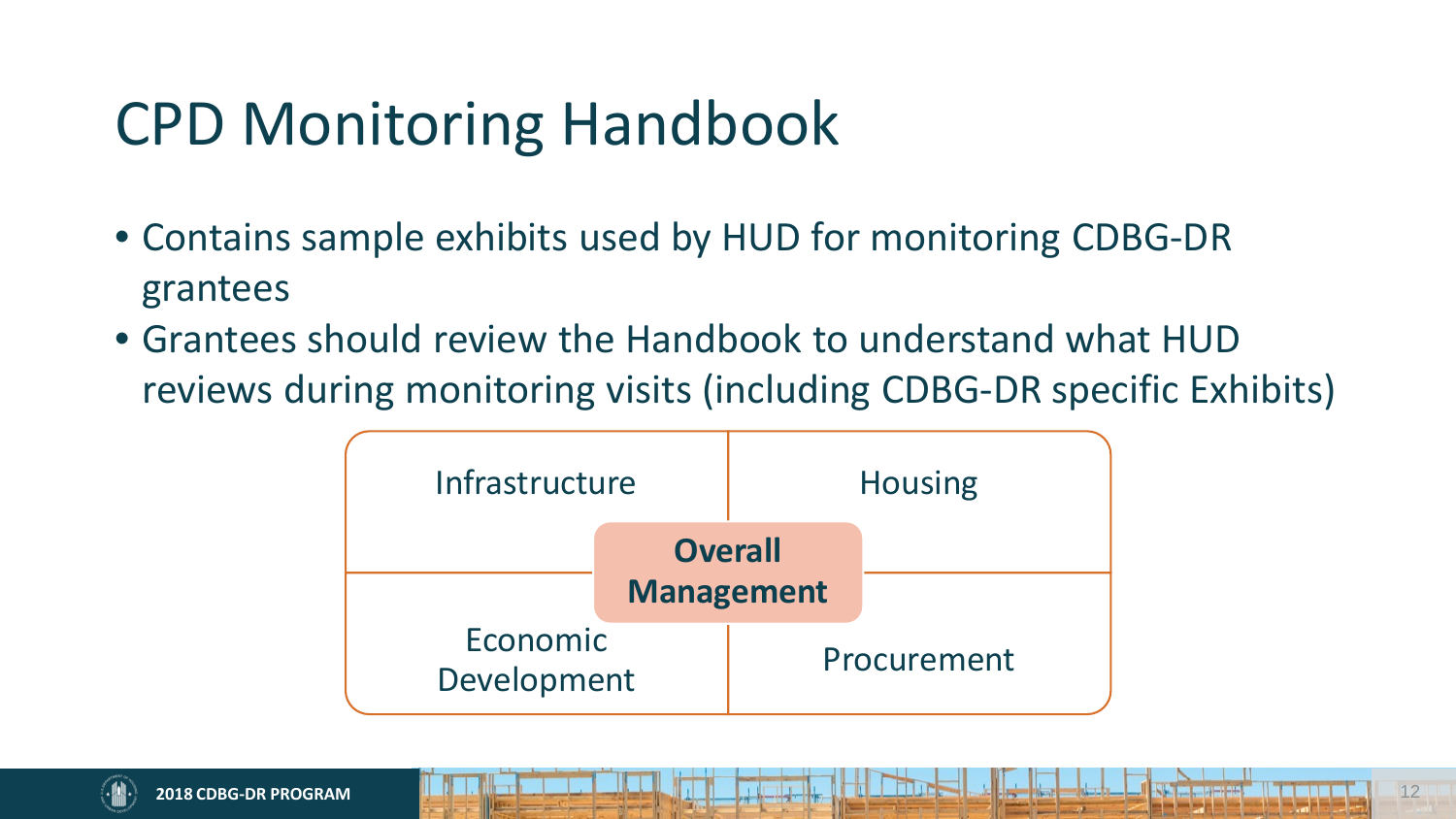# Monitoring Exhibits

| 15 the national objective aucquatery upcumented in the mest                      |     |    |     |  |  |  |
|----------------------------------------------------------------------------------|-----|----|-----|--|--|--|
| [24 CFR 570.506, 570.490, or applicable Federal Register notice]                 |     |    |     |  |  |  |
|                                                                                  | Yes |    | N/A |  |  |  |
| <b>Describe Basis for Conclusion:</b>                                            |     |    |     |  |  |  |
|                                                                                  |     |    |     |  |  |  |
|                                                                                  |     |    |     |  |  |  |
|                                                                                  |     |    |     |  |  |  |
| b. For single family properties:                                                 |     |    |     |  |  |  |
| i. If benefiting a low-to-moderate income (LMI) household, does the              |     |    |     |  |  |  |
| file document that the household is at or below 80 percent of Area               |     |    |     |  |  |  |
| Median Income?                                                                   | Yes |    |     |  |  |  |
|                                                                                  |     |    |     |  |  |  |
| <b>Describe Basis for Conclusion:</b>                                            |     |    |     |  |  |  |
|                                                                                  |     |    |     |  |  |  |
| ii. If using the Slum/Blight national objective on an Area basis, does the       |     |    |     |  |  |  |
| file demonstrate that the area meets the definition of a slum, blighted,         |     |    |     |  |  |  |
| deteriorated or deteriorating area under state or local law?                     | Yes | No | N/A |  |  |  |
| <b>Describe Basis for Conclusion:</b>                                            |     |    |     |  |  |  |
|                                                                                  |     |    |     |  |  |  |
| iii. If using the Slum/Blight national objective on a Spot basis, is the         |     |    |     |  |  |  |
| rehabilitation <i>limited</i> to those conditions that are detrimental to public |     |    |     |  |  |  |
| health and safety?                                                               | Yes | No | N/A |  |  |  |
| <b>Describe Basis for Conclusion:</b>                                            |     |    |     |  |  |  |
|                                                                                  |     |    |     |  |  |  |
| iv. For an activity classified as Urgent Need, was the need demonstrated         |     |    |     |  |  |  |
| (via publication in the program participant's Action Plan) within 18             |     |    |     |  |  |  |
|                                                                                  |     |    |     |  |  |  |

#### Google: CPD Monitoring Handbook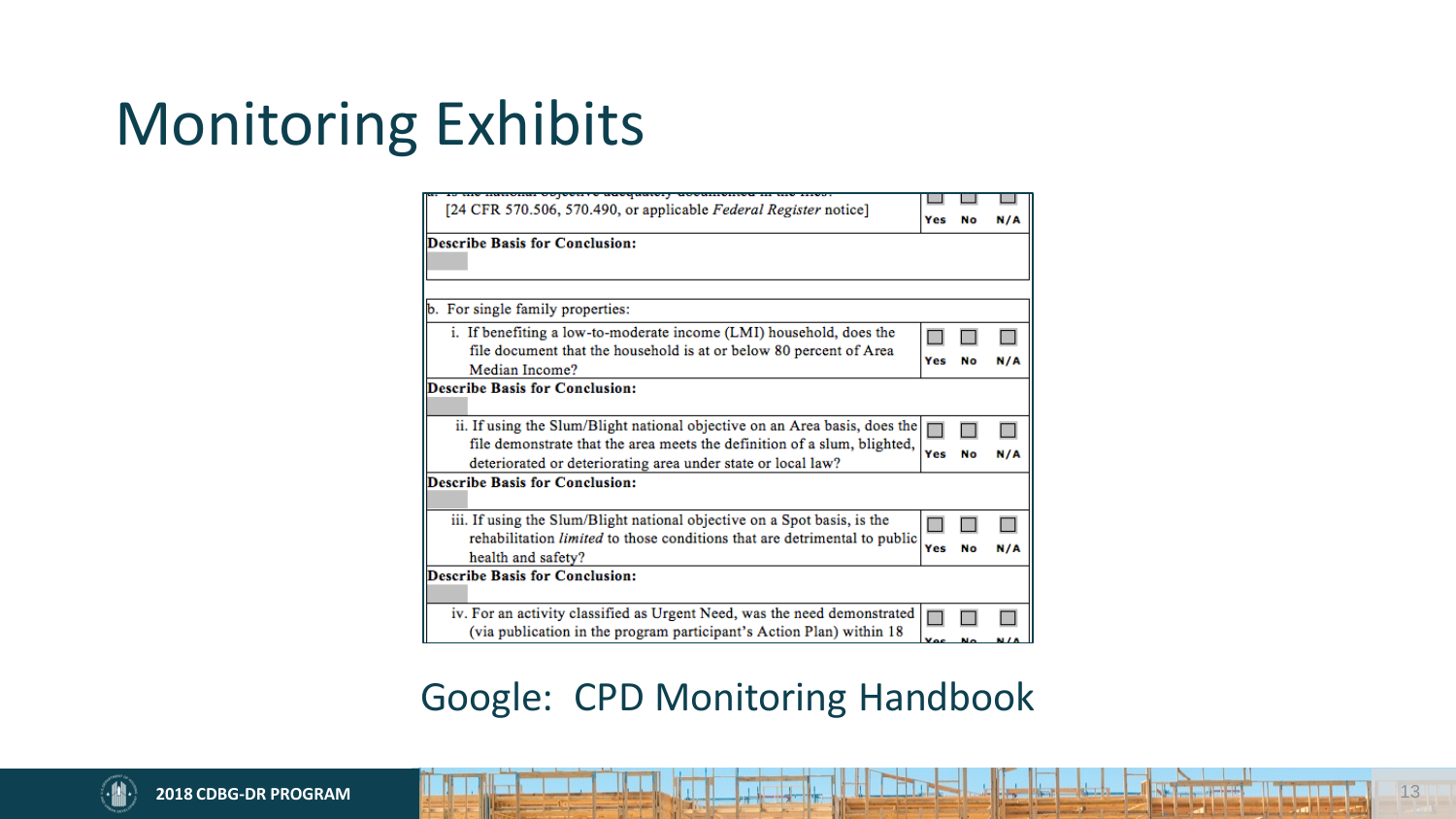# Preparing for HUD…

- Create uniform recordkeeping and file management system
- Assign knowledgeable personnel to prepare for monitoring visit and ensure all files are accessible to HUD staff
- Review files and records in advance using checklists as guide
- Ensure all files are accessible to HUD staff
- Designate someone to assist HUD staff during the entirety of the monitoring visit
- Provide access to IT "system of record" (if available) to key HUD monitoring staff prior to their visit to trouble shoot any access issues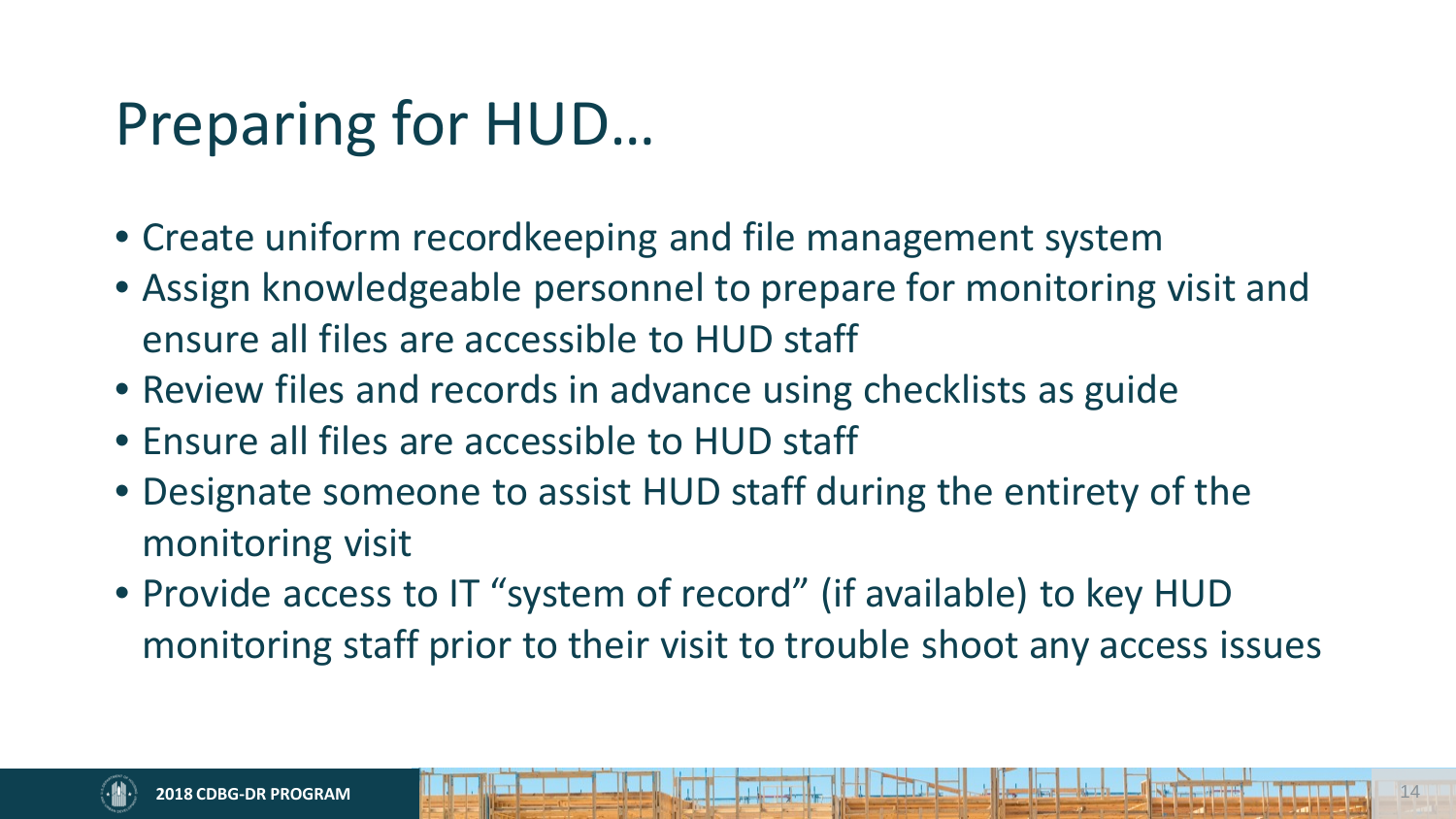# Get organized

- Create Checklists: Put it in the file and have staff check to ensure that all required documents are present and final
- Check systems: Create a road map for the system to ensure moving from screen to screen is user-friendly, that it's 100% clear where to go to find required documents and that all relevant documents are uploaded into the system
- Rehearse: Walk through a file using the HUD Monitoring Exhibits. Can you answer all the questions using only the information found in the file? Check for any duplicate or incomplete records.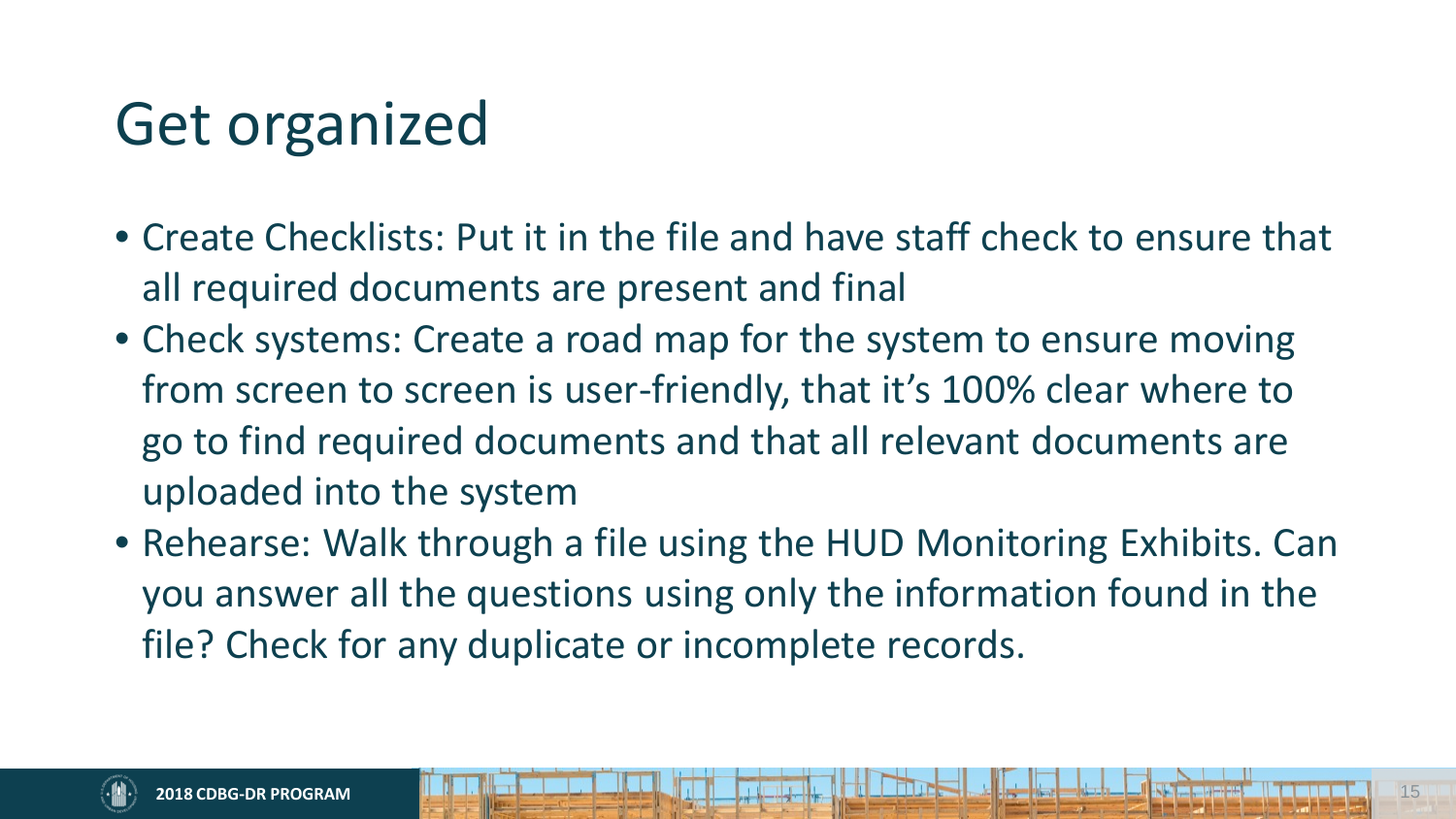# Findings and Concerns

HUD monitoring reviews may result in Findings or Concerns:

- **Finding:** A Finding is a deficiency in program performance based on a statutory, regulatory, or program requirement for which sanctions or other corrective actions are authorized
- **Concern:** A Concern is a deficiency in program performance not based on a statutory, regulatory or other program requirement. HUD issues a Concern about program design or operations when in HUD's judgment the practice could, if not corrected, result in noncompliance with a statutory, regulatory, or program requirement.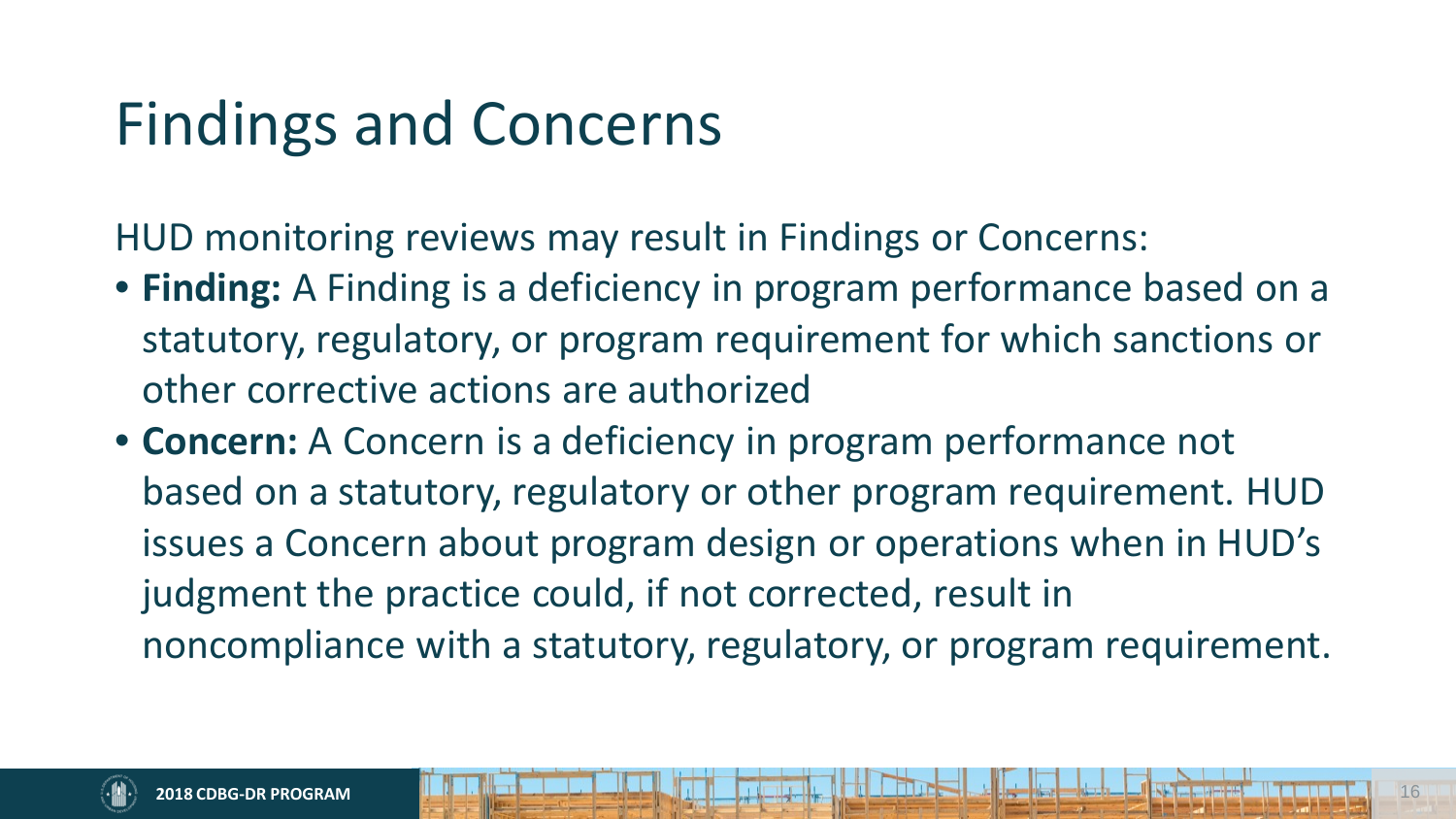# When Working With HUD…

- HUD is a partner, not an adversary
- Learn and use HUD terms to be effective
- Provide documentation when requested
- Findings are not personal, and may ultimately prevent even more consequential findings

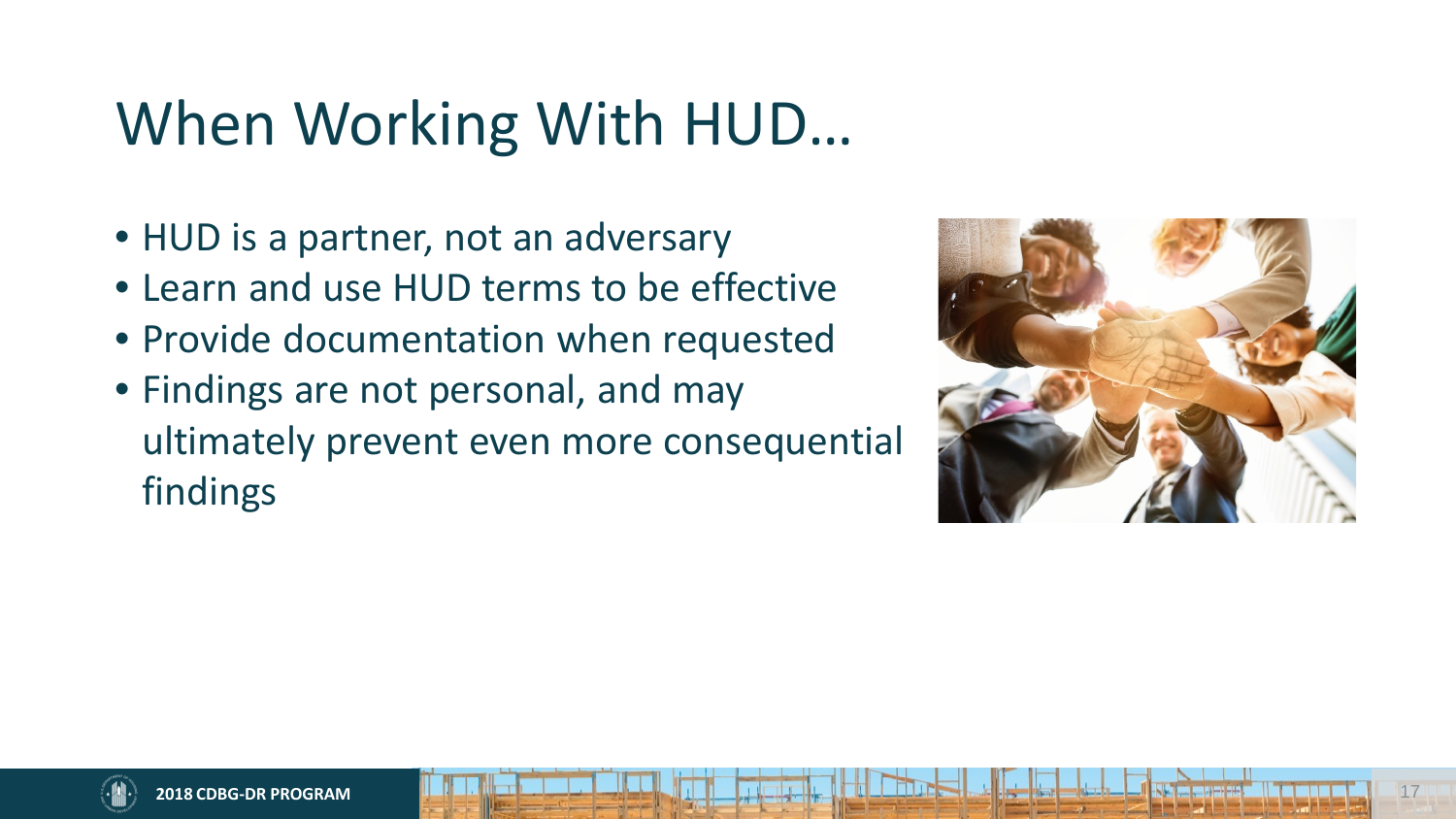### After HUD Leaves…

- HUD Monitoring Report issued within 90 days
- Grantee has 30 days to respond
- Findings (Corrective Action) versus Concerns (Recommended Action)
- Monitoring Reports are FOIA-able, but are generally not shared with third parties unless requested

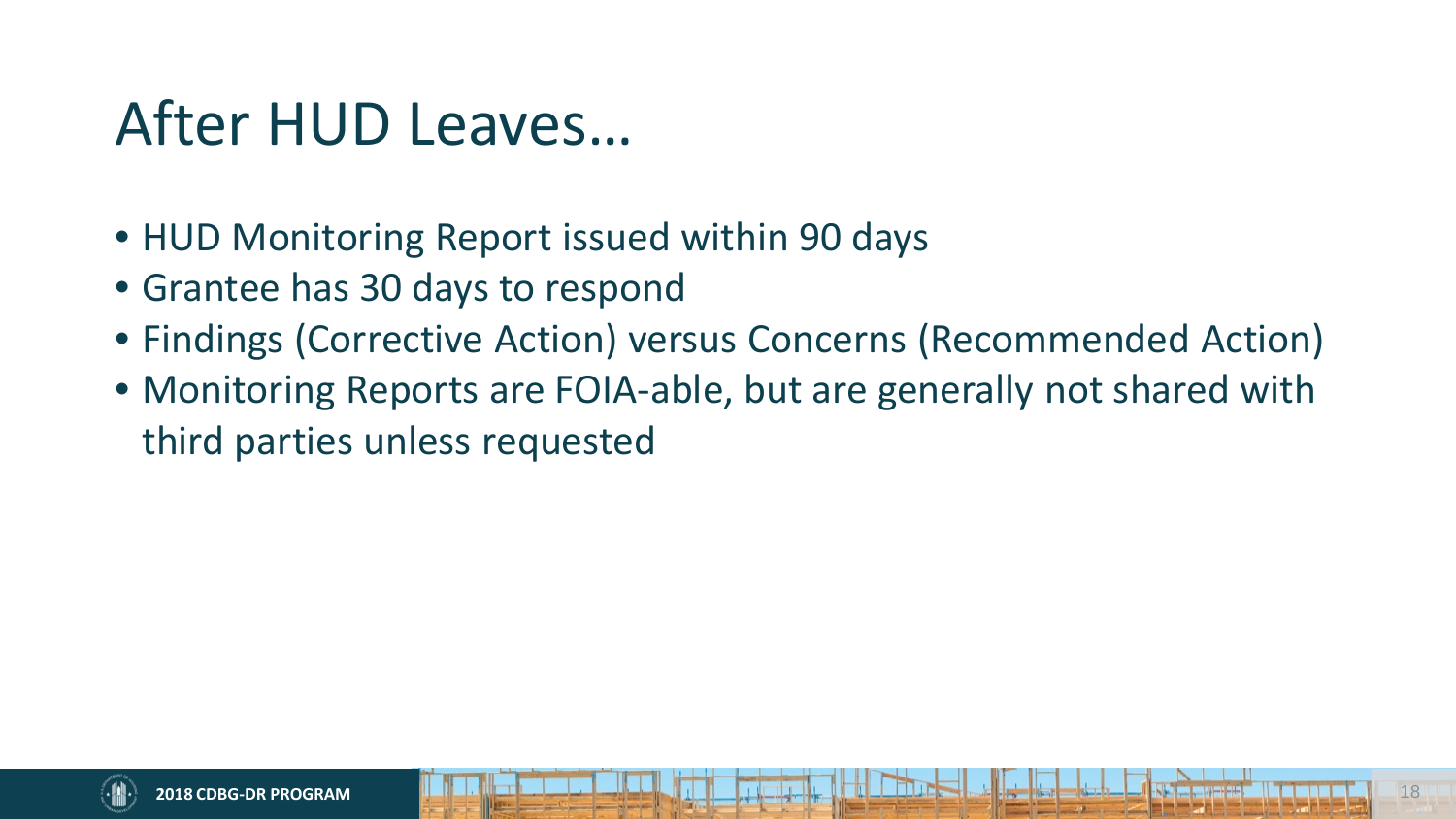# Common Findings: Recordkeeping

- 24 CFR 570.490
	- "State shall establish and maintain such records as may be necessary to facilitate review and audit by HUD…"
- Lack of recordkeeping may signify deeper deficiencies

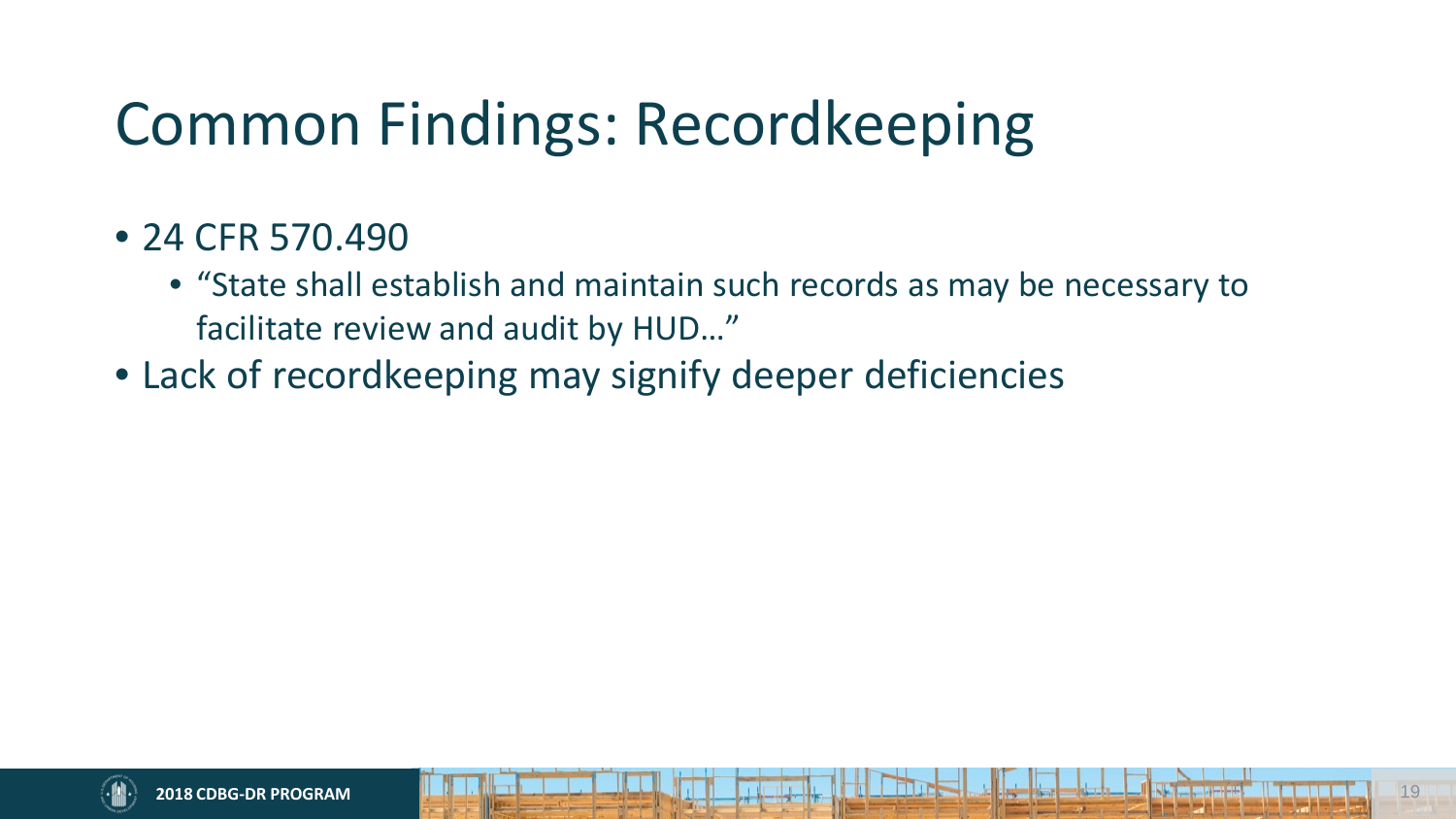# Common Findings: Duplication of Benefits

- Section 312 of the Stafford Act (42 U.S.C. 5155)
- Questions HUD will ask:
	- Did you do it?
	- Did you do it right?
- Commonly leads to repayment
- Applies to all assistance (housing, infrastructure, and economic development)

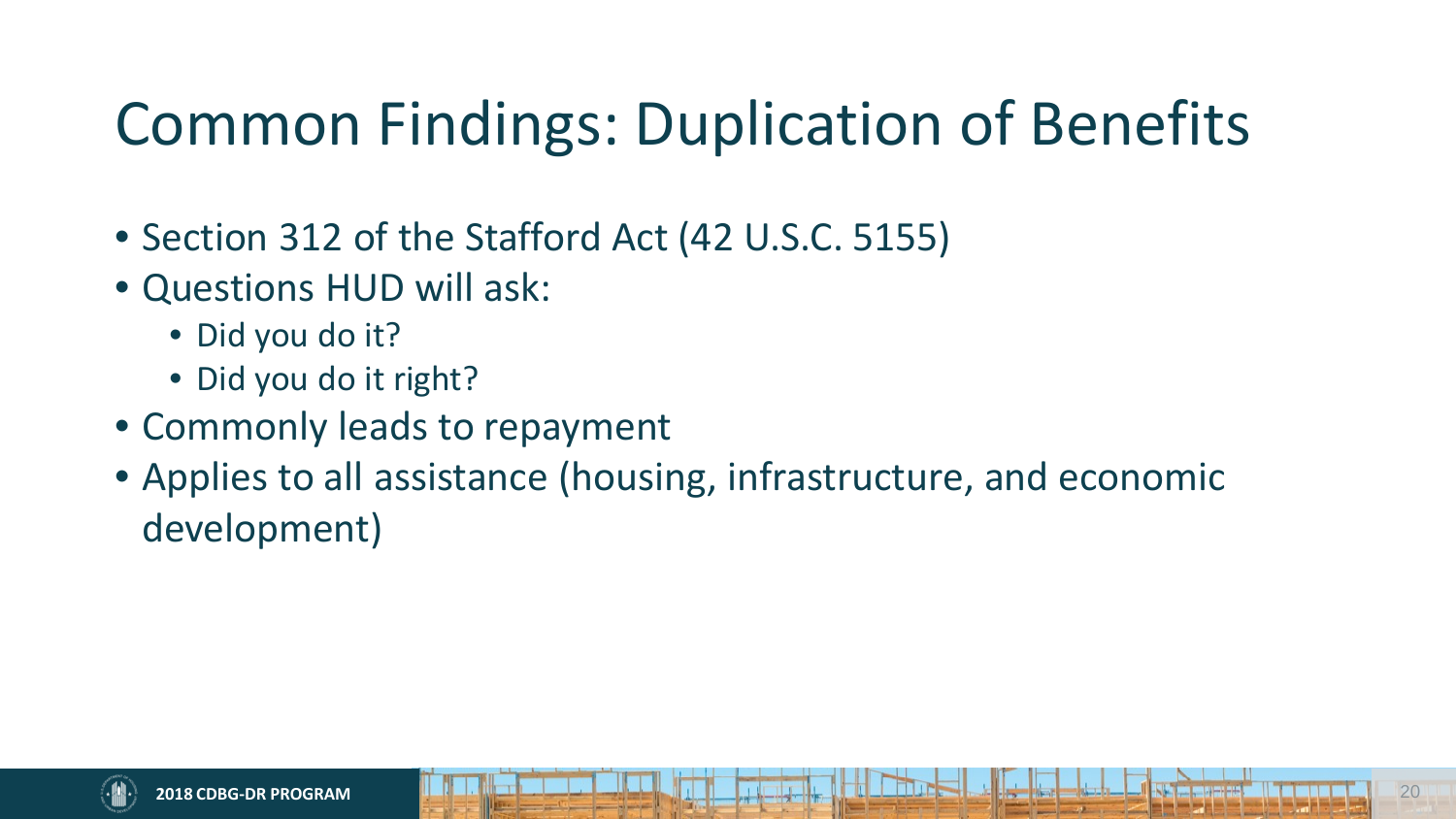# Common Findings: National Objective

- 24 CFR 570.483
- Not as common in CDBG-DR program where grantees can utilize the low-documentation urgent need national objective in accordance with Federal Register Notice
- Most commonly cited for wrongly calculating Low/Moderate Income (LMI) Area Benefit service areas

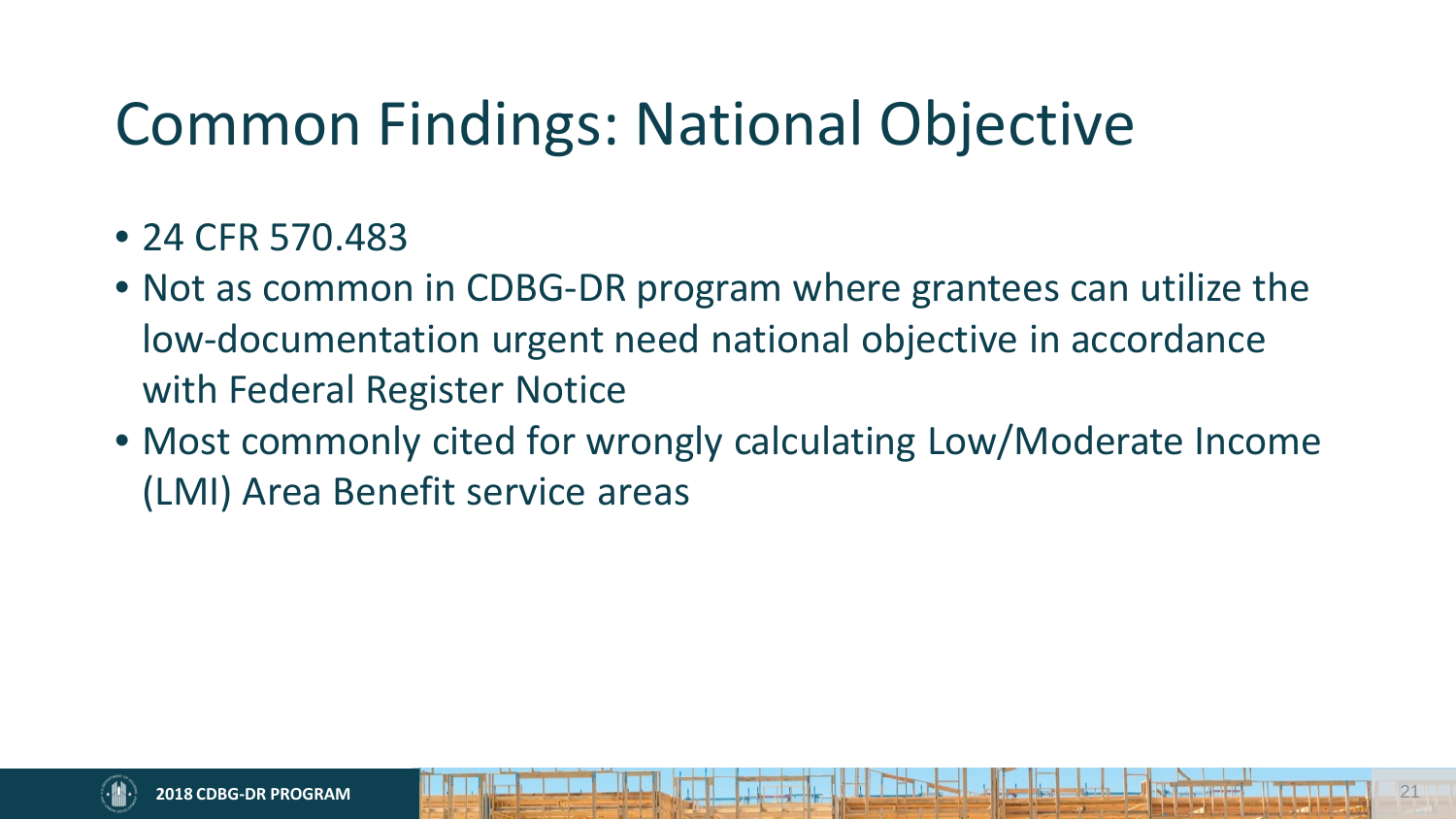# Common Findings: Financial Management

- 24 CFR 570.489(d), Fiscal Controls and Accounting Procedures
- 2 CFR 200
- Not just monitored as part of HUD Financial Management review but also a part of Overall Management
- HUD will:
	- Check Financial Management 07B Reports
	- Interview Staff
	- Review source documentation that establishes "basis of cost"
	- Review internal auditor function

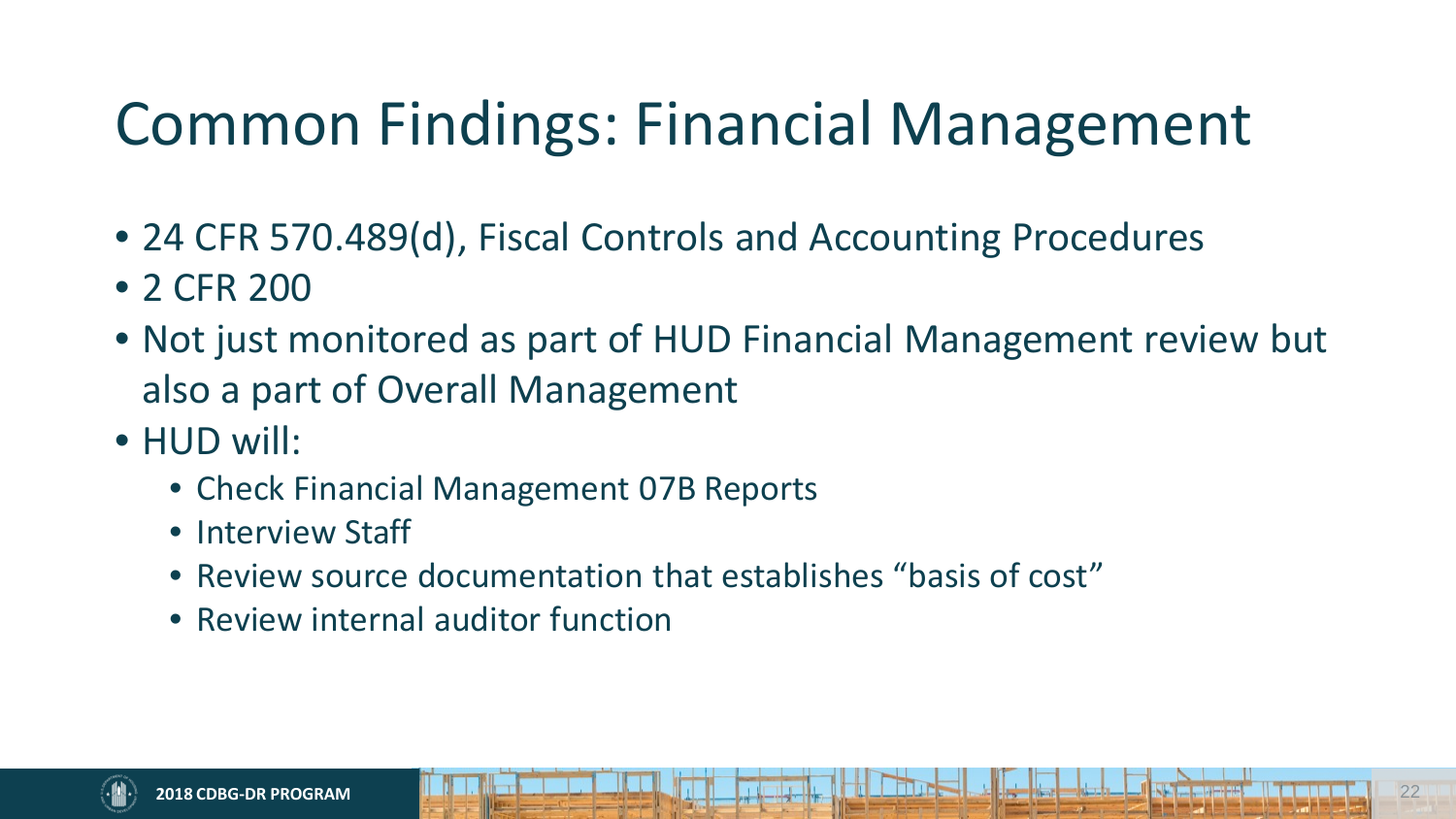# Common Findings: Procurement

- 24 CFR 570.489(g) vendors
- 24 CFR 570.489(h)—conflict of interest
- Sole Source/Non-competitive Procurement/Plus Up of Existing **Contracts**
- Lack of HUD-required provisions (e.g., Section 3)
- Benchmarks
	- Performance Requirements
	- "Penalties" or Liquidated Damages applies to ALL contracts (including those for administrative services)
- Overuse of Change Orders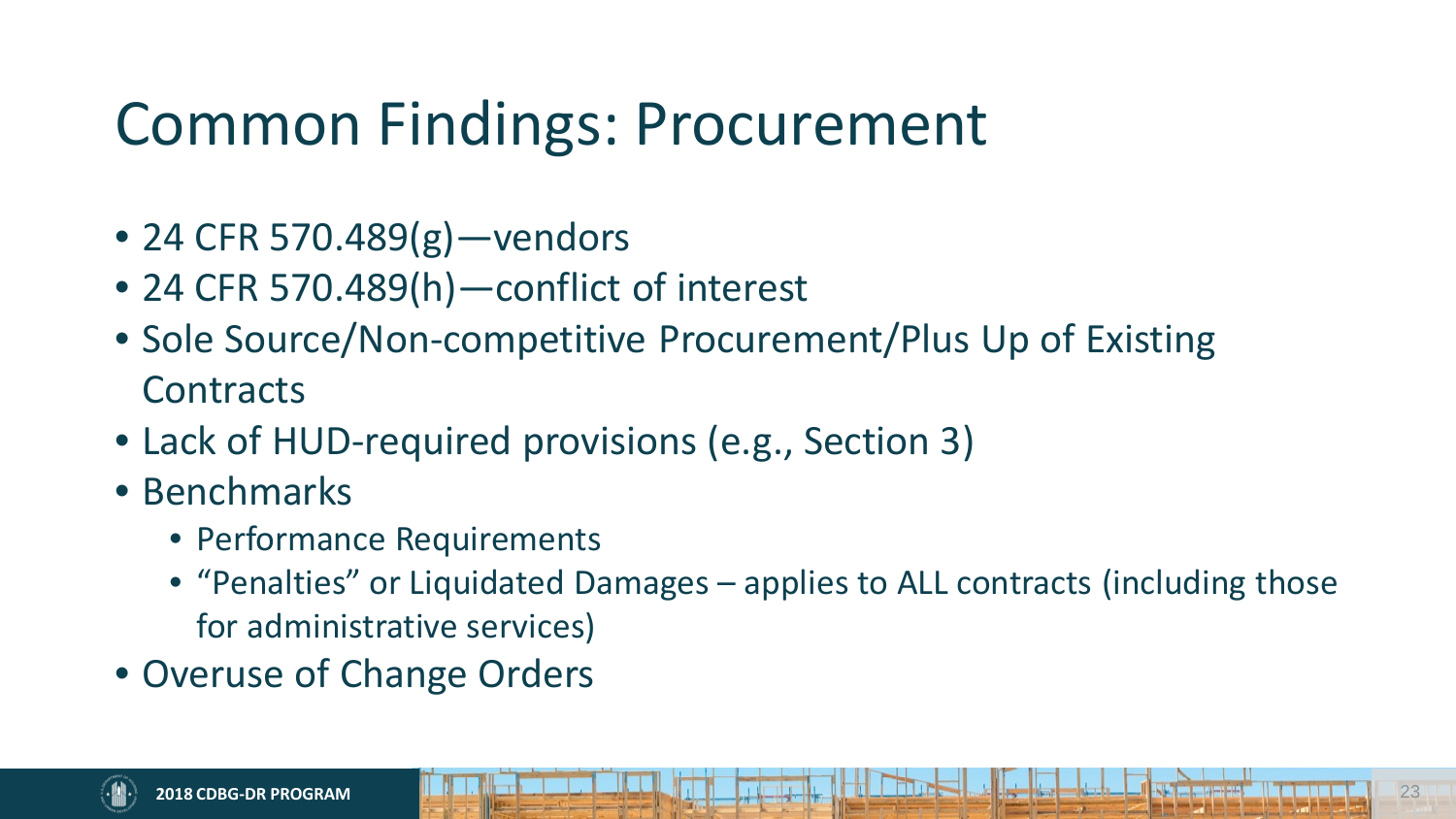# Common Findings: Environmental Compliance

- 24 CFR Part 58
- 24 CFR Part 50
- Incorrect environmental assessment undertaken
- Recognizing "Choice Limiting Actions"
- Expenditures prior to "Authorization to Use Grant Funds" (AUGF)
- Follow up "mitigating actions" i.e. elevation of structure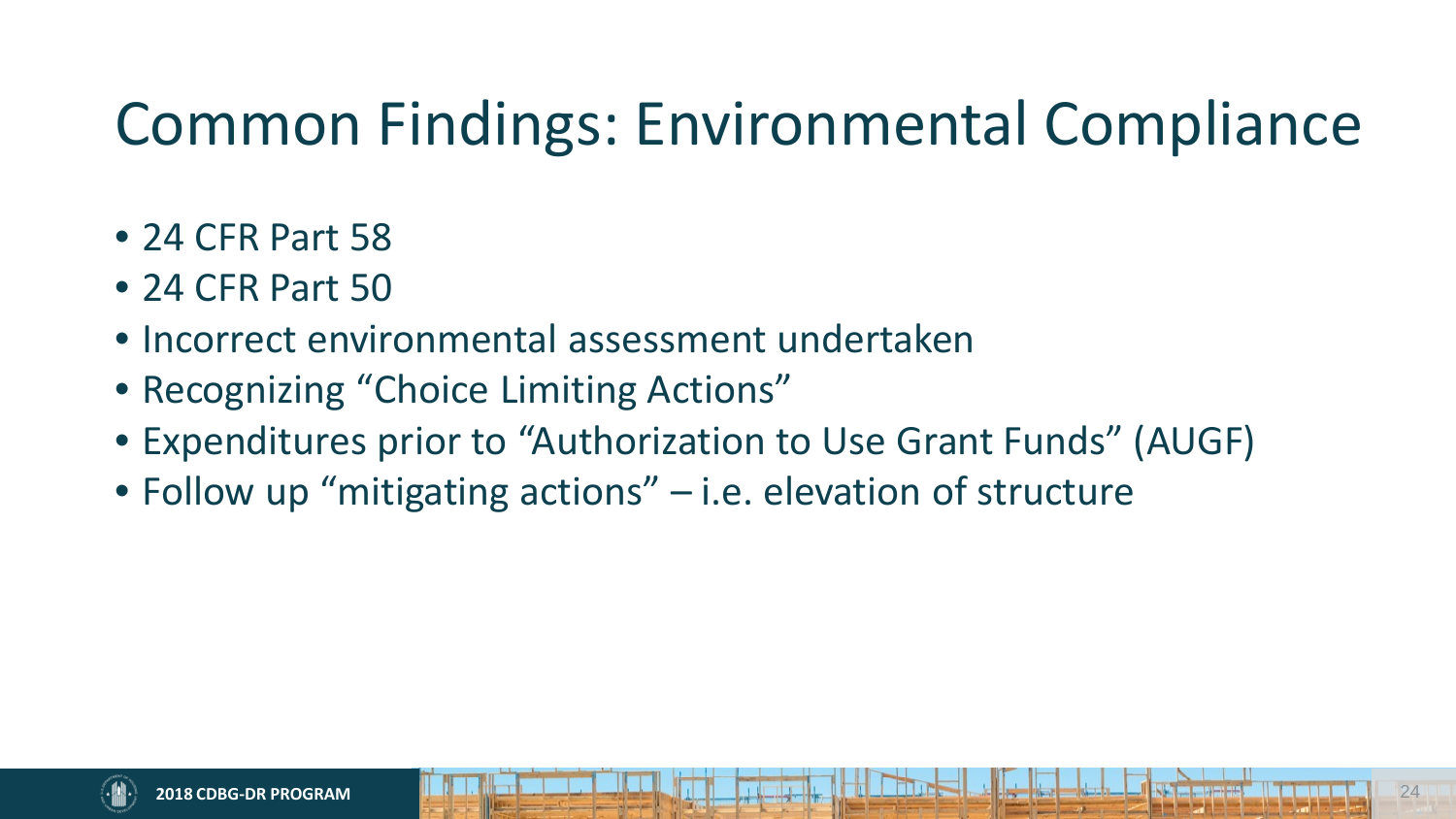### Common Concerns: Policies & Procedures

• HUD will review a grantee's policies and procedures, and will often issue a Concern if policies and procedures are insufficiently detailed or do not align with program design

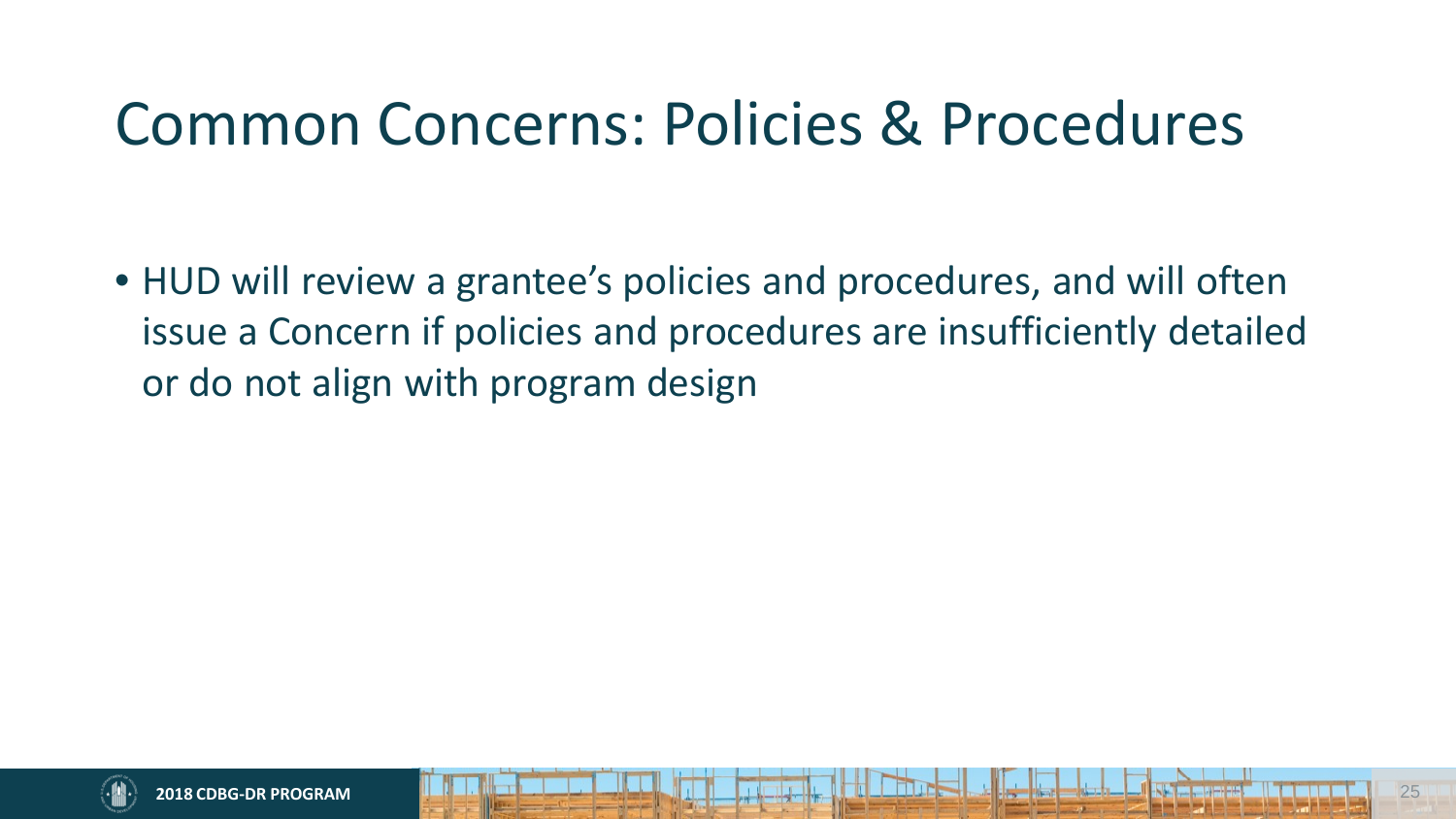#### Sanctions

- States: 24 CFR 570.495
- Entitlements: 24 CFR 570.910
- May include but not limited to:
	- Advising grantee not to do it again
	- Advising grantee to suspend or terminate payment
	- Making grantee repay funds out of non-federal funds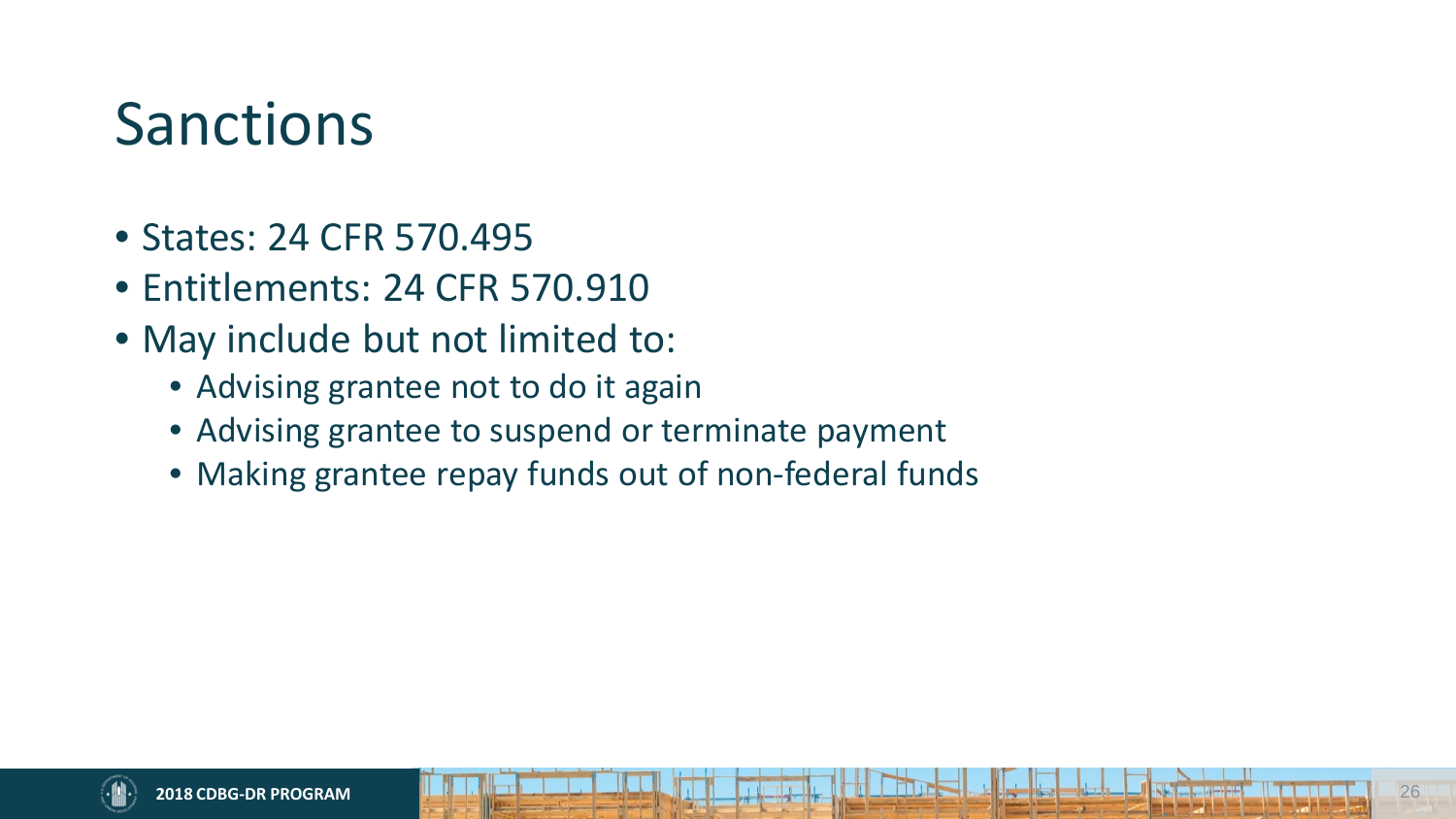# **Questions**



 $\mathbf{r}$ 

T.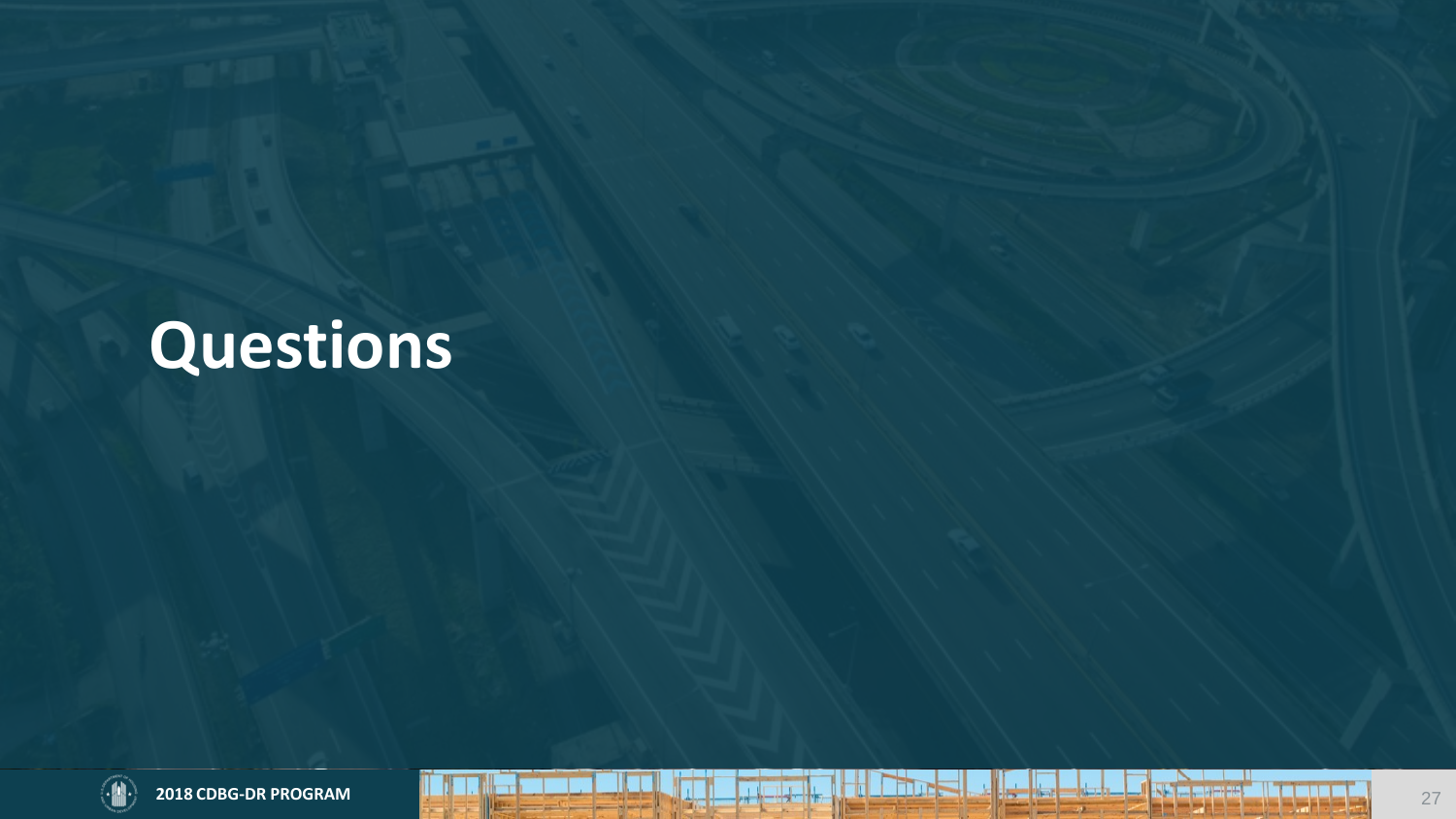# **Recordkeeping**

The second second second second and responsibilities in the second second second second second second second second second second second second second second second second second second second second second second second s

tribu

**THEFT** 

**2018 CDBG-DR PROGRAM** 



28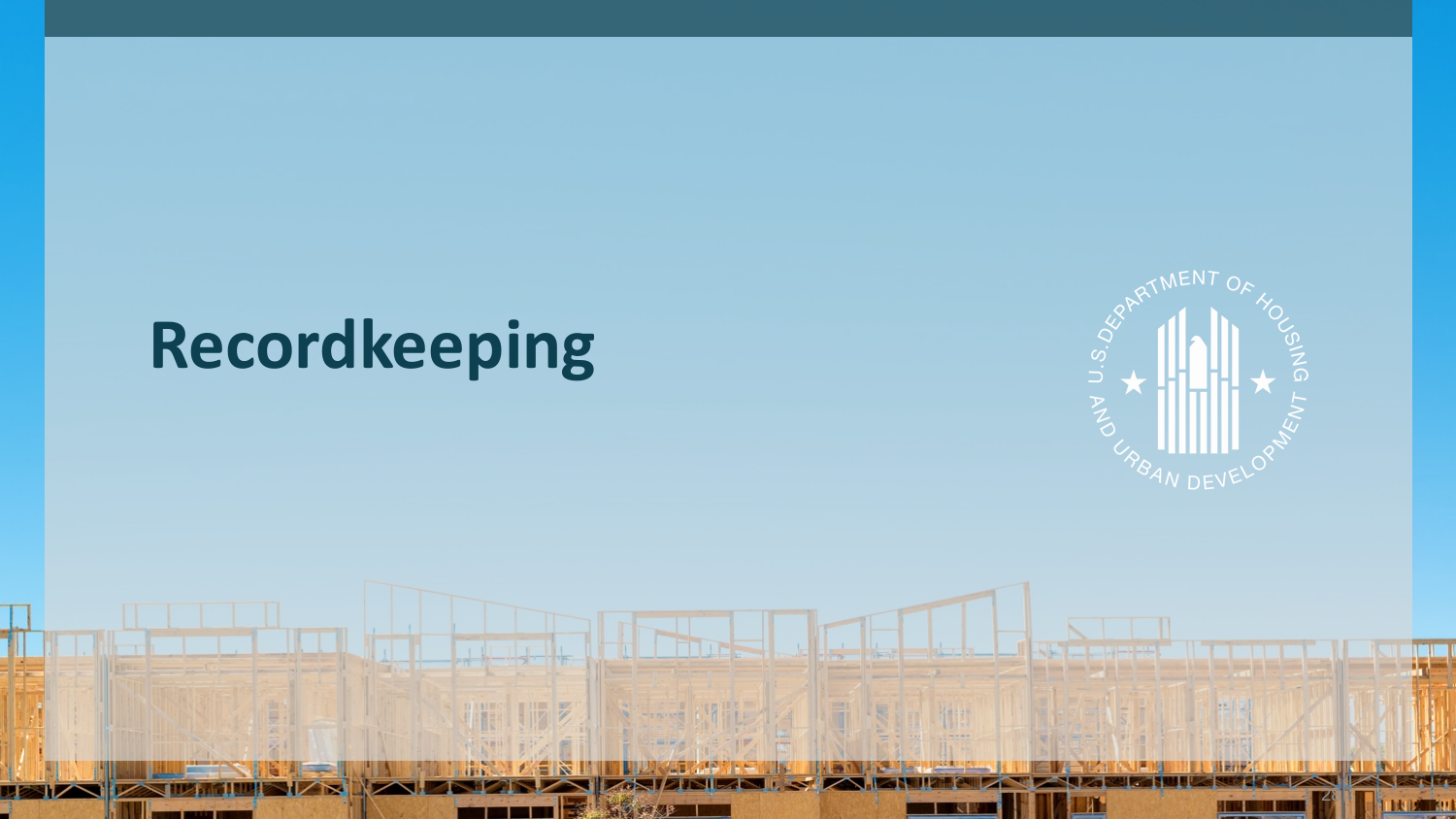# Agenda

- Why is record keeping important?
- Primary recordkeeping requirements for:
	- General Administration
	- Financial Management
	- Eligibility of Projects and Activities
	- National Objectives
	- Income Eligibility
	- UGLGs & Subrecipients
	- Waivers & Alternative Requirements
- Record retention and access
- Tips for recordkeeping
- Website requirements
- Questions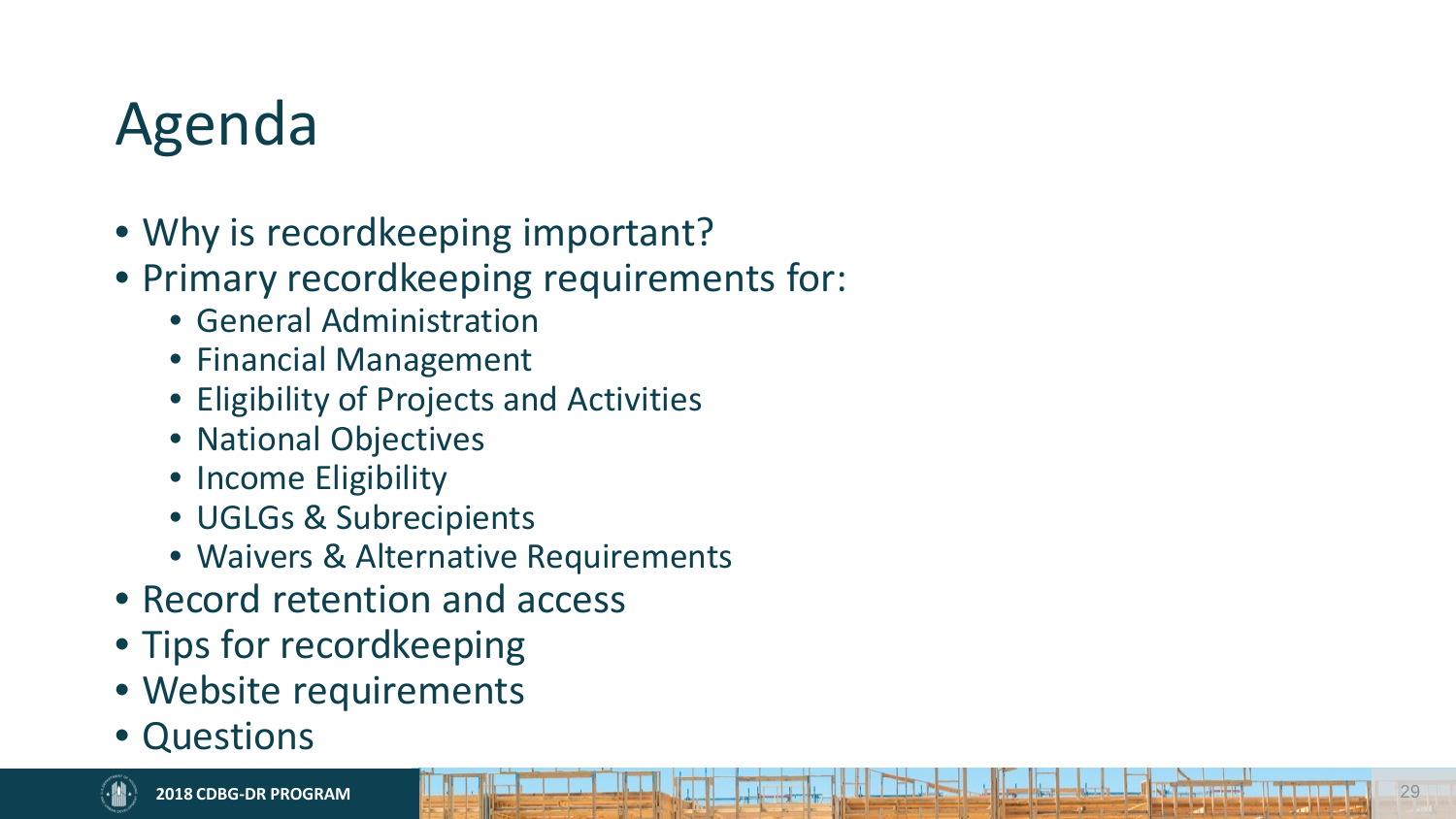# Why is Recordkeeping Important?

- Accurate recordkeeping is crucial to the successful management of CDBG-DR funded activities
	- Insufficient documentation is likely to lead to monitoring Findings, even if project implementation has been "successful"
	- Could also lead to IG or other audit issues or the appearance of fraud, waste or abuse
- A record of a project or activity should "tell the story" on its own and completely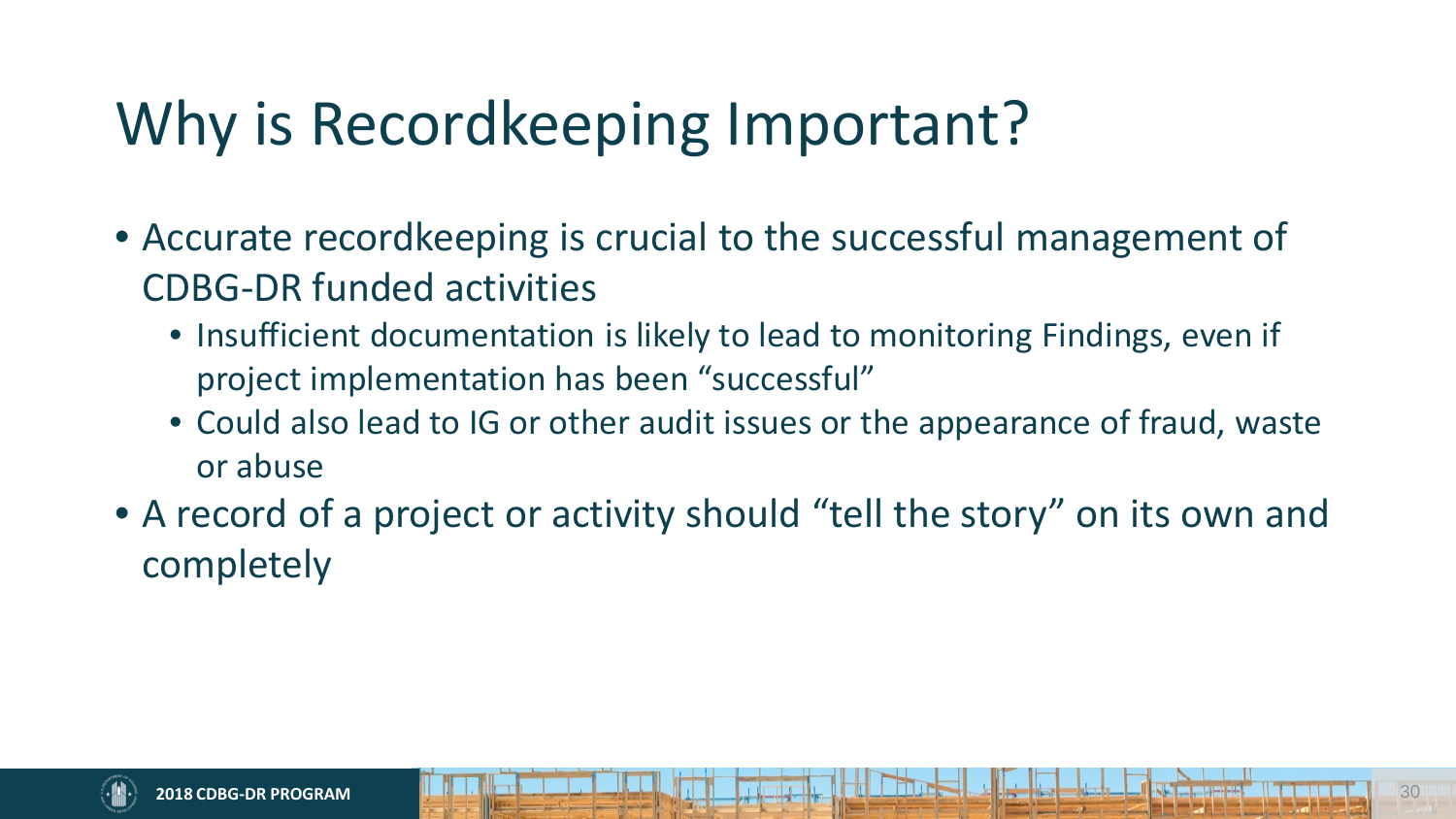# Key Grantee Responsibilities for Recordkeeping

- Maintain a clearly defined process for acquiring, organizing, storing, retrieving and reporting information about CDBG-DR funded activities
	- If using electronic records, grantee must have ownership of the records and be able to access the information long term
- Have a clearly identified person(s) responsible for recordkeeping & reporting tasks
	- Ensure they are properly trained & supported
- Create standardized policies & procedures to ensure no gaps, consistency and streamlining
- Post key info on web site (more later)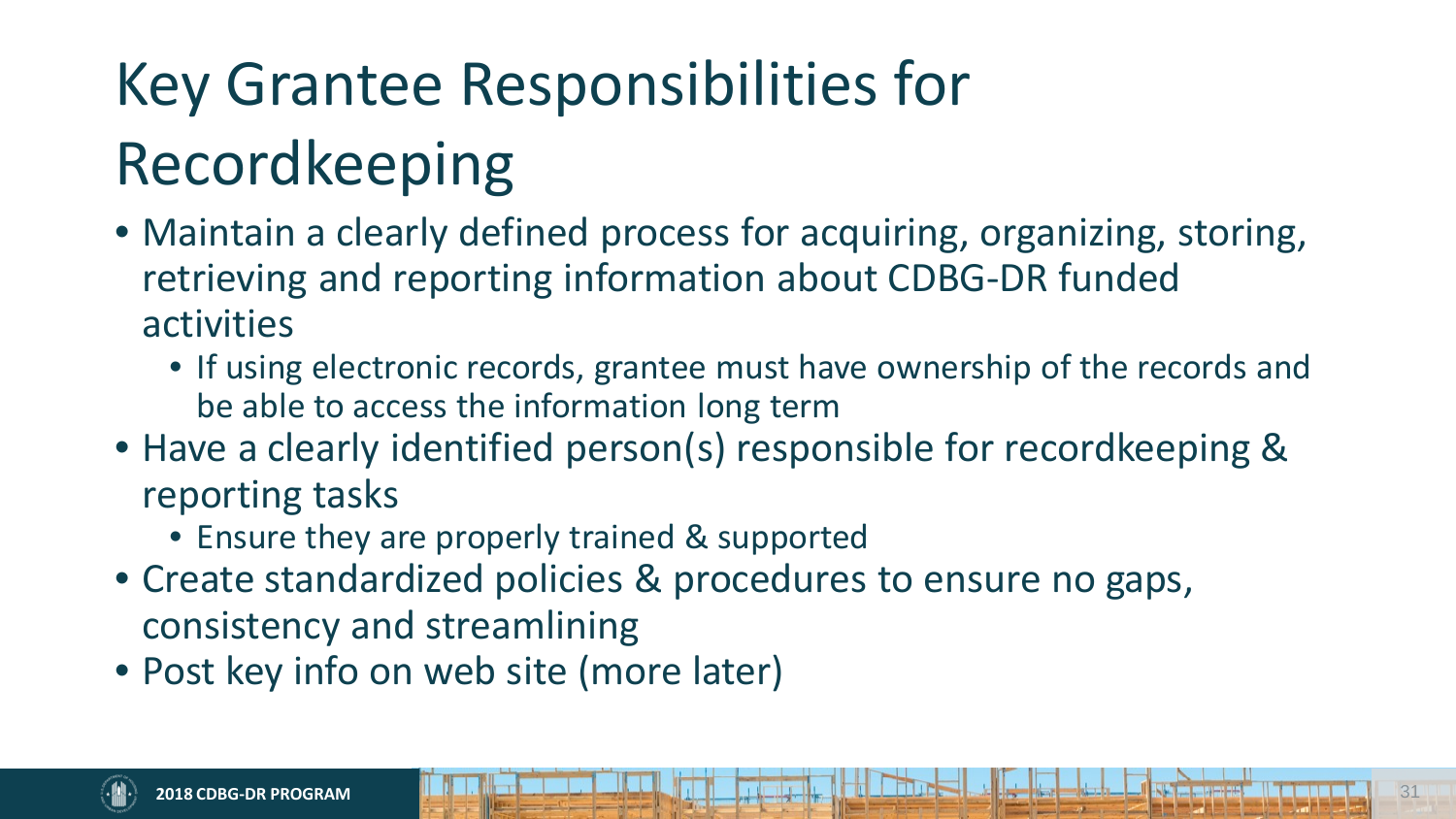# Federal Registers, Waivers and Alternative Requirements

- CDBG Disaster Grantees have additional recordkeeping requirements:
	- Example: Duplication of Benefits
	- Described in *Federal Register* Notices to comply with Appropriations Acts, waivers & alternative requirements
- Grantees should check:
	- *Federal Register* Notices and ensuing policy guidance for additional recordkeeping requirements; and
	- With CPD Rep to determine what additional records, if any, should be kept to comply with waiver requests approved by HUD

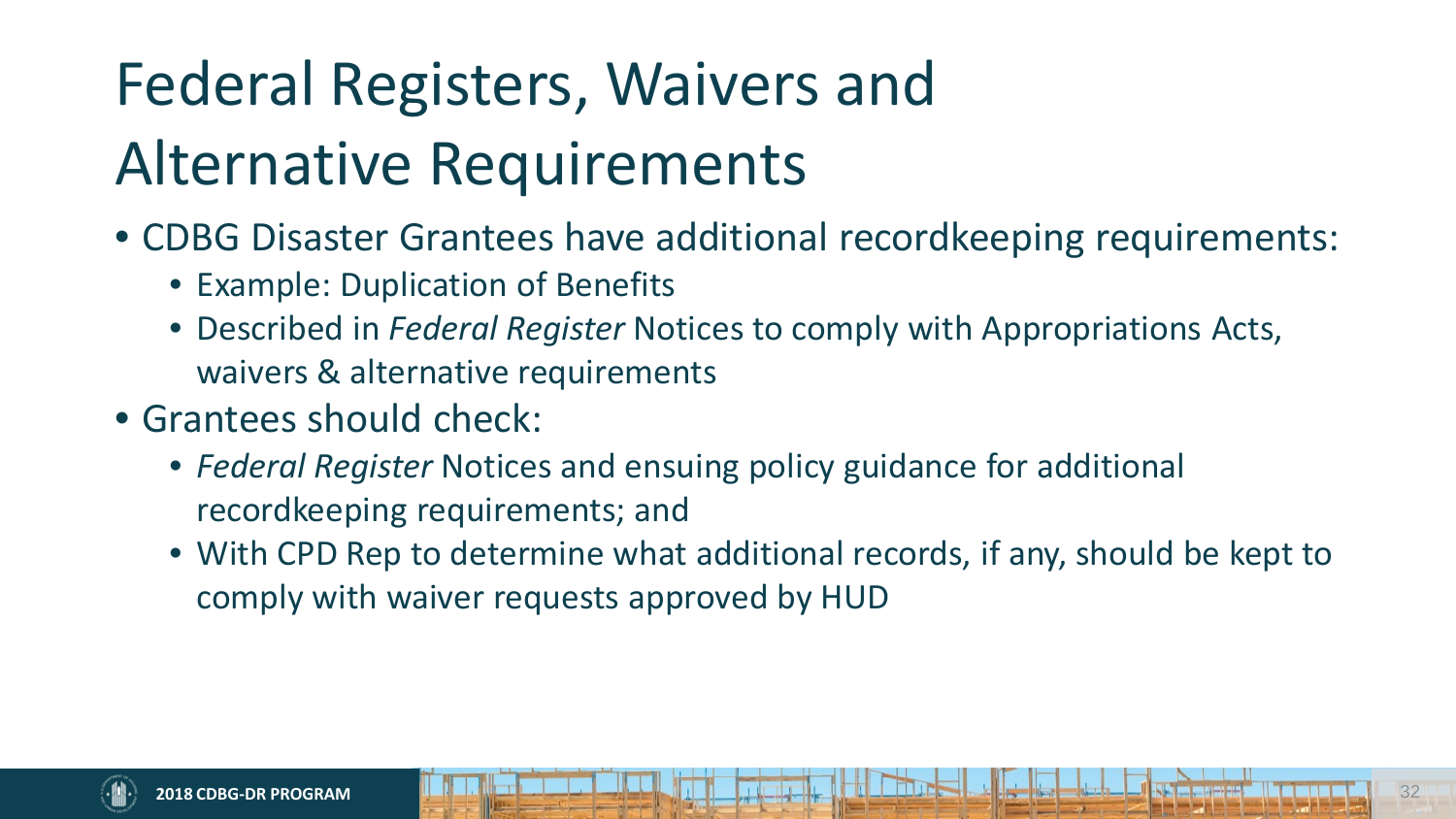## General Administrative Records

- Published Action Plans and amendments, certifications, etc.
- Executed grant agreement(s)
- Description, geographic location and budget of each activity
- Eligibility and national objective determinations for each activity
- Personnel files
- HUD monitoring correspondence
- Citizen participation compliance documentation
- Fair Housing and Equal Opportunity records
- Environmental review records
- Documentation of compliance with crosscutting requirements (e.g., Davis-Bacon, Uniform Relocation Act, and Lead-Based Paint)
- Limited English Proficiency documentation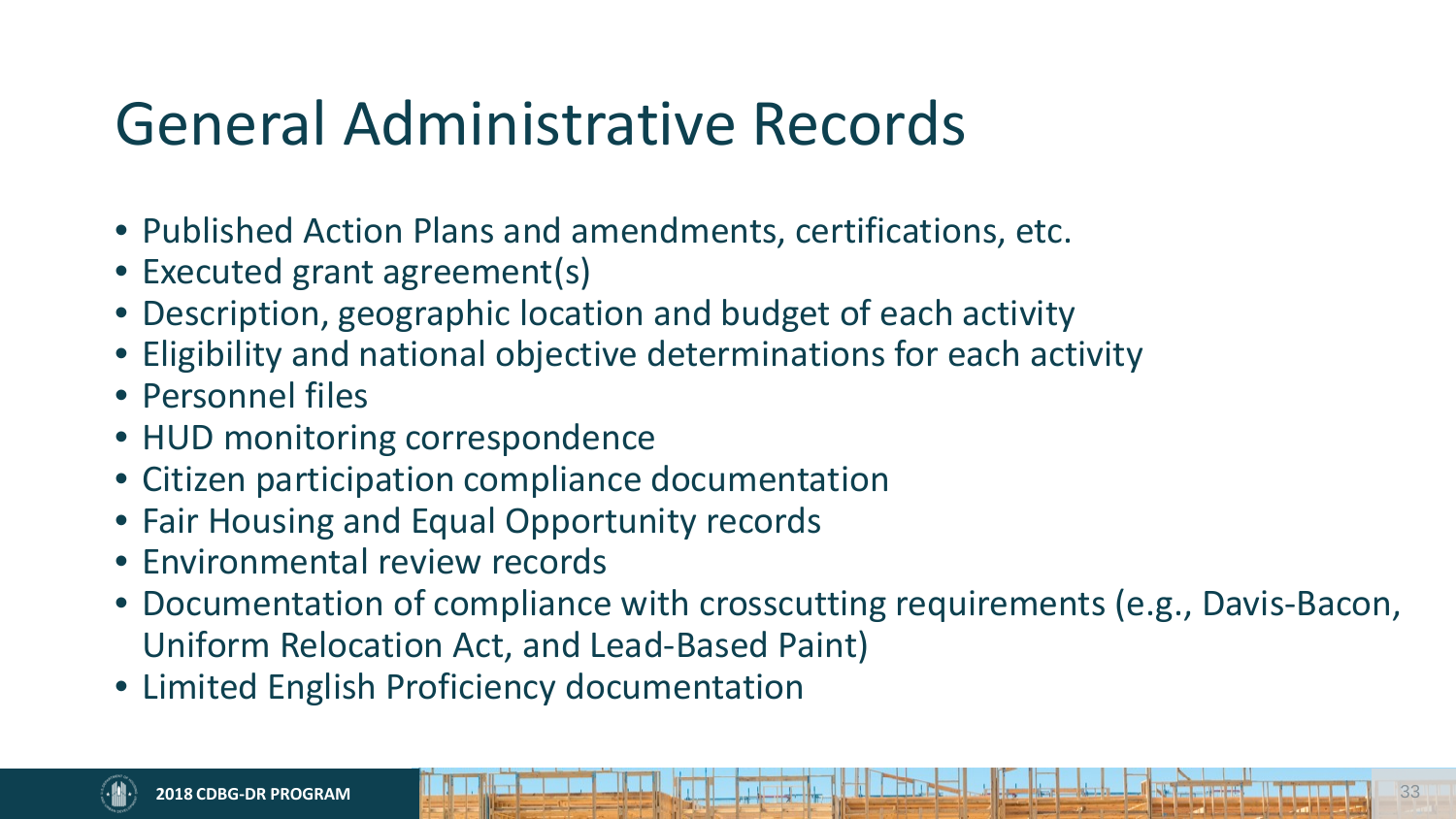# Financial Records

- Budget
- Accounting procedures, including internal controls
- Accounting journals, ledgers & chart of accounts
- Source documentation (purchase orders, invoices, canceled checks, relevant financial correspondence)
- Procurement files (including independent cost estimates, bids, contracts, etc.)
- Real property & equipment inventory info
- Bank account records (including PI & RLF records, if applicable)
- Draw down requests
- Payroll records and reports
- Financial reports
- Audit reports and documentation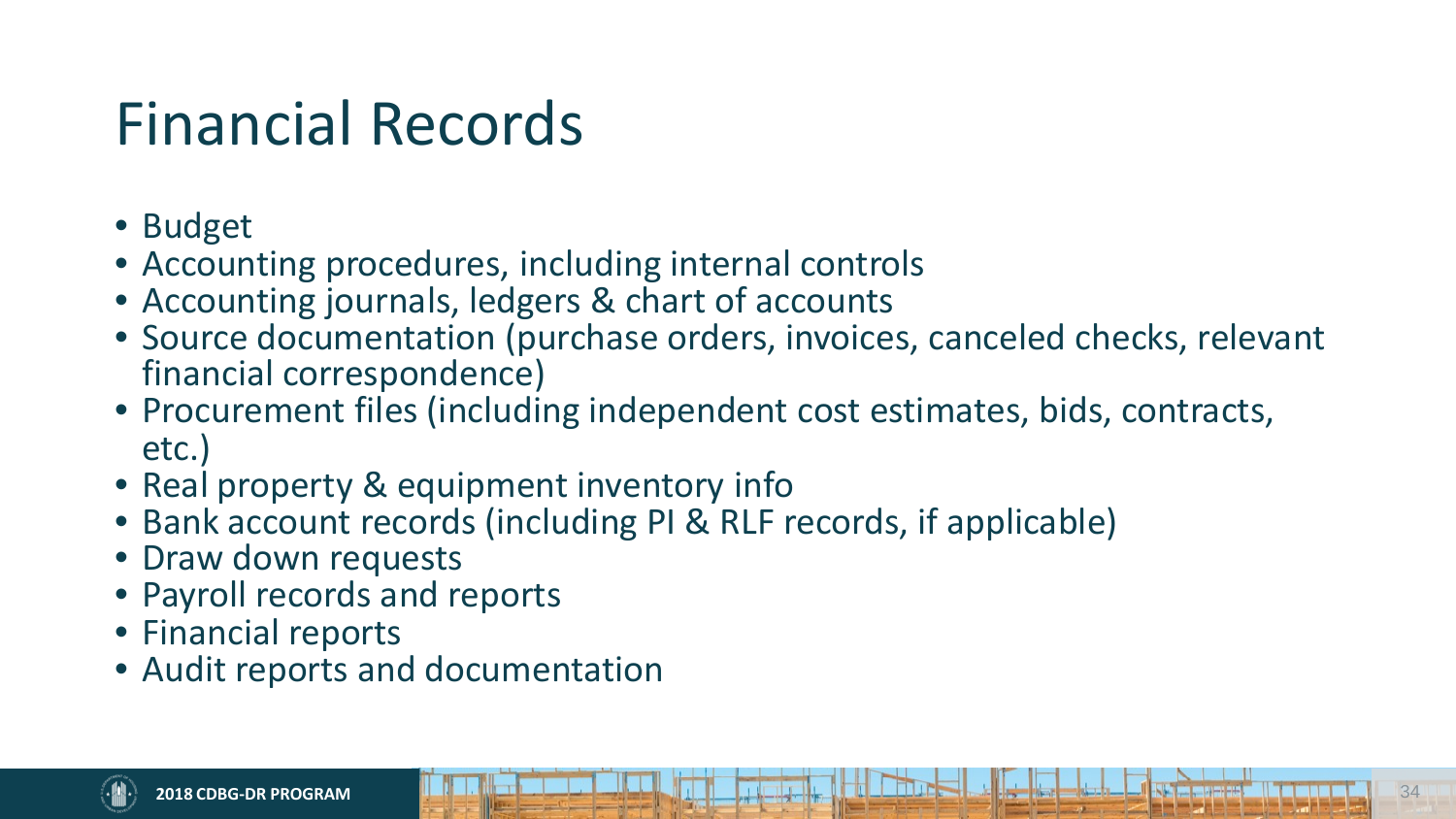# Project and Activity Records

- Eligibility and national objective of the activity
- UGLG or subrecipient agreement (if applicable)
- Any bids or contracts including documentation of SAMS review
- Characteristics and location of the beneficiaries
	- Including race and ethnicity of beneficiaries
- Compliance with special program requirements (e.g. environmental review records)
- Budget and expenditure information (including draw requests)
- The status of the project/activity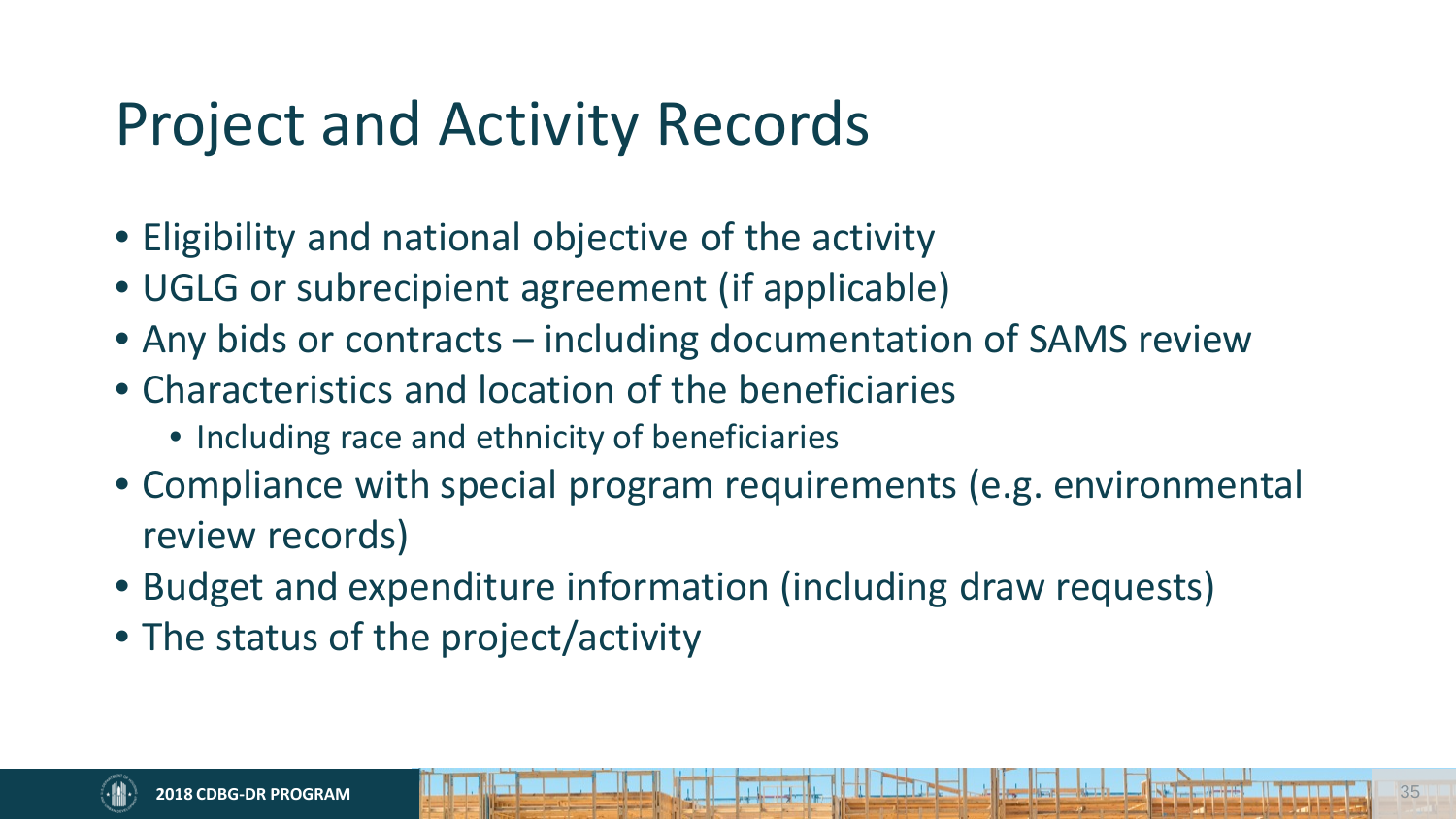# Documenting "Tie Back" to the Disaster

- **All** activities and projects must be related to **recovery** from the disaster(s) covered by the appropriation
- For **every** funded applicant or project, the grantee must document a tie to the storm. There are generally two possible approaches:
	- Applicant suffered physical or economic damage from the storm OR
	- Funded project will help to economically revitalize an impacted community, including new construction
- Documentation could include damage or building estimates for physical losses or post-disaster analyses or assessments for economic or non-physical losses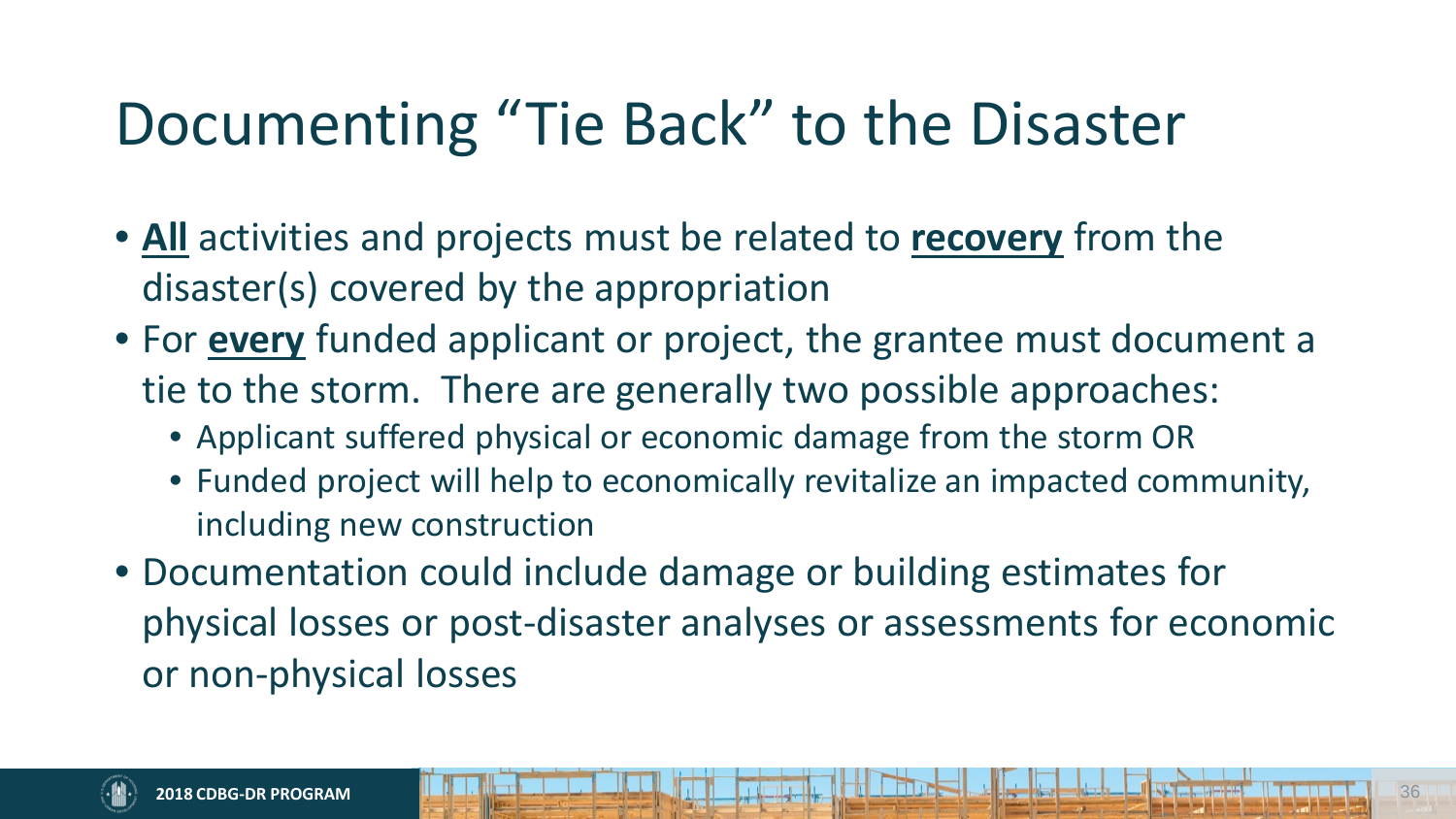# Documenting Duplication of Benefits

- Overall policies and procedures on DOB, data sharing with SBA, NFIP and FEMA
- For individual files:
	- Identification of CDBG-DR need
	- Identification of sources of assistance
		- For example: FEMA award letter, insurance letter, SBA data provided to grantee
	- Verification of sources of assistance
	- Calculation of CDBG-DR award
	- Subrogation agreement (or similar agreement)
	- Treatment of SBA declined loans (following existing guidance until HUD issues new rules)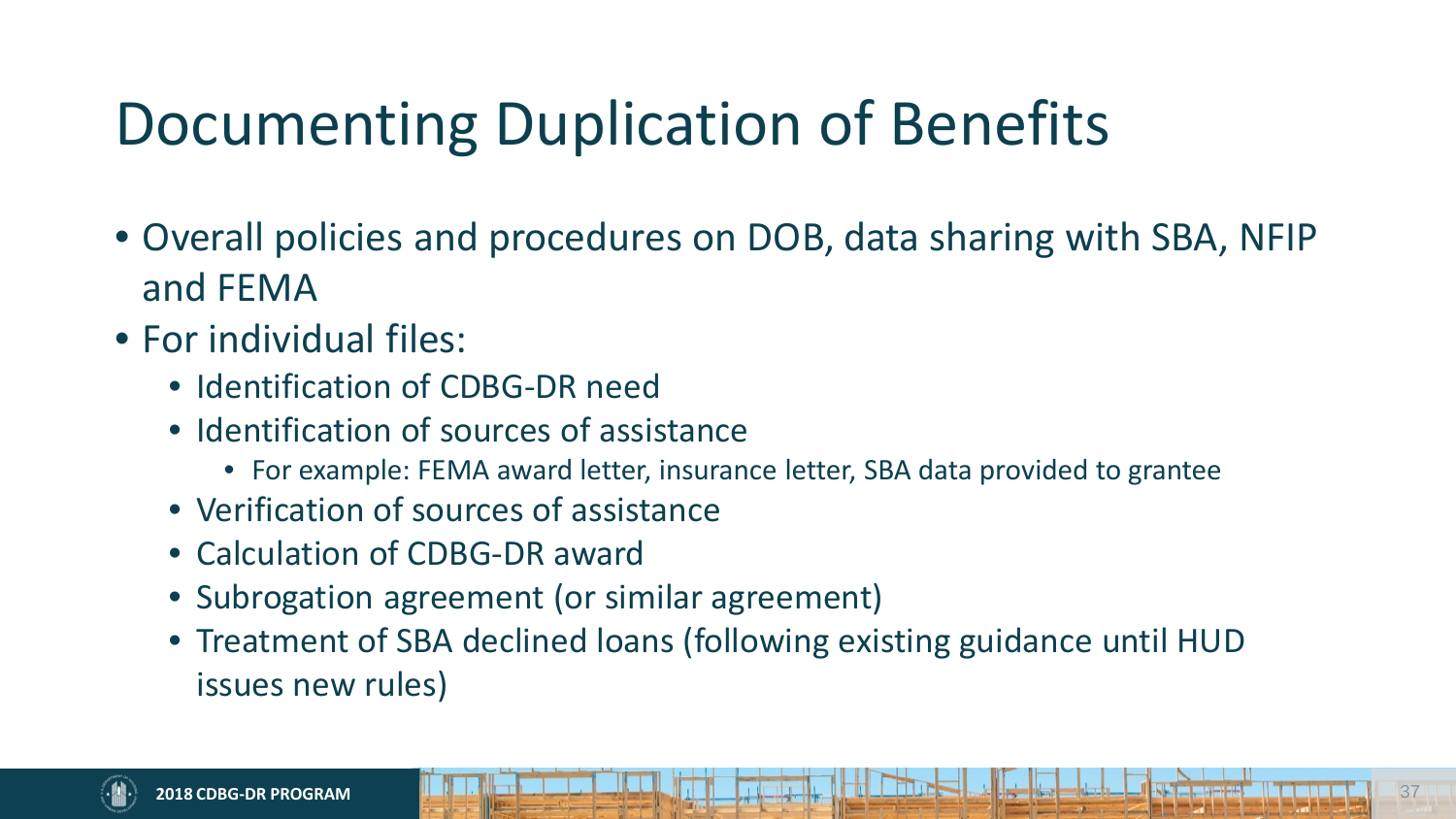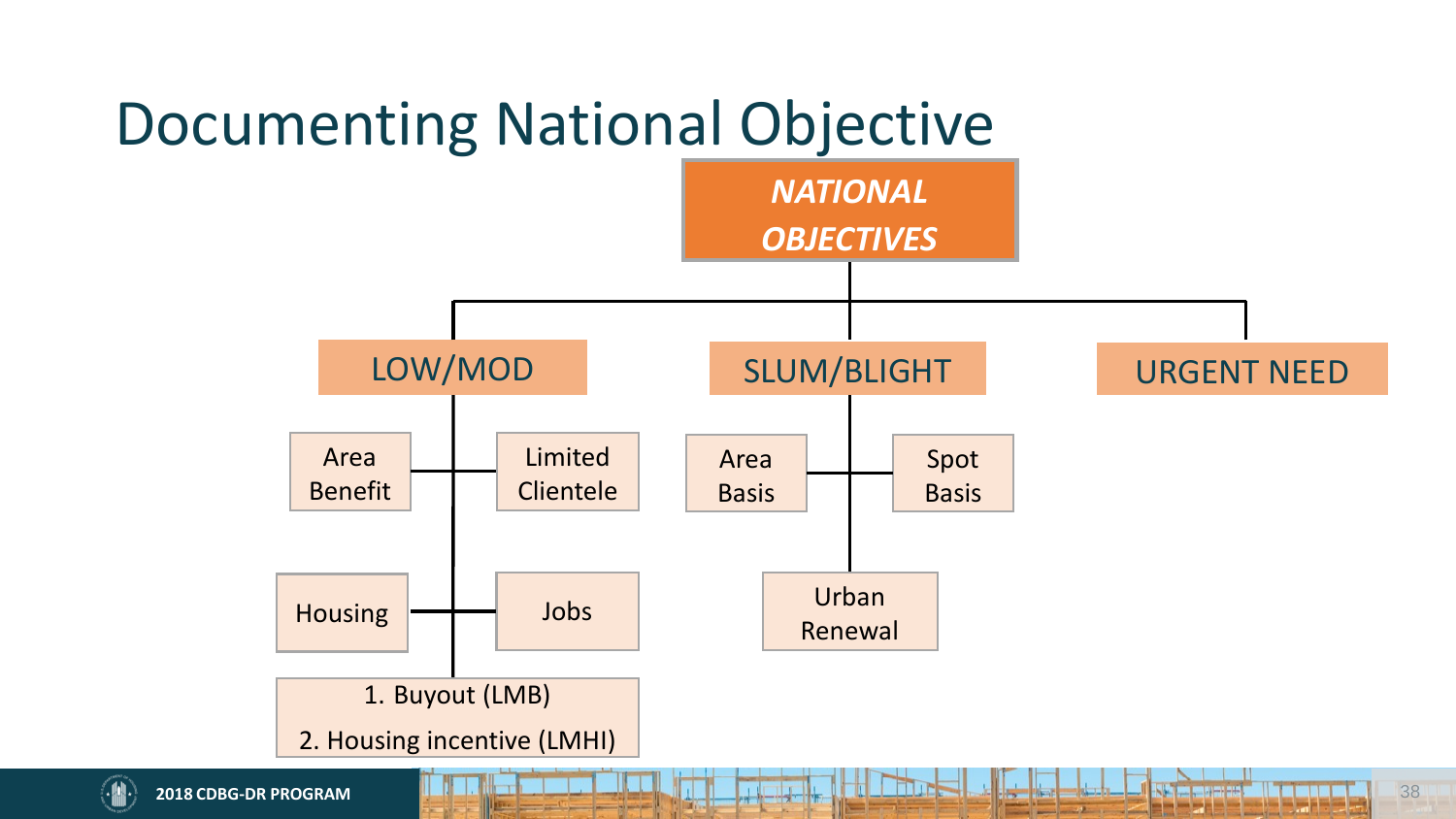# Documenting Urgent Need

- Urgent Need (UN) is used to address emergency situations, including disaster recovery
- Does NOT count toward the LMI Overall Benefit calculation so income of beneficiaries is not a consideration
- Without a waiver or alternative requirement in order to meet the Urgent Need test in CDBG requires:
	- Existing conditions pose serious & immediate threat to health/welfare of community
	- Existing conditions are recent or recently became urgent
		- Generally 18 months in the main CDBG program
	- Recipient cannot finance on its own
	- Other funding sources not available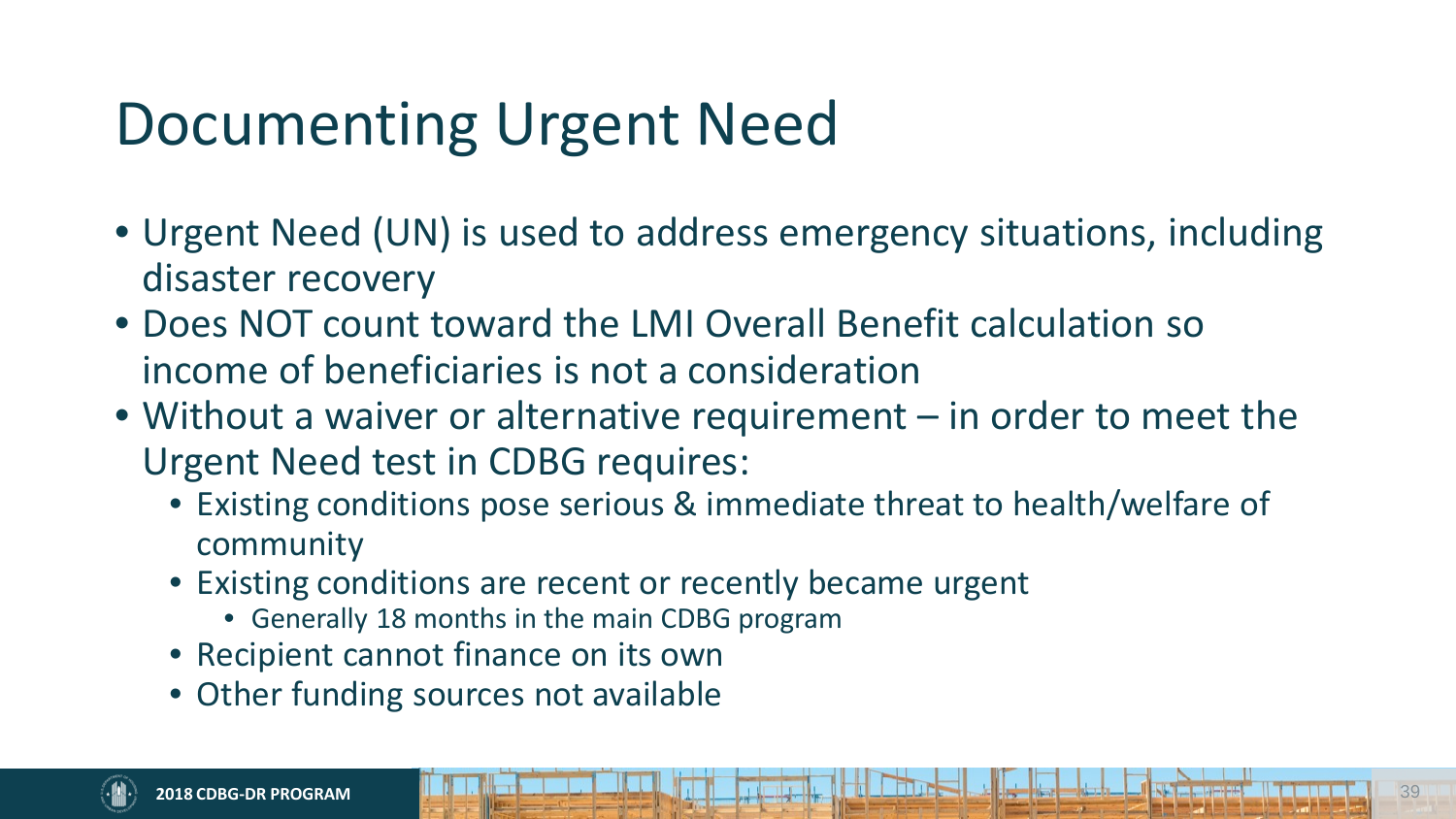# Documenting Urgent Need in DR

- Often referred to as the "Low-Doc" Urgent Need alternative requirement
	- Grantees do not need to issue a formal certification statement to qualify an activity as meeting the Urgent Need national objective
	- Instead Grantees must document how each program and/or activity funded under the Urgent Need national objective responds to a disaster-related impact.
	- Grantees must reference in the needs assessment the type, scale, and location of the disaster-related impacts that each program and/or activity is addressing
- Urgent Need national objective is not a "parking lot" for activities that do not meet an LMI national objective.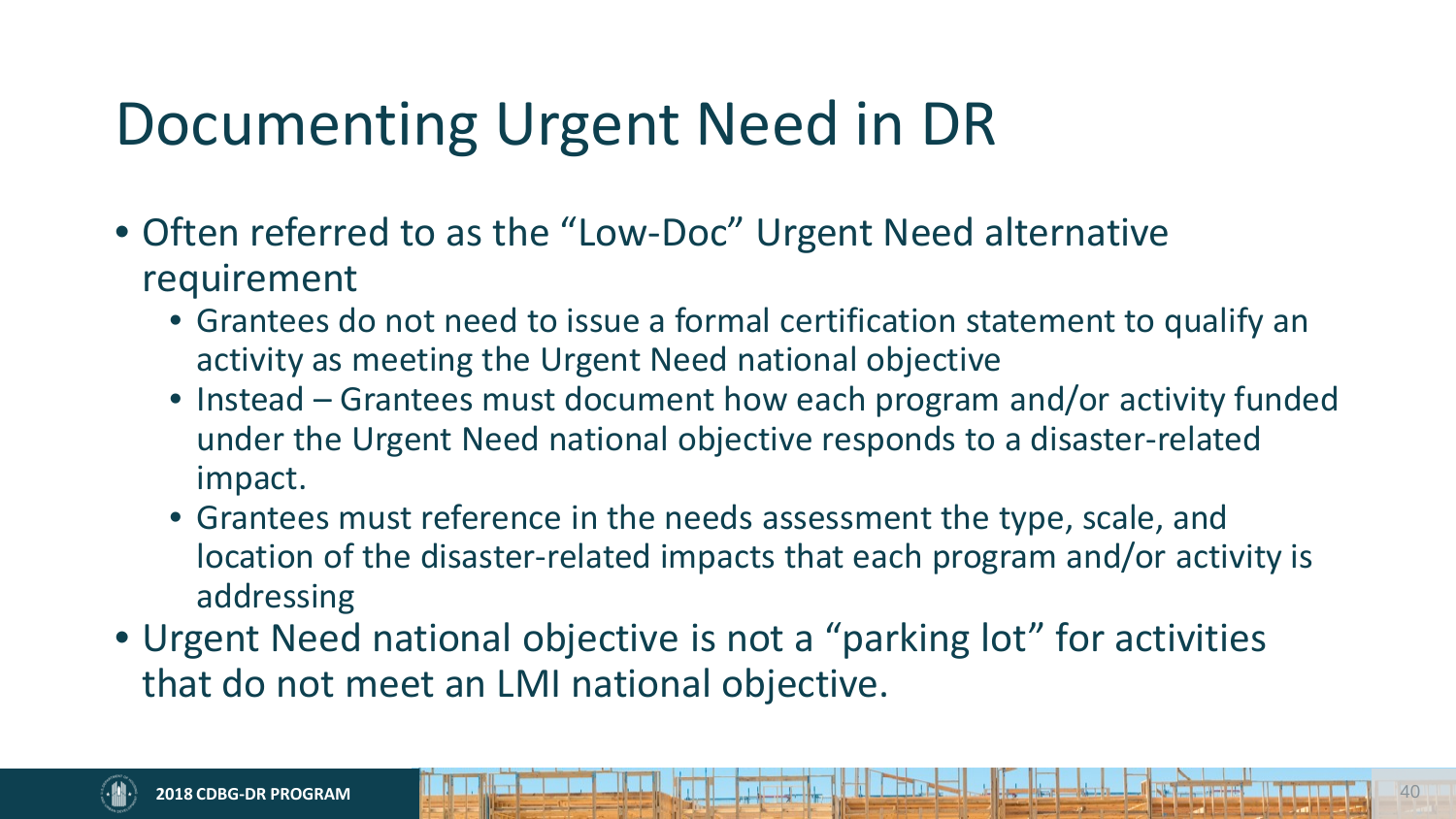# Documenting Urgent Need in DR (cont.)

- In previous FR Notices, there is a 24 month timeline on the use of the low-doc Urgent Need alternative requirement.
	- Following the 24-month period, no new program or activity intended to meet the urgent need national objective may be introduced and allocated funds without a waiver from HUD
- The Feb 9, 2018 FR Notice eliminated the 24 month timeline, and allows all activities funded with CDBG-DR dollars allocated under that notice to use the low-doc alternative requirement.

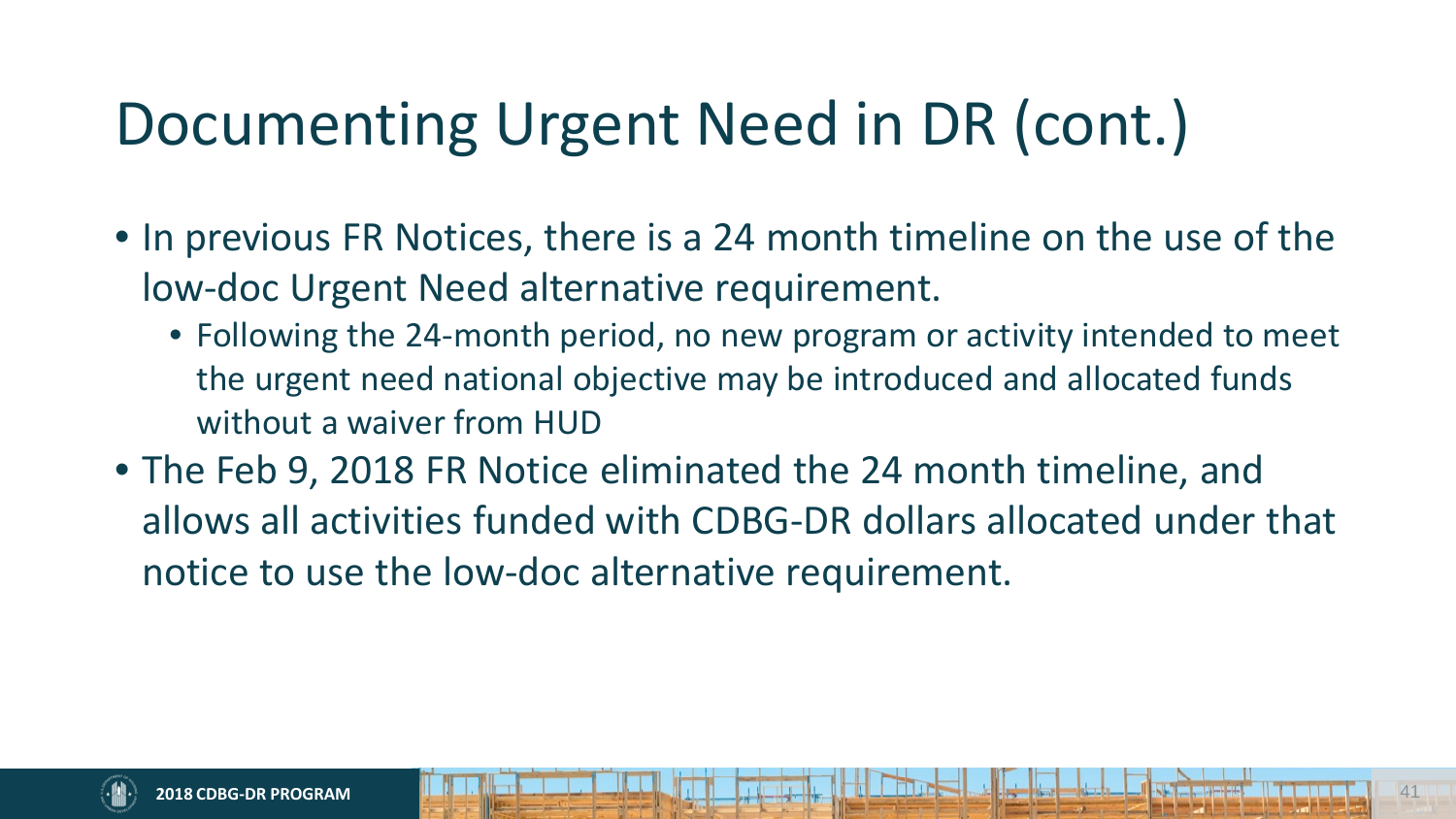# Documenting LMI Housing in DR

- The total cost of the activity, including both CDBG and non-CDBG funds
- The size, annual income, and FHEO characteristics of households occupying CDBG-assisted and designated LMI units
- A copy of the written agreement indicating the total number of dwelling units and the number of LMI units
- For rental housing only:
	- Rent charged (or to be charged) after assistance for each assisted unit
	- Documentation showing the affordability of units occupied (or to be occupied) by LMI households
	- Pro-rata option if authorized by HUD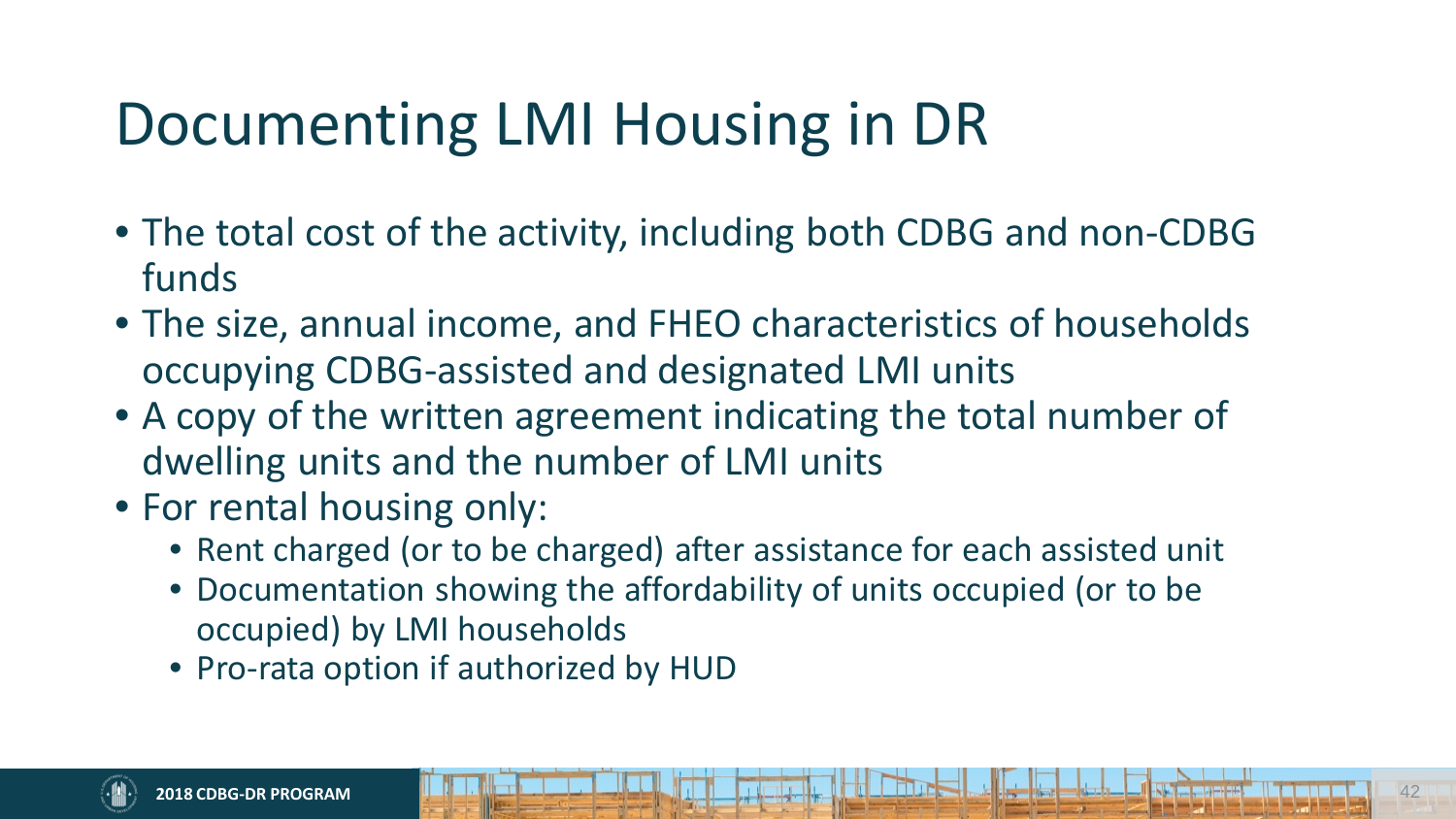# Documenting LMI Buyout (LMB) in DR

- The size, annual income, and FHEO characteristics of each household occupying CDBG-DR buyout units
- Sufficient supporting documentation establishing award amount exceeds "current market value" of property
- Documentation or plan that buyout parcel will be "open or green space" upon grantee acquisition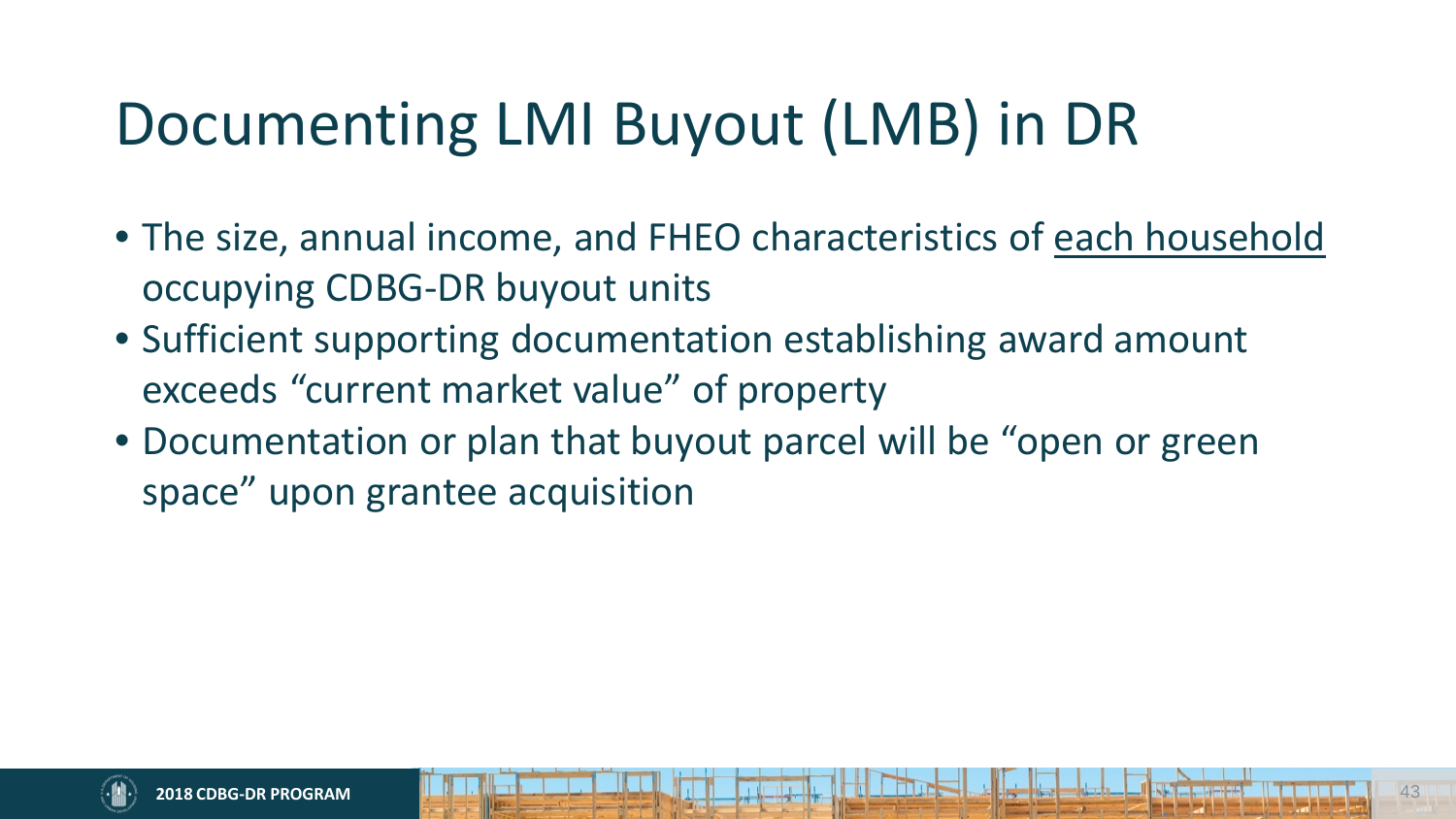# Documenting LMI Housing-Incentive (LMHI) in DR

- The size, annual income, and FHEO characteristics of each LMI household receiving the Housing Incentive (HI) benefit
- Supporting documentation detailing one of the following requirements:
	- Replacement unit purchased with the HI is outside flood hazard zone or floodway (maps, deed, photos), or
	- Improvement or Replacement of a residential structure with the HI that, upon completion, will be occupied by the LMI household.
- Methodology for incentive award over pre-storm value of buyout unit, to ensure the amount of the HI is necessary and reasonable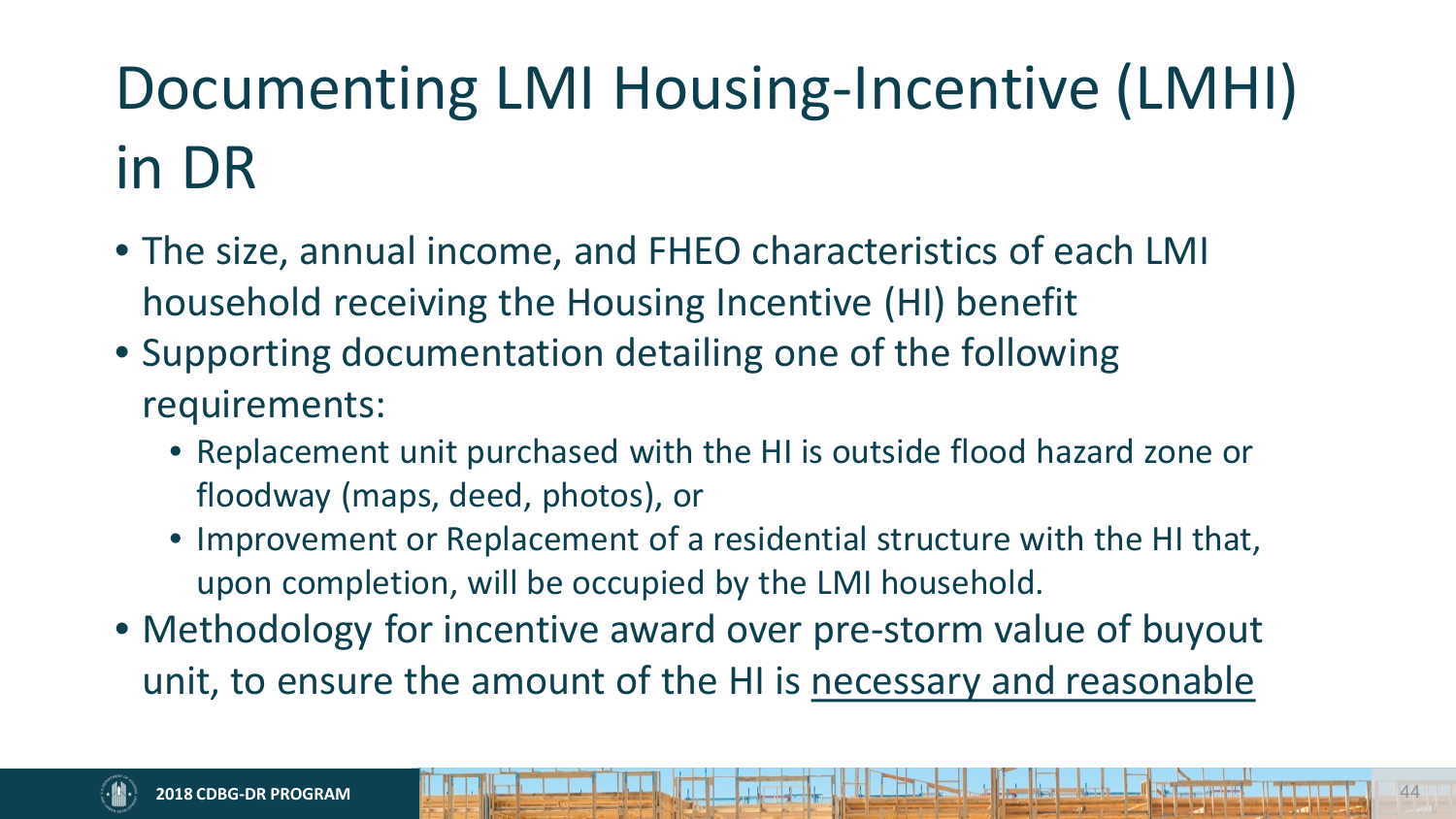# Documenting Job Creation and Retention

- Three ways to meet the LMI Jobs National Objective
	- Job Creation 51% of new jobs held by or made available to LMI persons
	- Job Retention 51% of jobs retained held by LMI
	- Area benefit business provides goods or services to area that is more than 51% LMI (must be able to document service area)
- Measured by Full Time Equivalent (FTE) positions
- Alternative requirement for documentation of LMI jobs For each LMI person/job: salary/wages for job must be at or under the HUDestablished income limit for a one-person household for hat jurisdiction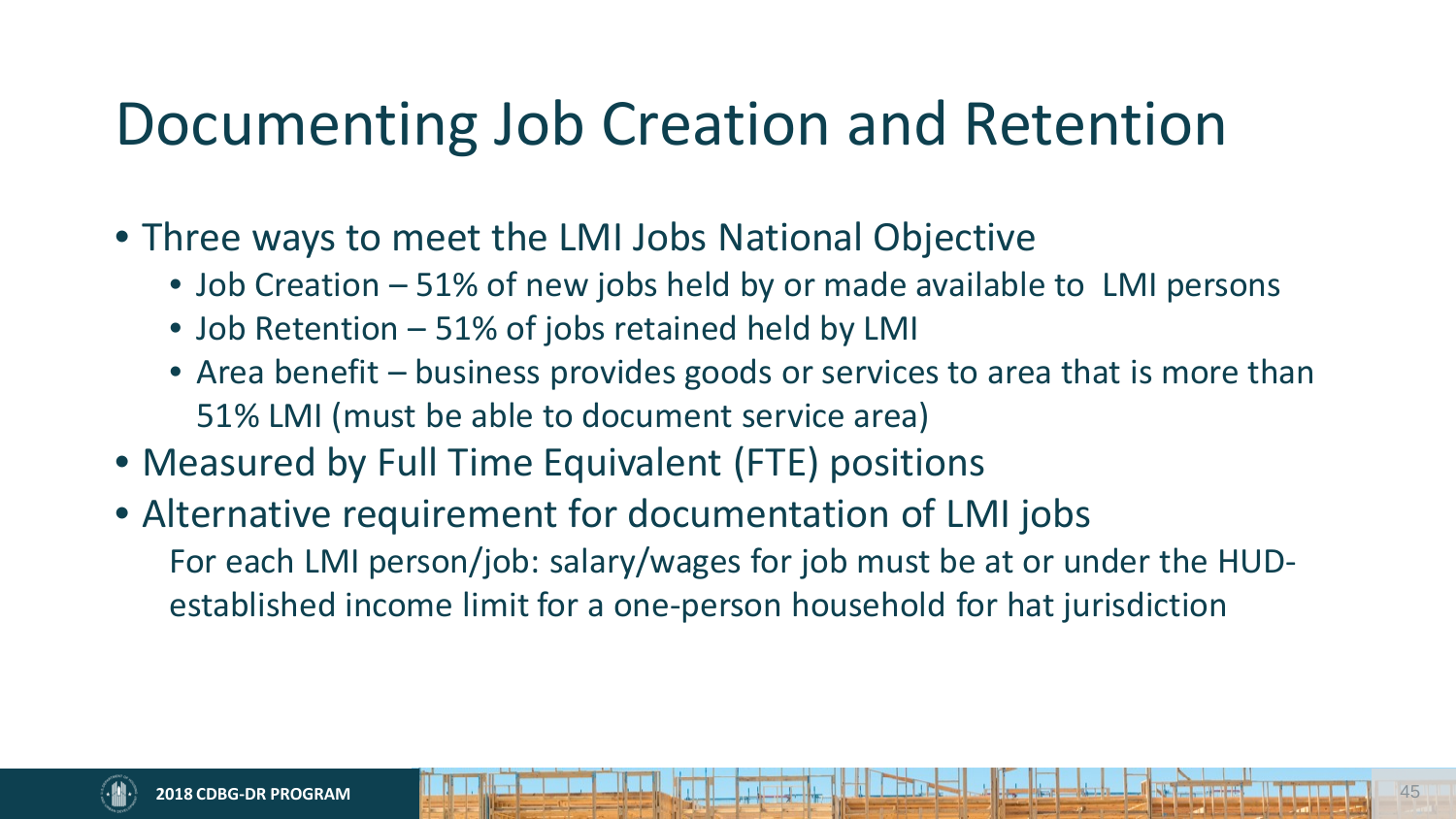# Determining and Documenting Income

- Applies to direct benefit LMI activities such as housing and jobs
- Annual income is gross amount of income anticipated by all adults in a family during the 12 months following the effective date of the determination
- Three definitions of income:
	- Annual income as defined under Section 8 (24 CFR 5.609);
	- Adjusted gross income as defined for purposes of reporting under IRS Form 1040 (long form) for Federal individual income tax purposes; and
	- Annual income as defined for reporting under the American Community Survey (ACS)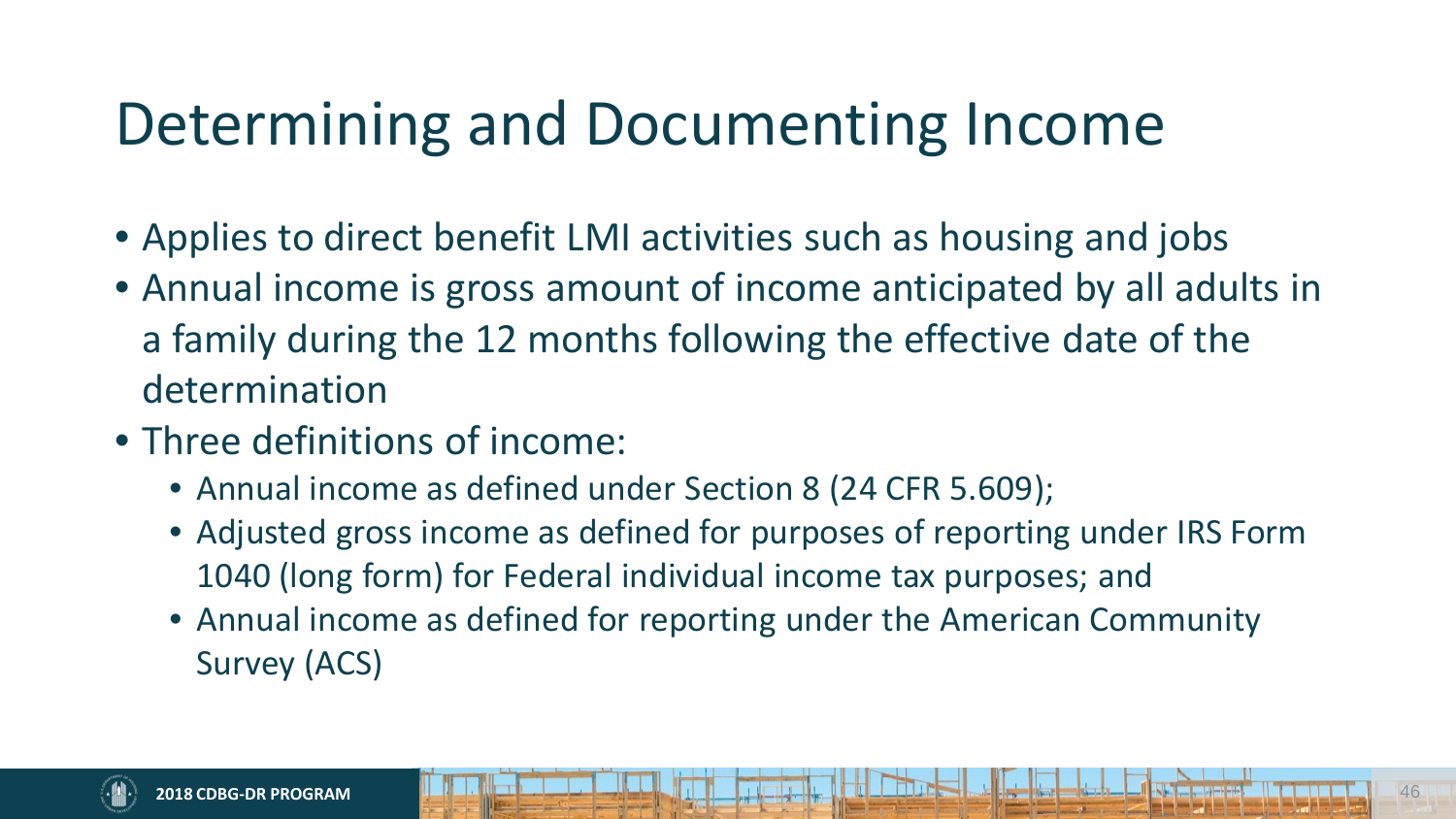# Determining and Documenting Income

- To document income-eligibility grantees can also maintain:
	- Evidence that the household/person assisted qualified under another program as least as restrictive as that used in the definitions of LMI household/person; **or**
	- Evidence that the assisted person is homeless; **or**
	- Verifiable certification from the assisted person that his/her family income does not exceed the applicable income limit; **or**
	- Referral from a state, county or local employment agency or other entity that agrees to refer individuals who are LMI persons and agrees to maintain documentation.

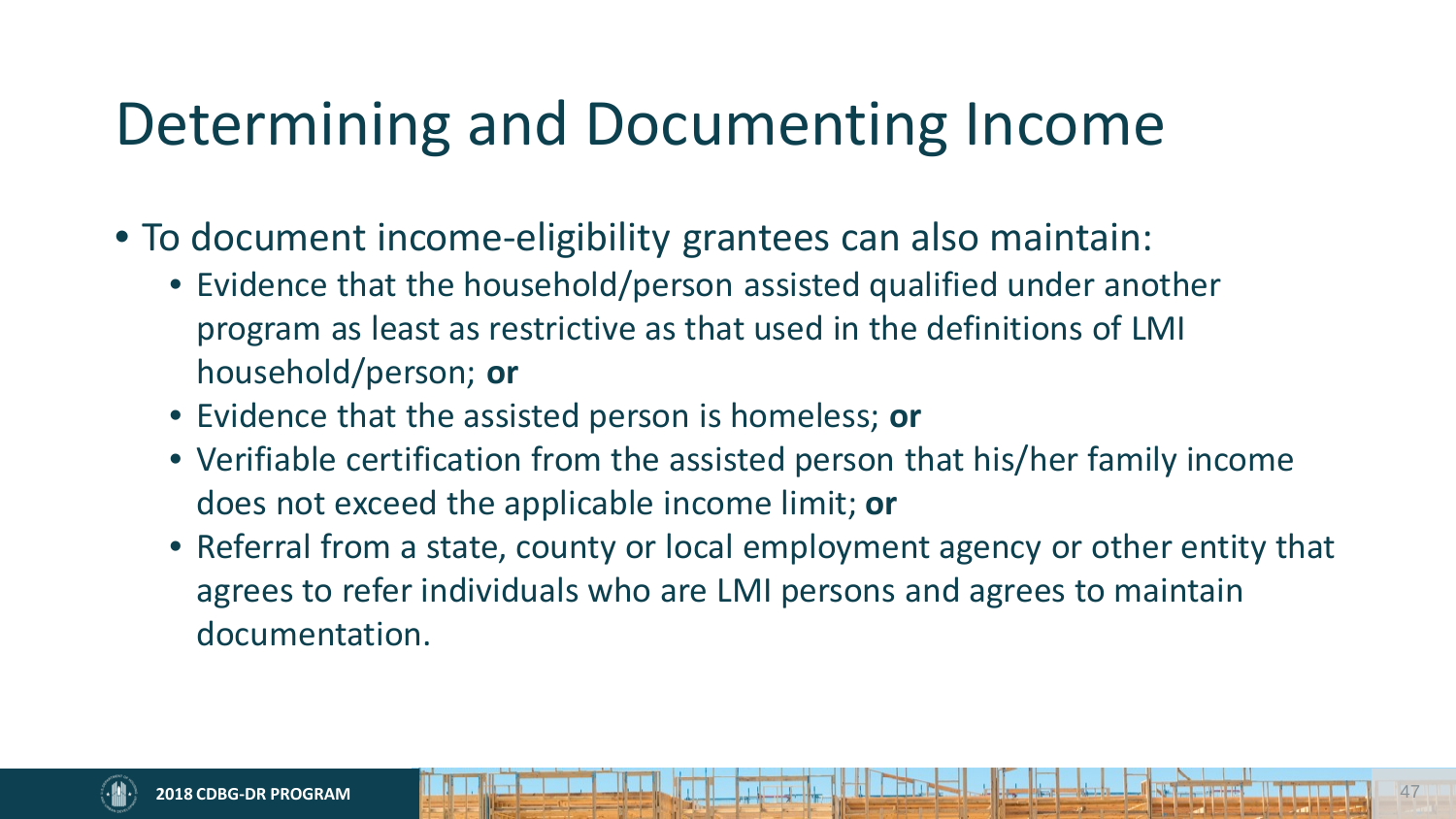# Documenting Slum/Blight Area

- Boundaries of the area
- Description of conditions demonstrating how the area met qualifying criteria (i.e. the area meets a definition of a slum, blighted, or deteriorated/ing area under state or local law)
- How the assisted activity addressed one or more of the conditions that contributed to the deterioration of the area.
- For each residential rehabilitation activity:
	- Local definition of "substandard" that must be at least as stringent as the Housing Quality Standards (HQS) used in the Section 8 Housing Assistance Payment Program—Existing Housing
	- Pre-rehabilitation inspection report describing the deficiencies in each structure to be rehabilitated
	- Details and scope of CDBG-DR assisted rehab by structure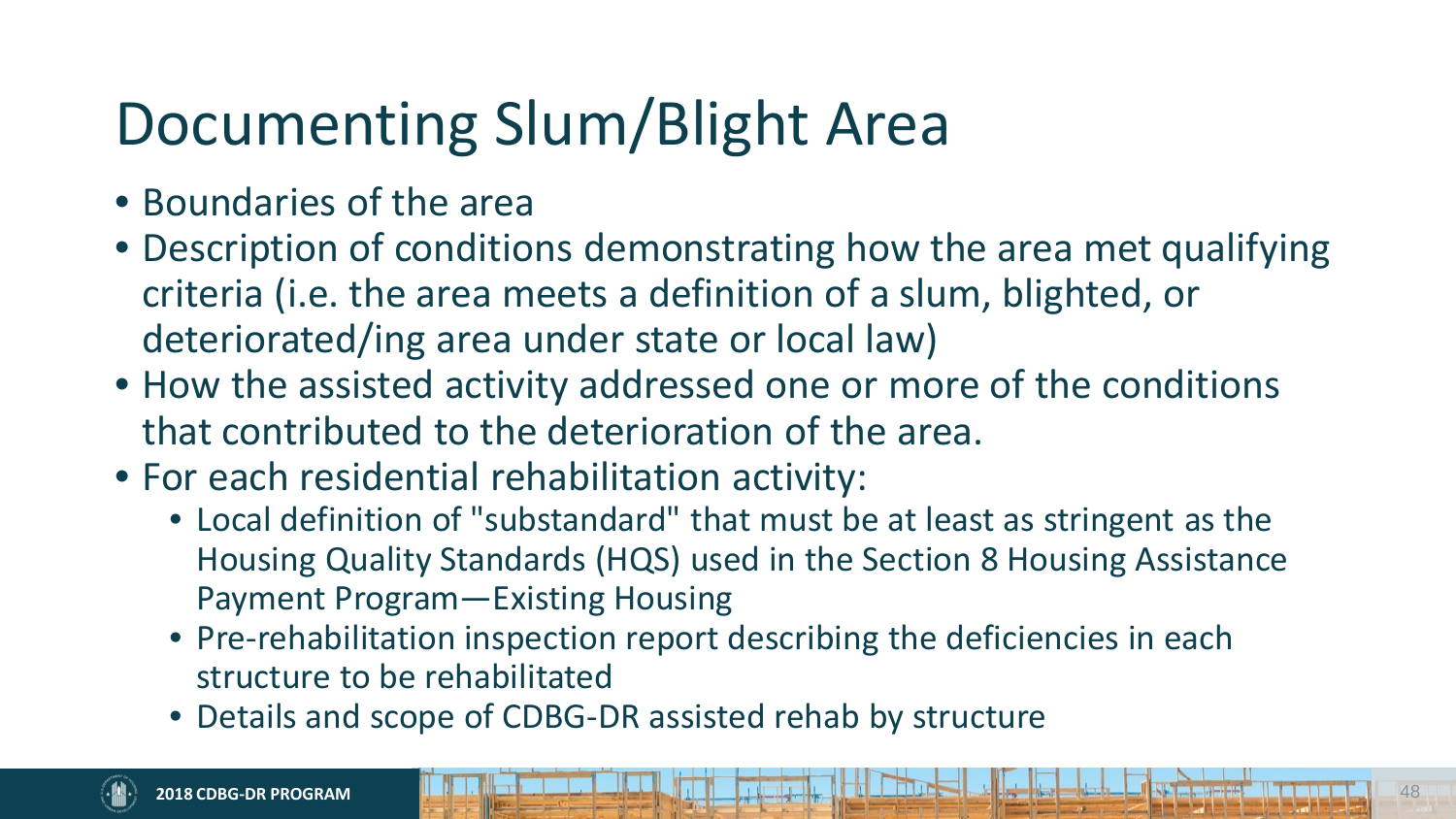# Documenting Slum/Blight Spot

- A description of the specific condition of blight or physical decay treated; and
- For rehabilitation carried out under this category, a description of the structure, including:
	- The specific conditions detrimental to public health and safety that were identified; and
	- Details and scope of the CDBG-DR assisted rehabilitation, by structure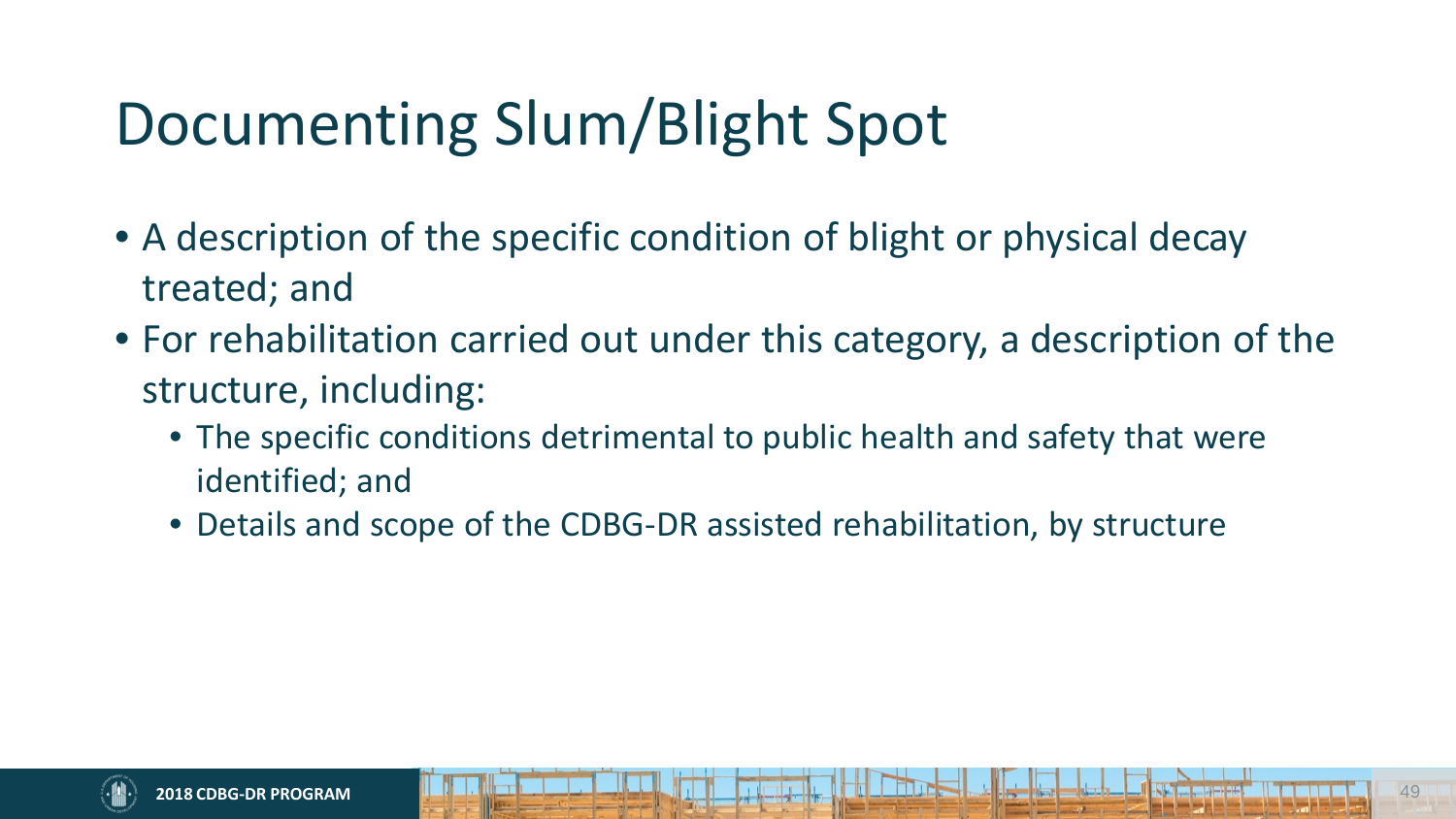# Records on UGLGs and Subrecipients

- Application/selection documentation
- Written agreement, including scope of services
- Audit reports
- Progress and other required reports
- Draw requests (with source documentation, including invoices, purchase orders, etc.)
- Monitoring reports and correspondence including resolution of issues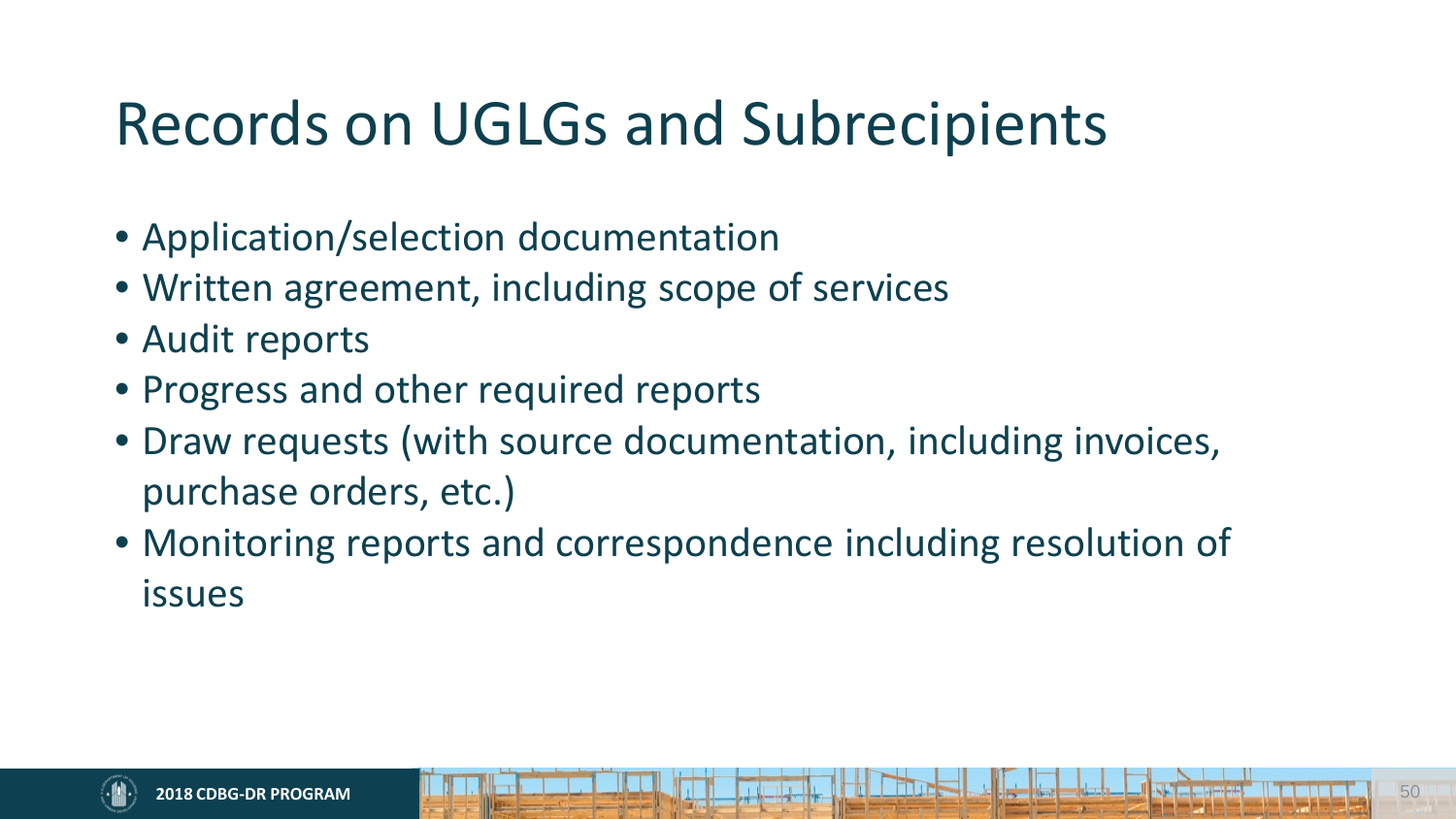### Record Retention

- CDBG Entitlement Communities
	- Must maintain records for four years following end of program year activity funded
- CDBG States, longer if:
	- Records of state and UGLG retained for **three years from** closeout of HUD's grant with state; OR
	- Keep records relating to State's Con Plan & use of program funds during **preceding five years**; OR
	- Other specified periods:
		- 24 CFR 570.487, other applicable laws
		- 24 CFR 570.488, displacement, relocation, etc.
- Records related to any open audits, reviews, or investigations should be retained
- Recommended to consult state laws as well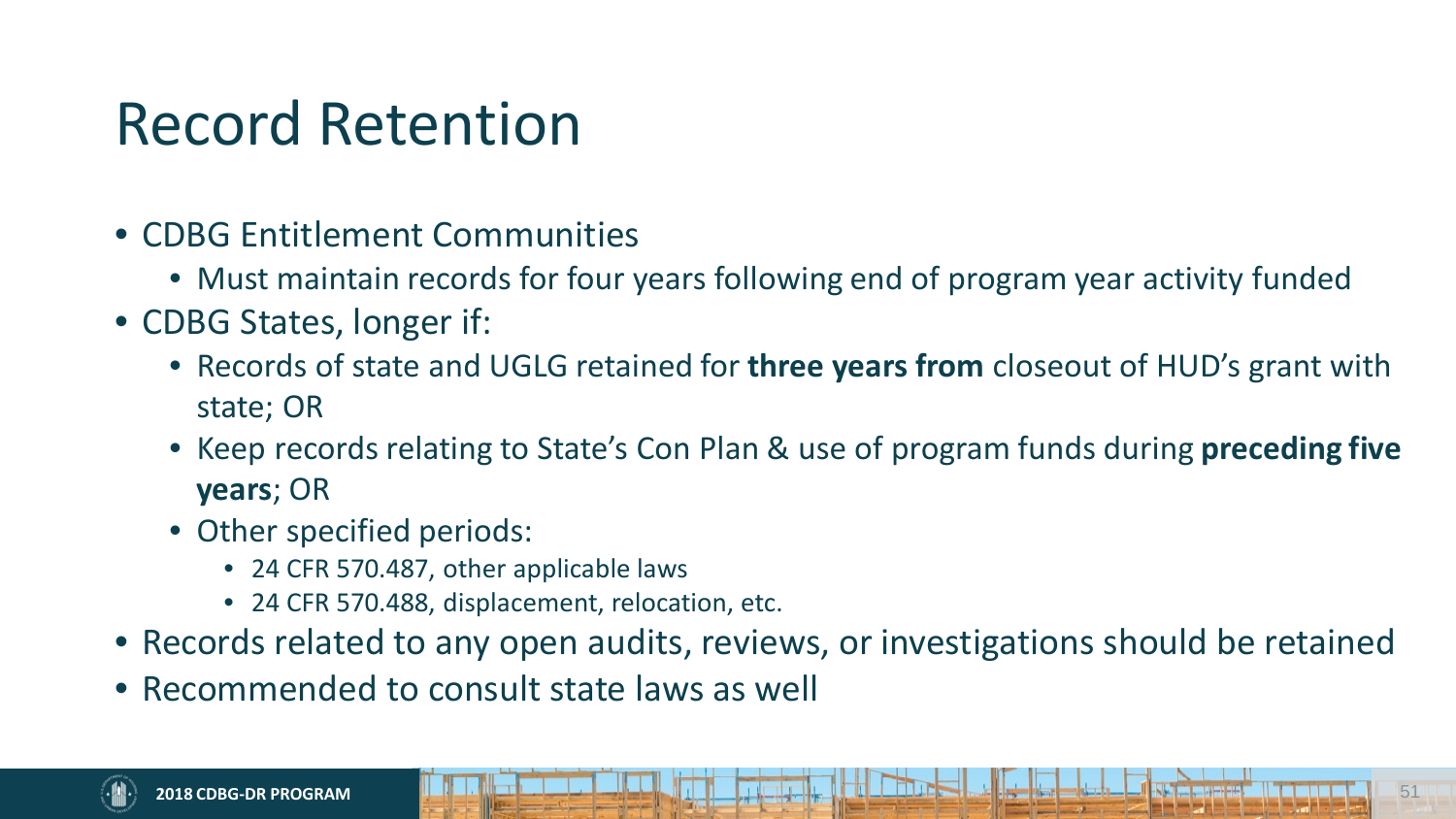#### Access to Records

- HUD & Comptroller General representatives have the right to access grantee & UGLG program records
	- Electronic records are strongly encouraged but must be owned and operated by the grantee
	- Records should be kept orderly and located in an accessible space
- Requirements regarding public access to records include:
	- Grantees are required to provide citizens with reasonable access to records regarding the past use of CDBG-DR funds, consistent with applicable state and local laws regarding privacy and confidentiality
	- The Consolidated Plan regulations require that states provide citizens, public agencies and other interested parties with reasonable and timely access to information and records relating to the jurisdiction's Consolidated Plan and the use of assistance under the programs covered by the Consolidated Plan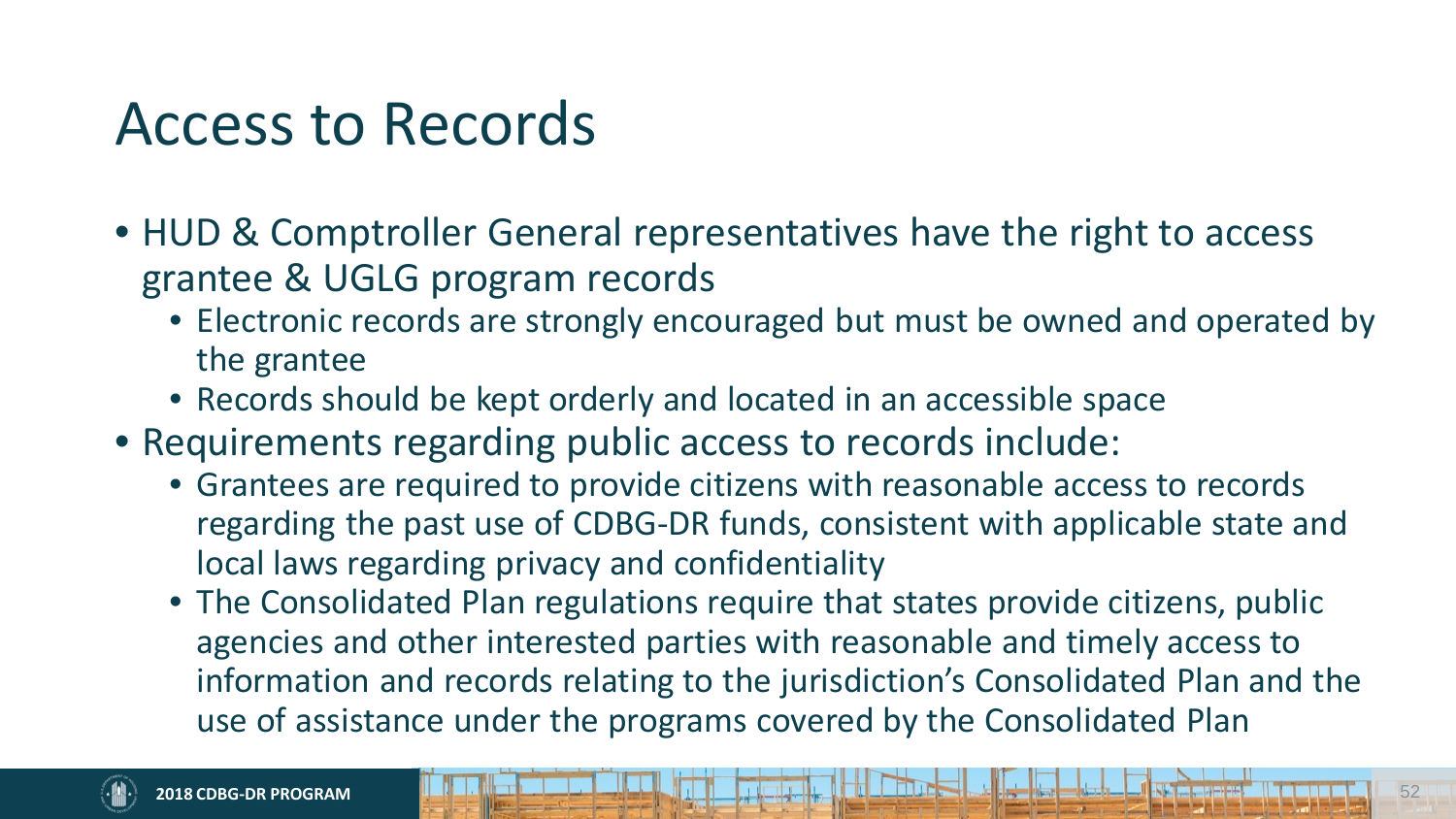# Tips/Tricks for Improving Recordkeeping **Practices**

- How can the documentation and reporting systems be strengthened? *AKA: How to avoid Findings/Concerns!*
	- Create a file checklist for each type of activity. Put the checklist in the file and have someone ensure that all required documents are present and final.
	- If you have an electronic system create a road map for the system to ensure that moving from screen to screen is user-friendly and that it's 100% clear where to go to find the required documents
	- Do your own records monitoring. Have someone not familiar with that project walk through a file using the HUD Monitoring Exhibits. Can they answer all the questions using only the information found in the file? Have them check for any duplicate or incomplete records.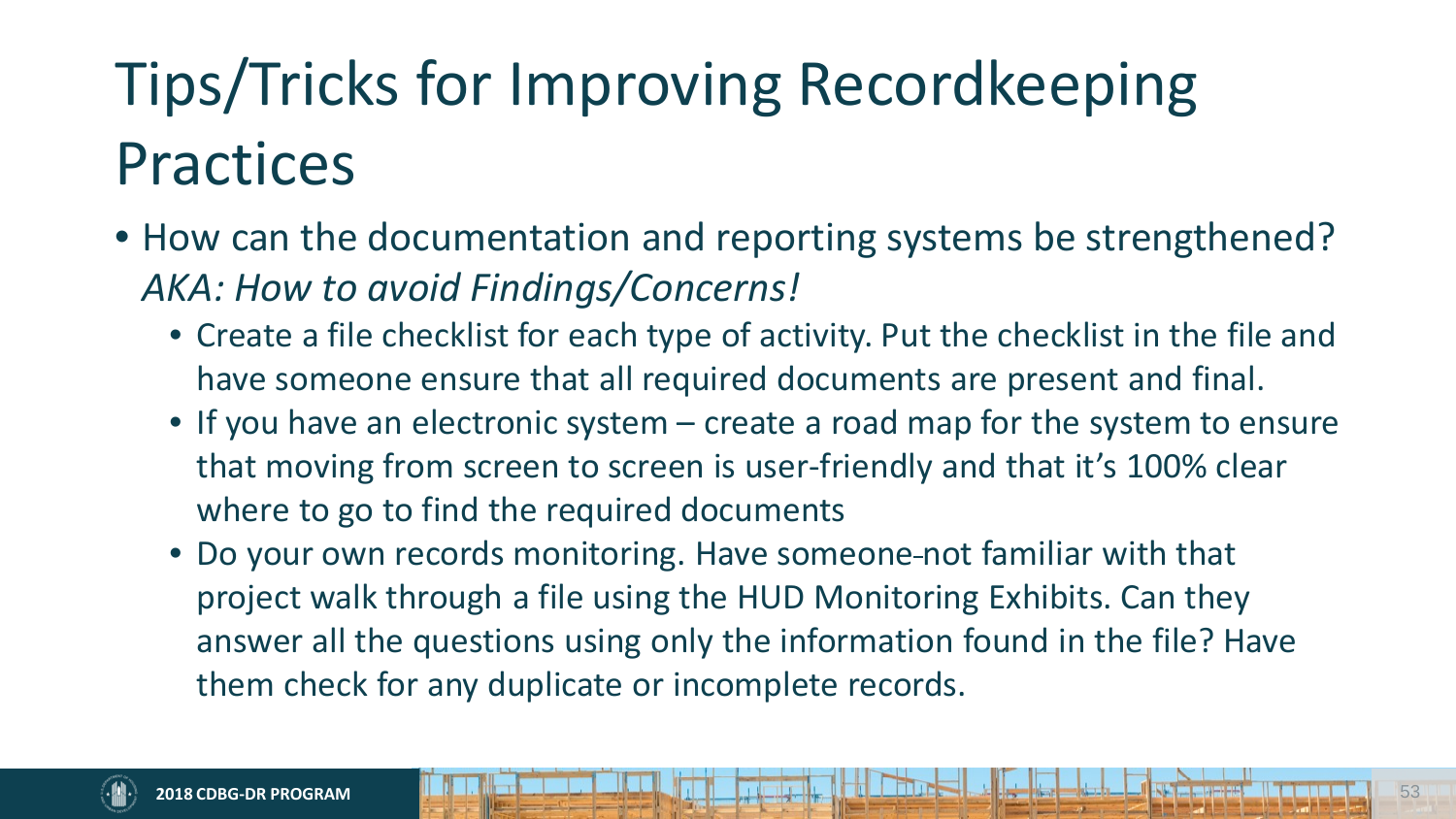# Tips/Tricks for Improving Recordkeeping Practices (continued)

- What types of records and reports could be automated?
	- Utilization of web-based reporting and file storage
	- Live data feeds to FEMA and SBA
	- Standardized digital intake processes across subrecipients
	- Use of DRGR data upload templates to:
		- Collect and insert beneficiary data into QPR
		- Create vouchers
	- Use of DRGR MicroStrategy reports for:
		- Financial analyses
		- Data clean up

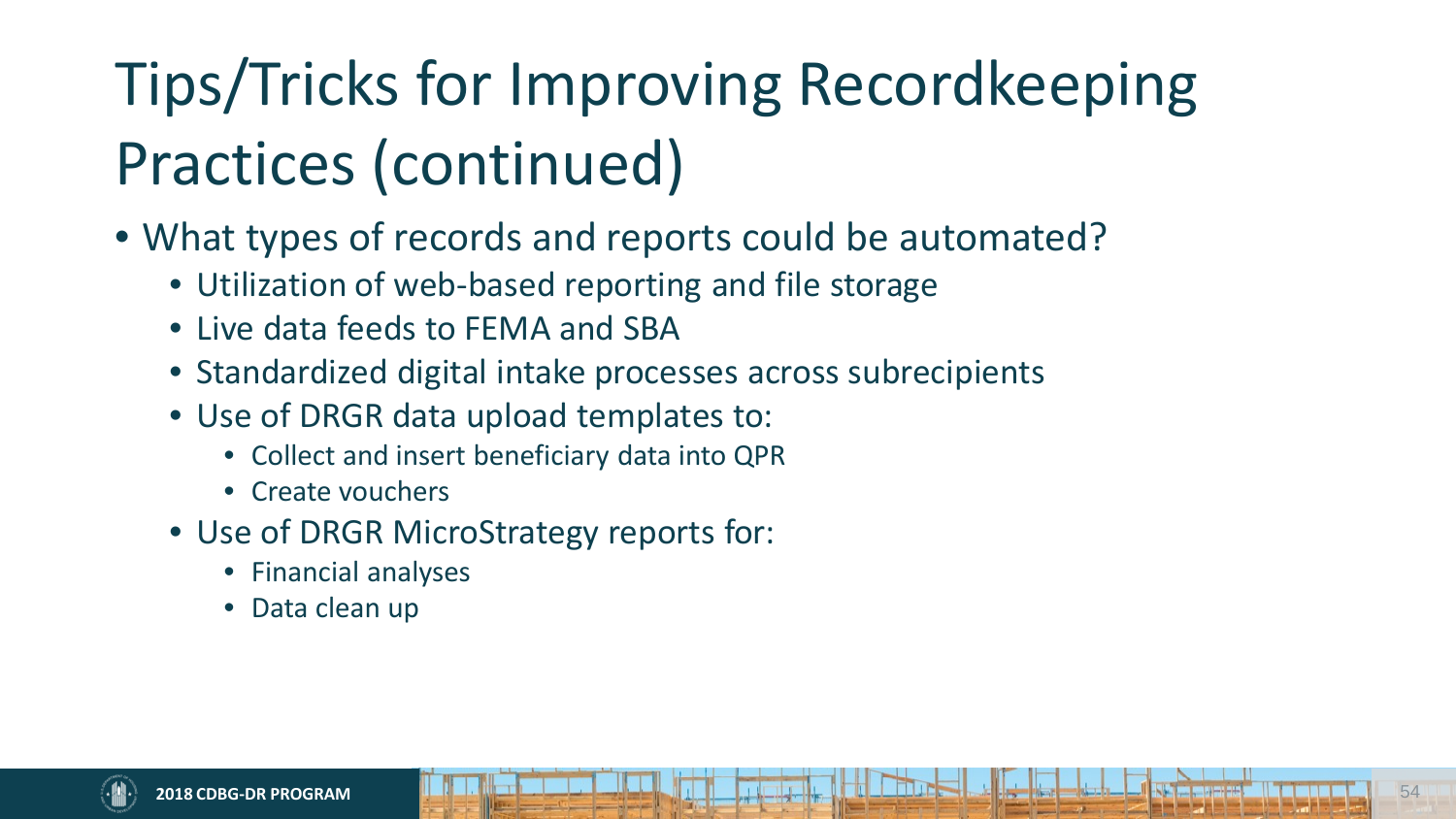# Subrecipients and Recordkeeping

- Determine records to be kept by the grantee and those to be kept by the subrecipient
- Pass on recordkeeping requirements in written agreement with subrecipient
- Typical records kept by subrecipient
	- Program documentation (e.g., marketing, applications, tie to storm, beneficiary data, etc.)
	- Income eligibility of beneficiaries
	- Duplication of benefits
	- Financial management compliance
	- Applicable Federal cross-cutting requirements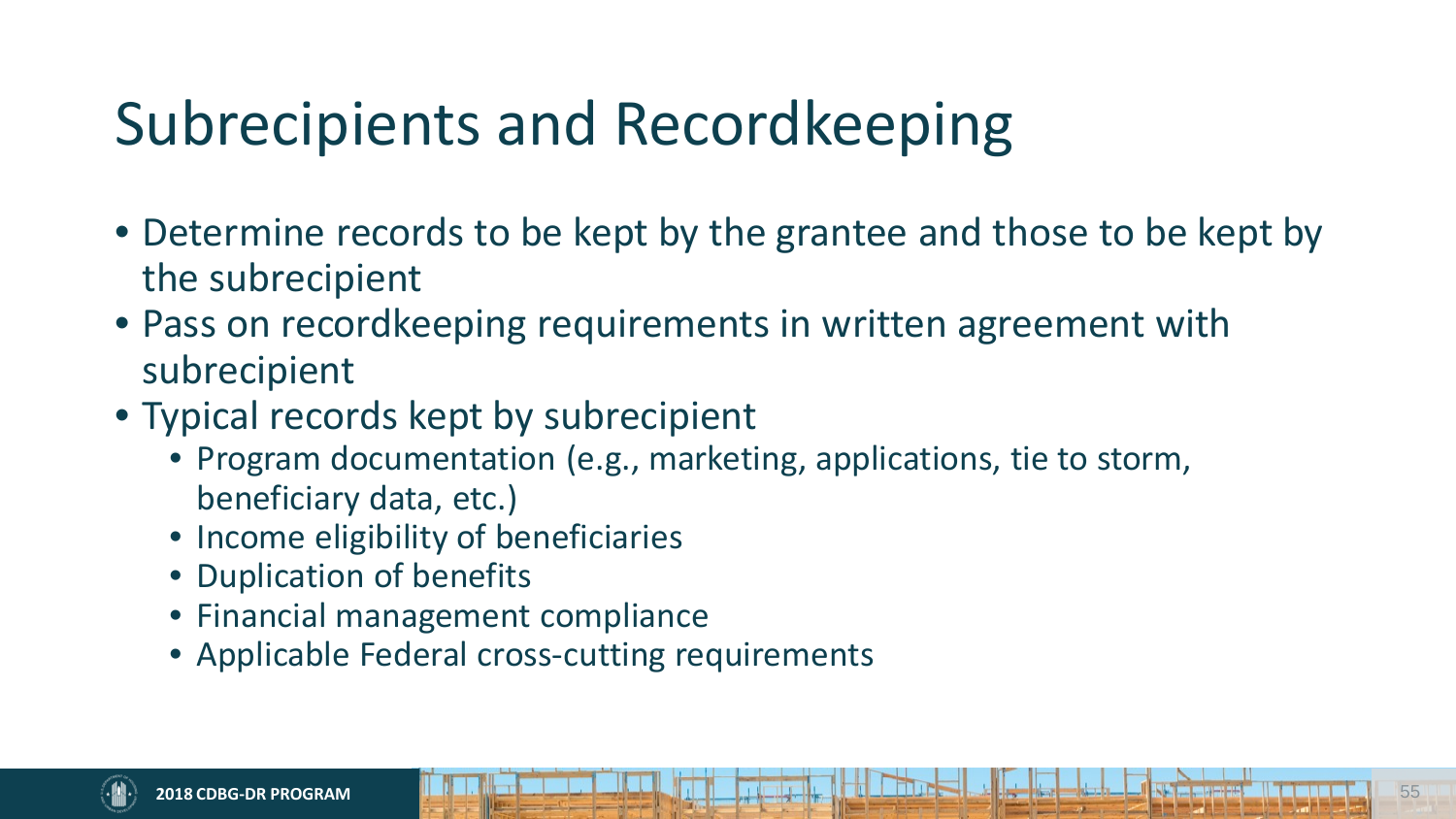# Website Requirements

- General requirement is to maintain comprehensive website regarding all disaster recovery activities assisted with these funds
	- Vary by Appropriation & described in applicable Federal Register(s)
- Provide citizens easy and quick access to:
	- Available programs and key contacts
	- Plans and reports
	- Upcoming hearings and other citizen engagements
- Also help to achieve compliance with:
	- Citizen Participation requirements
	- Limited English Proficiency (LEP) plan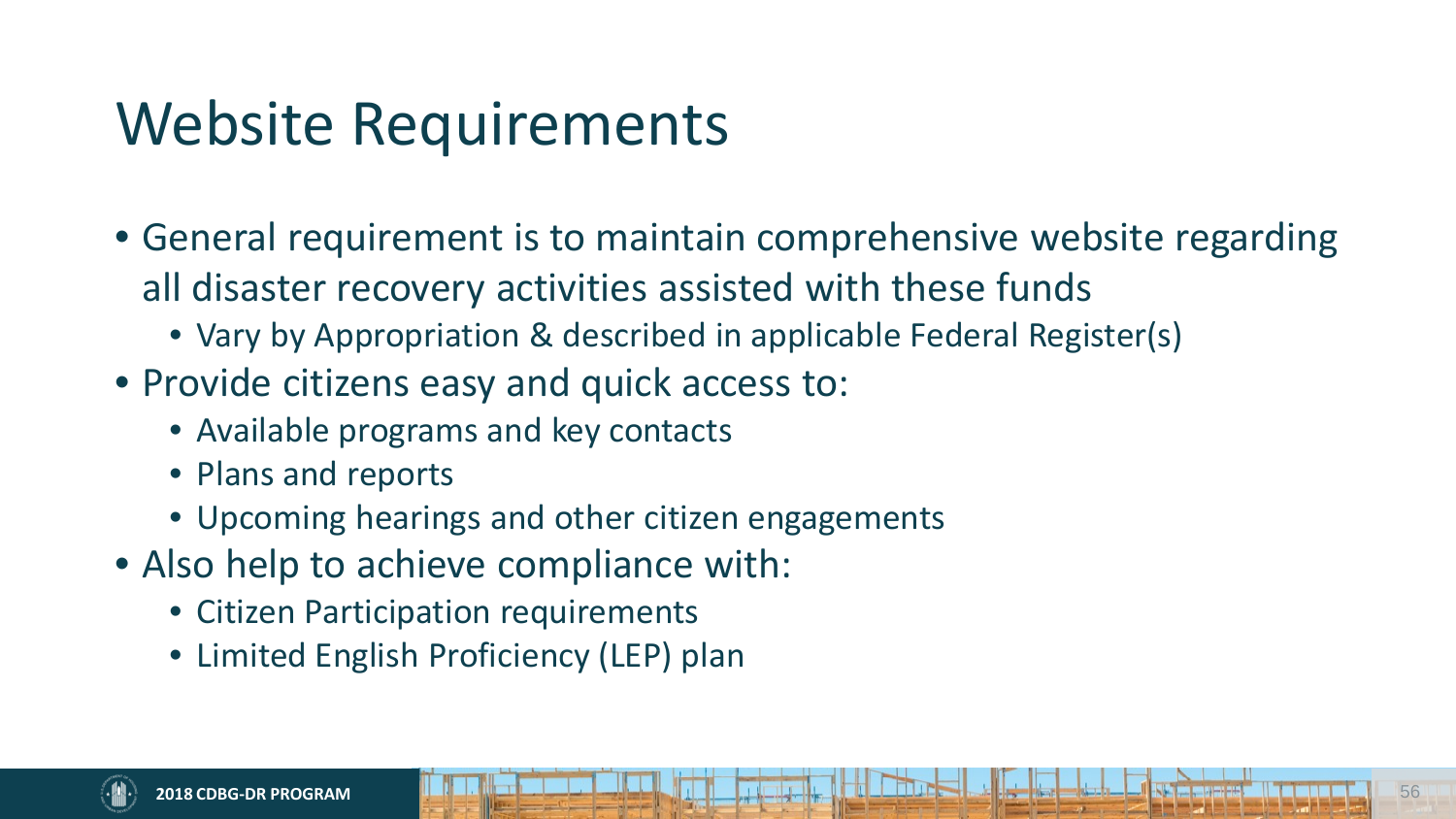# Website Requirements

- At a minimum, the DR grantee must maintain the following on its website:
	- Published Action Plan and all amendments
	- DRGR Action Plan and QPRs
	- Copies of first level contracts
	- Summary of all contracts and procurement policies
	- Citizen Participation requirements (notices, hearings, accessibility, etc.)
	- Information on programs and contacts
- New website requirements in 83 FR 5844 (published February 9, 2018)
- Refer to specific FR Notice associated with CDBG-DR appropriation for specific website requirements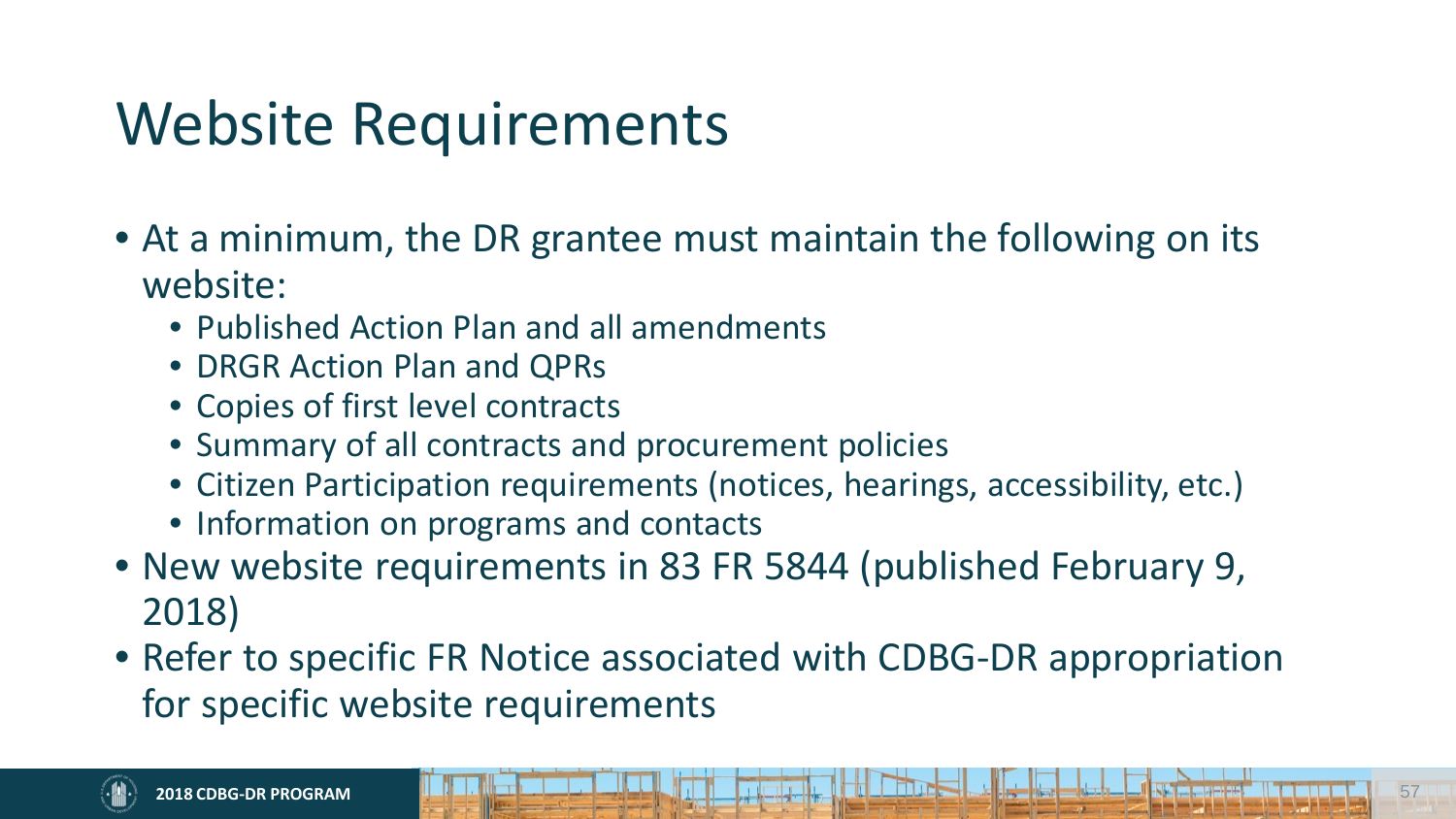# Wrap Up

• Subrecipients & other partners are often critical to being able to carry out recovery programs in a timely manner

#### • **Keys to success**

- Strategic decisions on which & how many partners to use
- Track record & capacity of partners
- Good recordkeeping at all levels
- Hands-on & frequent oversight
- Quick resolution of issues
- Thorough recordkeeping is your friend Paints the picture of what is going on with the program & decreases the chances of findings or other issues